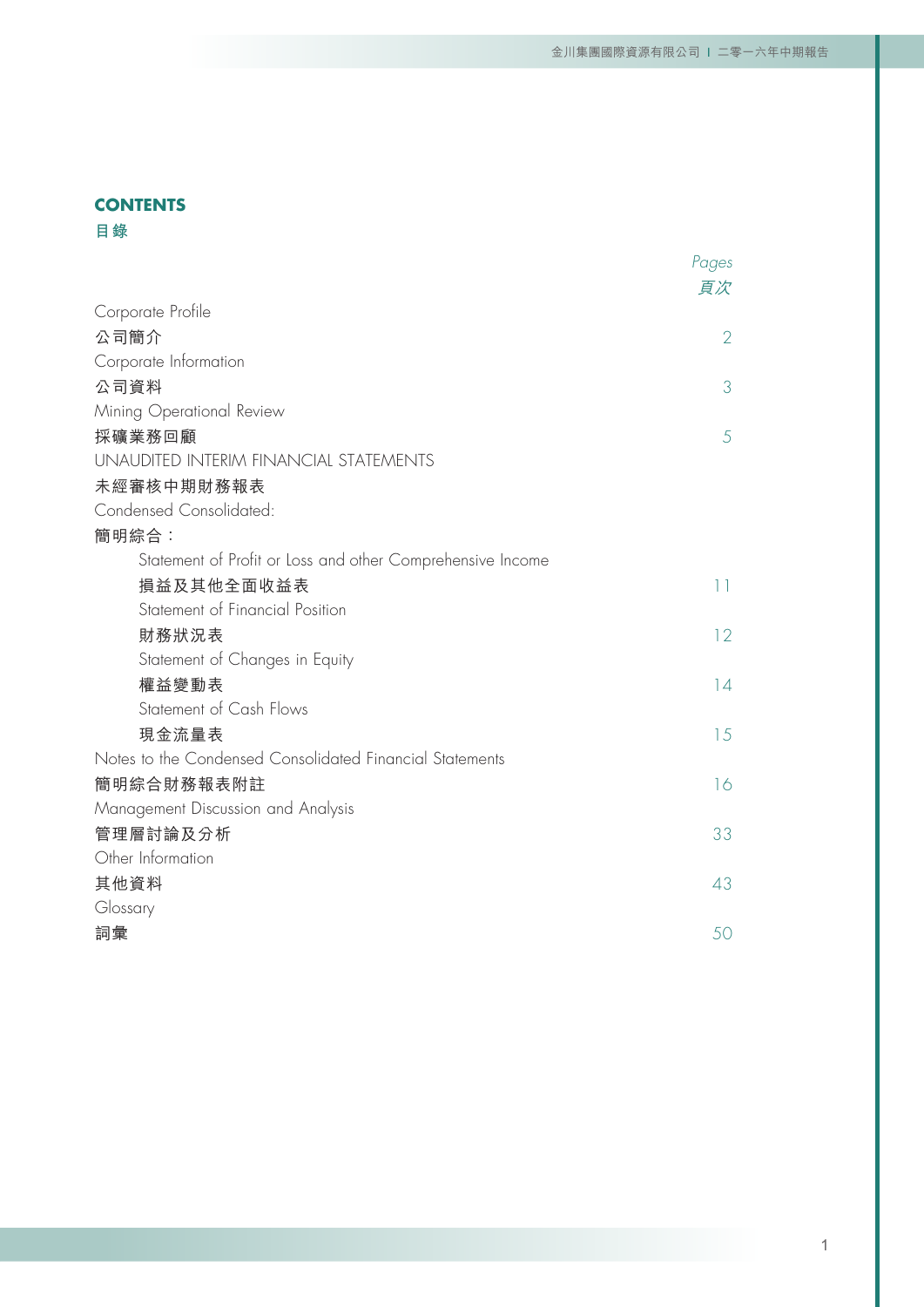# **CORPORATE PROFILE**

Jinchuan Group International Resources Co. Ltd (the "Company") (Stock code: 2362) is a non-ferrous metal and mining corporation headquartered and listed in Hong Kong. The Company was acquired by 金川集團股份有限公司 Jinchuan Group Co., Ltd\* ("Jinchuan Group" or "JCG") in November 2010 for the purposes of accelerating the establishment of Jinchuan Group's multinational operation strategy and elevating Jinchuan Group's global investing, financing and operating capabilities. Acting as the flagship for Jinchuan Group to develop overseas mining resources, the Company is primarily engaged in the development and management of overseas mining resources projects, as well as the trading of raw materials and products of nickel, copper, cobalt and precious metals.

In November 2013, the Company acquired Metorex Group, an established Central African mid-tier non-ferrous metal mining group headquartered in Johannesburg, South Africa. All the mines and projects of Metorex Group are located in the DRC and Zambia within the Central African Copper Belt as follows:

- **Operating Mines:** 
	- Ruashi Mine (75% ownership) located in the DRC and comprising 3 open pits and a SX-EW leach processing plant producing copper cathodes and cobalt hydroxide
	- Chibuluma South Mine (85% ownership) located in Zambia and comprising an underground mine and a process plant producing copper concentrate
- Development Project:
	- Kinsenda Project (77% ownership) located in the DRC, one of the world's highest grade copper deposit with a Resource grade of 5.5% Copper
- **Exploration Projects:** 
	- located in the DRC, Musonoi Project (75% ownership) and Lubembe Project (77% ownership) are currently under exploration and feasibility study

To fulfill the strategy of the Company to become Jinchuan Group's flagship platform for undertaking overseas mining and mineral resources operations, the Group will actively explore possible acquisitions of overseas mining and mineral resources assets, in particular operating/producing assets which have the potential to contribute to the Company's growth pipeline. Moreover, the Group will focus on boosting its international mineral and metal trading business by cementing relationships with its existing network of overseas suppliers as well as expanding its customer base.

Jinchuan Group was founded in 1958 and is a state-owned enterprise with its majority interest held by the People's Government of Gansu Province. Jinchuan Group is a large-scale non-ferrous metal mining conglomerate, specialising in mining, concentrating, metallurgy, chemical engineering and further downstream processing. With the world's third largest mine of nickel sulphides associated with cobalt sulphides, Jinchuan Group is the fourth largest nickel producer and second largest cobalt producer in the world, the largest producer of nickel, cobalt and platinum group metals in the PRC and the third largest copper producer in the PRC.

# **公司簡介**

金川集團國際資源有限公司(「本公司」)(股份 代號:2362)是有色金屬及採礦企業,總部設 於香港,並於香港上市。本公司獲金川集團股 份有限公司(「金川集團」或「JCG」)於二零一 **零年十一月收購,旨在加快建設金川集團之** 跨國經營戰略,並提高金川集團之全球投融 資及營運能力。作為金川集團開發海外礦產 資源之旗艦公司,本公司主營業務是開發及 管理海外礦產資源項目,以及鎳、銅、鈷及貴 金屬原料和產品的貿易。

於二零一三年十一月,本公司收購Metorex集 團。Metorex集團為發展成熟之中非洲中型有 色金屬礦業集團,總部設於南非約翰尼斯堡。 Metorex集團全部礦場及項目均位於剛果(金) 及贊比亞,兩者位處中非銅礦帶範圍,詳情如 下:

- 營運礦場:
	- Ruashi礦場(擁有75%)-位於剛果 (金),包 括 三 個 露 天 礦 坑 及 一 所 SX-EW浸濾選礦廠(生產電解銅及氫 氧化鈷)
	- Chibuluma南礦(擁有85%)-位於贊 比亞,包括一個地下礦及一個加工 廠(生產銅精礦)
	- 開發項目: – Kinsenda項目(擁有77%)-位於剛 果(金),為全球最高品位銅礦床之 一,礦產資源量品位為5.5%銅
- 探礦項目: — Musonoi 項 目( 擁 有 7 5 % )及 Lubembe項目(擁有77%)均位於剛 果(金), 其現正進行勘探及可行性 研究

為實施本公司之策略,成為金川集團從事海 外採礦及礦產資源業務之旗艦公司,本集團 將積極發掘可能出現之海外採礦及礦產資源 資產收購事項,尤其是有潛力為本公司增長 渠道作出貢獻的經營╱生產資產。此外,本 **朱建**廿百条燃粉經冒/王生美生<br>集團將通過加深與現有海外供應商網絡之關 係,以及開拓客戶基礎,集中推進國際礦產及 金屬貿易業務。

金川集團於一九五八年創辦,為甘肅省人民 政府持有多數權益之國有企業。金川集團乃 一間大型有色金屬礦業公司集團,專門從事 採礦、選礦、冶金、化工及下游深加工業務。 金川集團坐擁全球第三大硫化鈷鎳礦,並為 全球第四大鎳生產商及第二大鈷生產商、中 國最大鎳、鈷及鉑族金屬生產商,以及中國第 三大銅生產商。

僅供識別

\*

*<sup>\*</sup> For identification purposes only*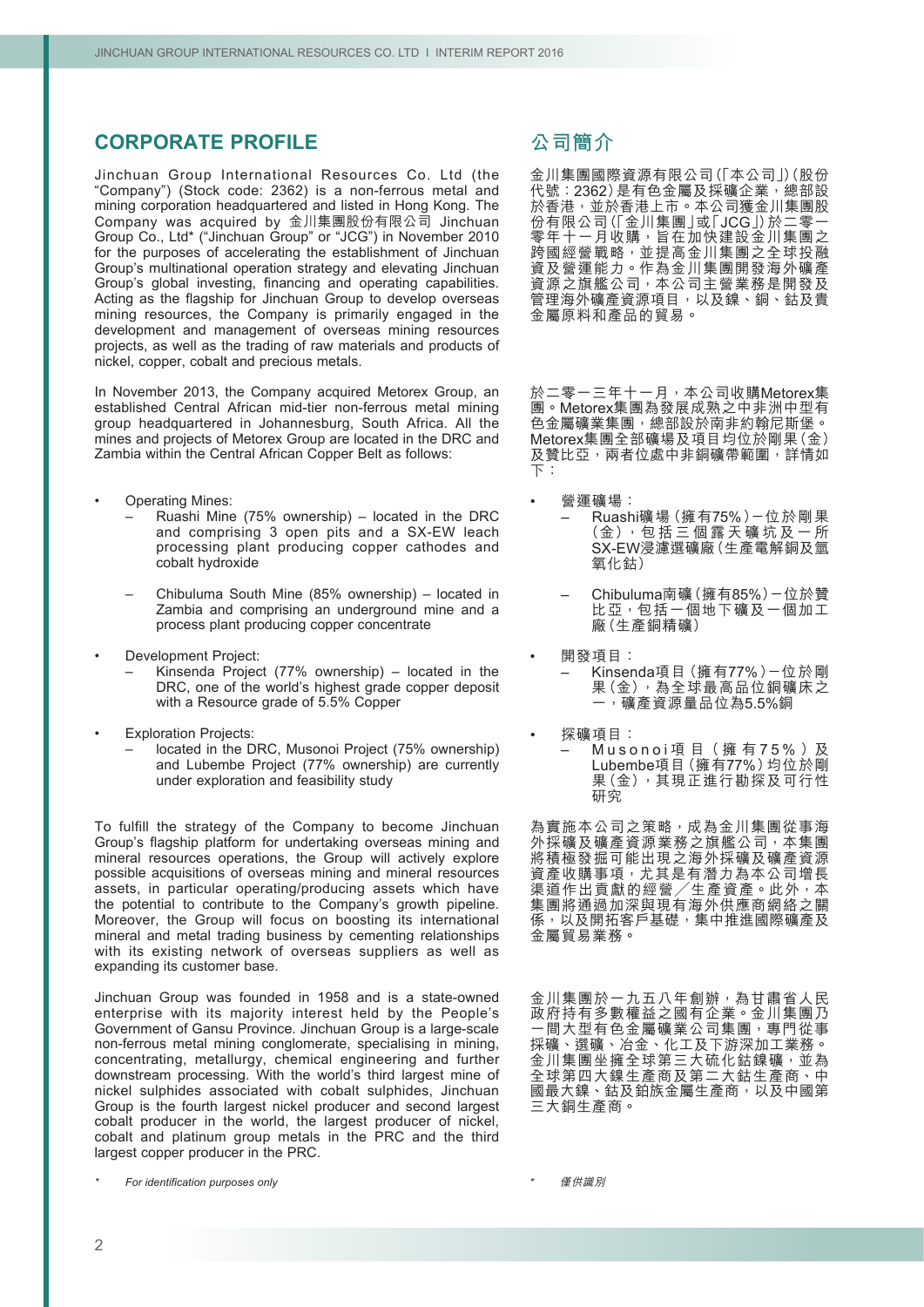# **CORPORATE INFORMATION**

# **BOARD OF DIRECTORS**

**Executive Directors**

Mr. YANG Zhiqiang *(Chairman of the Board)* Mr. ZHANG Sanlin *(Deputy Chairman of the Board)* Mr. CHEN Dexin *(Chief Executive Officer)* Mr. ZHANG Zhong

#### **Independent Non-executive Directors**

Mr. WU Chi Keung Mr. YEN Yuen Ho, Tony Mr. Neil Thacker MACLACHLAN

#### **COMPANY SECRETARY**

Mr. WONG Tak Chuen

### **AUDIT COMMITTEE**

Mr. WU Chi Keung *(Chairman)* Mr. YEN Yuen Ho, Tony Mr. Neil Thacker MACLACHLAN

# **REMUNERATION AND NOMINATION COMMITTEE**

Mr. WU Chi Keung *(Chairman)* Mr. ZHANG Sanlin Mr. ZHANG Zhong Mr. YEN Yuen Ho, Tony Mr. Neil Thacker MACLACHLAN

### **RISK MANAGEMENT COMMITTEE**

Mr. YEN Yuen Ho, Tony *(Chairman)* Mr. CHEN Dexin Mr. ZHANG Zhong Mr. WU Chi Keung Mr. WONG Tak Chuen

### **STRATEGY AND INVESTMENT COMMITTEE**

Mr. ZHANG Sanlin *(Chairman)* Mr. CHEN Dexin *(Deputy Chairman)* Mr. ZHANG Zhong Mr. Neil Thacker MACLACHLAN

#### **EXECUTIVE COMMITTEE\***

Mr. CHEN Dexin *(Chairman)* Mr. ZHANG Zhong *(Deputy Chairman)* Mr. WONG Tak Chuen Mr. Peter John DENEEN Ms. Maria Majoire LO

### **REGISTERED OFFICE ADDRESS**

P.O. Box 309 Ugland House Grand Cayman KY1-1104 Cayman Islands

*\* The Executive Committee was officially dissolved with effect from 18 August 2016.*

# **公司資料**

**董事會 執行董事**

楊志強先生(董事會主席) 張三林先生(董事會副主席) 陳得信先生(行政總裁) 張忠先生

#### **獨立非執行董事**

胡志強先生 嚴元浩先生 Neil Thacker MACLACHLAN先生

**公司秘書** 黄德銓先生

### **審核委員會**

胡志強先生(主席) 嚴元浩先生 Neil Thacker MACLACHLAN先生

# **薪酬及提名委員會**

胡志強先生(主席) 張三林先生 張忠先生 嚴元浩先生 Neil Thacker MACLACHLAN先生

### **風險管理委員會**

嚴元浩先生(主席) 陳得信先生 張忠先生 胡志強先生 黃德銓先生

#### **戰略及投資委員會**

張三林先生(主席) 陳得信先生(副主席) 張忠先生 Neil Thacker MACLACHLAN先生

#### **執行委員會\***

陳得信先生(主席) 張忠先生(副主席) 黃德銓先生 Peter John DENEEN先生 羅莉亞女士

#### **註冊辦事處地址**

P.O. Box 309 Ugland House Grand Cayman KY1-1104 Cayman Islands

\*執行委員會已自二零一六年八月十八日起正式解散。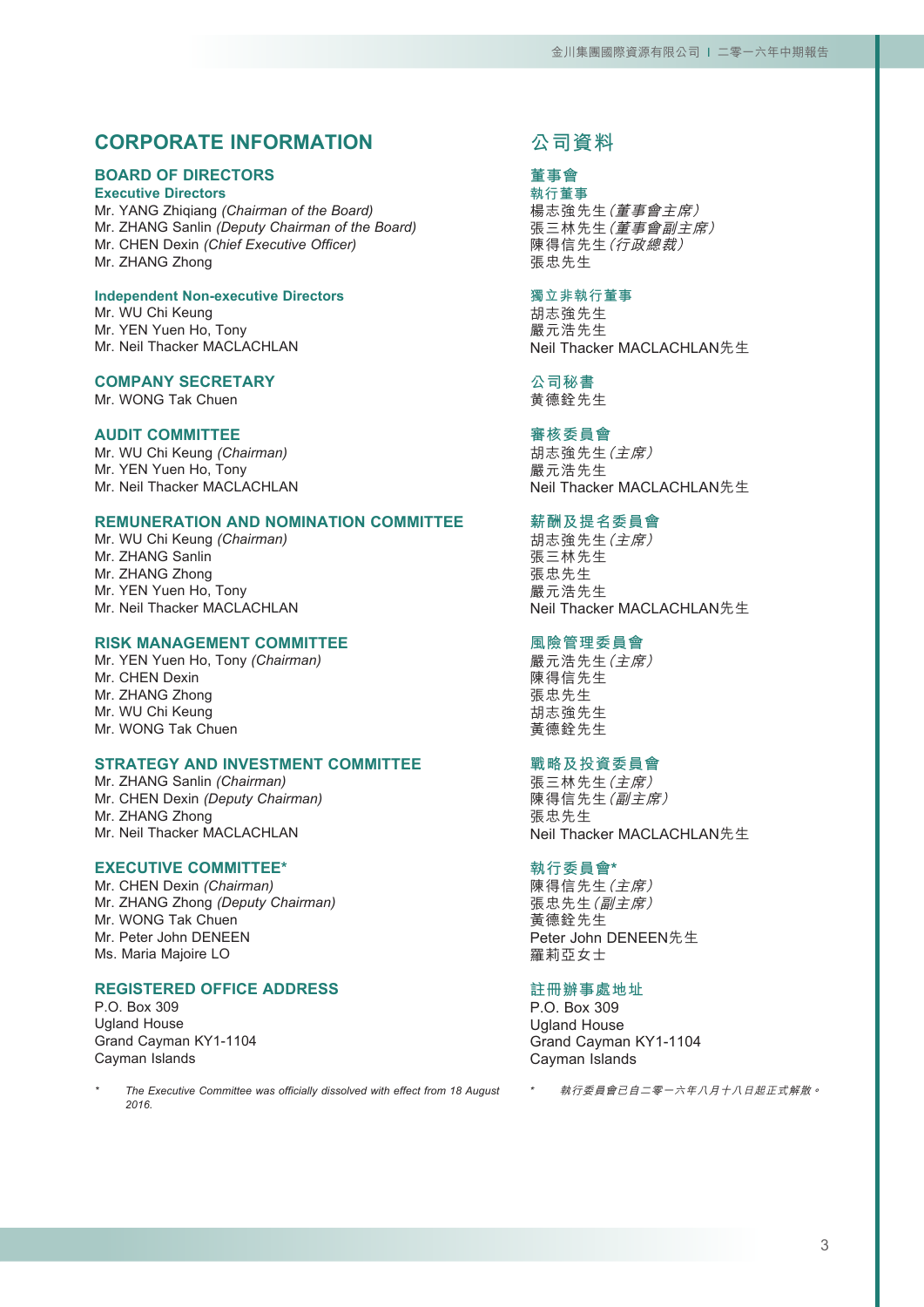# **CORPORATE INFORMATION (continued)**

### **HEAD OFFICE AND PRINCIPAL PLACE OF BUSINESS IN HONG KONG**

Unit 3101, 31/F United Centre 95 Queensway Hong Kong

### **INDEPENDENT AUDITOR**

Deloitte Touche Tohmatsu Certified Public Accountants

# **CAYMAN ISLANDS PRINCIPAL SHARE REGISTRAR AND TRANSFER OFFICE**

Royal Bank of Canada Trust Company (Cayman) Limited

#### **HONG KONG BRANCH SHARE REGISTRAR AND TRANSFER OFFICE**

Boardroom Share Registrars (HK) Limited

### **COMPANY WEBSITE**

www.jinchuan-intl.com

#### **MAJOR BANKERS**

China Development Bank Corporation The Export-Import Bank of China Bank of China (Hong Kong) Limited The Hongkong and Shanghai Banking Corporation Limited DBS Bank Limited

# **公司資料(續)**

### **總辦事處暨香港主要經營地點**

香港 金鐘道95號 統一中心 31樓3101室

**獨立核數師** 德勤 • 關黃陳方會計師行 執業會計師

### **開曼群島主要股份過戶登記處**

Royal Bank of Canada Trust Company (Cayman) Limited

### **股份過戶登記處香港分處**

寶德隆證券登記有限公司

**公司網址** www.jinchuan-intl.com

### **主要往來銀行**

國家開發銀行股份有限公司 中國進出口銀行股份有限公司 中國銀行(香港)有限公司 香港上海滙豐銀行有限公司 星展銀行有限公司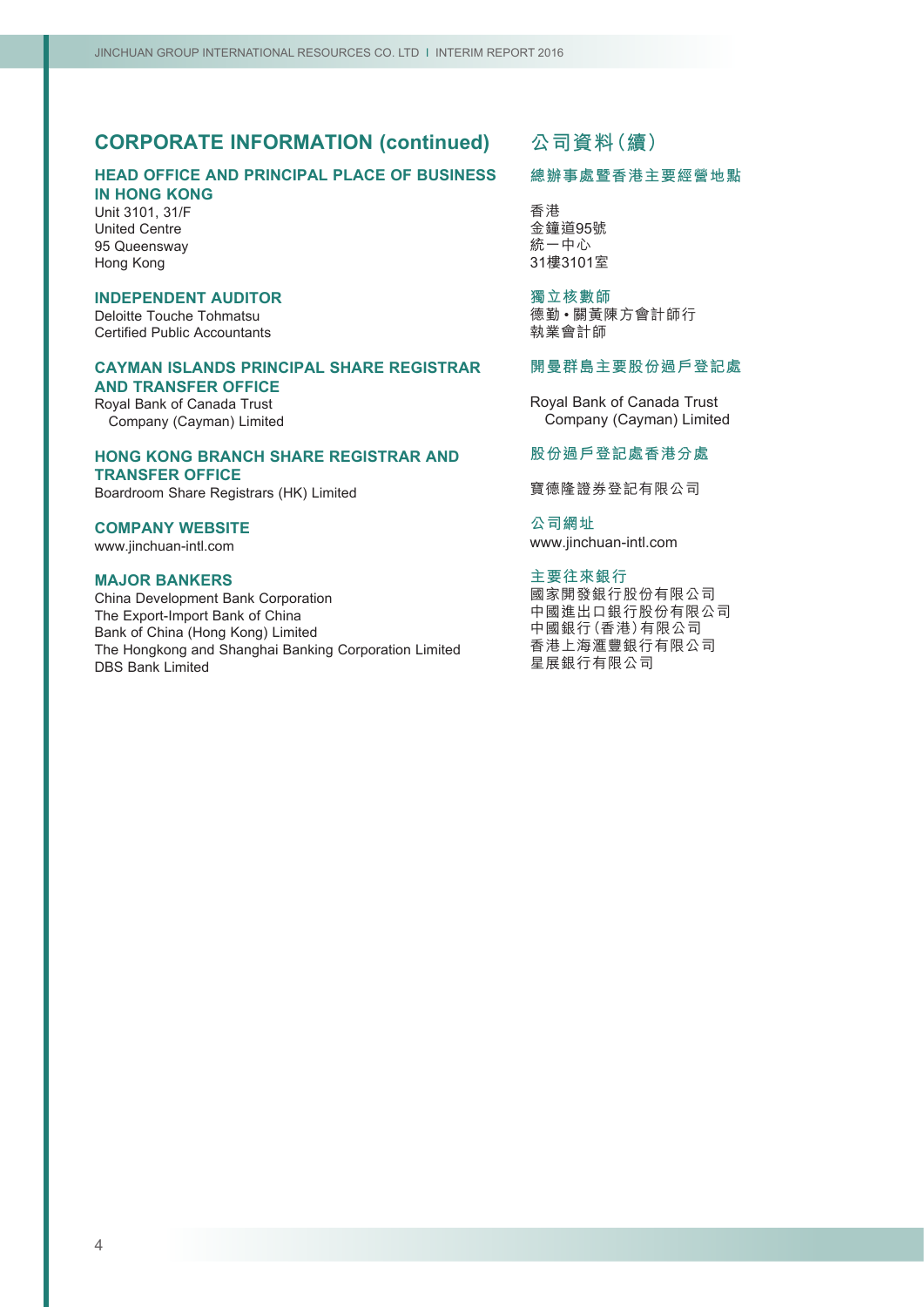# **MINING OPERATIONAL REVIEW**

The Group's Mining Operations include two operating mines (Ruashi Mine and Chibuluma South Mine), one development project (Kinsenda Project) and two exploration projects (Musonoi Project and Lubembe Project).

A summary of the Group's expenditure incurred on its mining production, development and exploration activities from each mine and project for the six months ended 30 June 2016 is as follows:

# **採礦業務回顧**

本集團採礦業務包括兩個營運礦場(Ruashi 礦 場 及Chibuluma南 礦)、一 個 開 發 項 目 (Kinsenda項目)及兩個探礦項目(Musonoi項 目及Lubembe項目)。

以下載列本集團各礦場及項目截至二零一六 年六月三十日止六個月之採礦生產、開發及 探礦業務所產生之支出概要:

| For the six months ended<br>30 June 2016 |             | <b>Expenditure</b><br>on mining<br>production<br><b>activities</b> | <b>Expenditure</b><br>on<br>development<br><b>activities</b> | <b>Expenditure</b><br>on<br>exploration<br><b>activities</b> | <b>Total</b><br>expenditure |
|------------------------------------------|-------------|--------------------------------------------------------------------|--------------------------------------------------------------|--------------------------------------------------------------|-----------------------------|
| 截至二零一六年六月三十日<br>止六個月                     |             | 採礦生產<br>業務支出                                                       | 開發<br>業務支出                                                   | 探礦<br>業務支出                                                   | 總支出                         |
|                                          |             | <b>US\$ million</b>                                                | <b>US\$ million</b>                                          | <b>US\$ million</b>                                          | <b>US\$ million</b>         |
|                                          |             | 百萬美元                                                               | 百萬美元                                                         | 百萬美元                                                         | 百萬美元                        |
|                                          |             |                                                                    |                                                              |                                                              |                             |
| Ruashi Mine                              | Ruashi礦場    | 19.0                                                               | 0.9                                                          |                                                              | 19.9                        |
| Chibuluma South Mine                     | Chibuluma南礦 | 2.5                                                                | 1.4                                                          |                                                              | 3.9                         |
| Chifupu deposit                          | Chifupu礦床   |                                                                    | 1.9                                                          |                                                              | 1.9                         |
| Kinsenda Project                         | Kinsenda項目  |                                                                    | 25.2                                                         |                                                              | 25.2                        |
| Musonoi Project                          | Musonoi項目   |                                                                    |                                                              | 0.2                                                          | 0.2                         |
| Lubembe Project                          | Lubembe項目   |                                                                    |                                                              |                                                              |                             |
| <b>Total expenditure</b>                 | 總支出         | 21.5                                                               | 29.4                                                         | 0.2                                                          | 51.1                        |

### **OPERATING MINES**

#### **Ruashi Mine**

#### *Overview*

The Ruashi Mine is an open-cast oxide copper and cobalt mine situated on the outskirts of Lubumbashi city, the capital of the Katanga Province of the DRC. It was first discovered by Union Miniére in 1919 and has been intensively evaluated by drilling over the years. Up to 30 June 2016, 1,858 drillholes have been drilled on the mine.

The Ruashi Mine currently consists of three open-pit deposits and a modern SX-EW leach processing plant. These deposits occur along strike of each other over a combined strike length of 2,000 meters, and are separated by cross-cutting faults and breccia zones.

The Company indirectly owns 75% interest of Ruashi Mine and the remaining 25% interest is held by Gécamines, a state-owned mining company in the DRC.

#### **營運礦場**

#### **Ruashi礦場**

#### 概覽

Ruashi礦場乃一座位於剛果(金)加丹加省省 會盧本巴希郊區之露天氧化銅、鈷礦。其首先 於一九一九年由Union Miniére發現,並多年來 透過鑽探進行徹底評估工作。截至二零一六 年六月三十日前,在該礦場已鑽探1,858個鑽 孔。

Ruashi礦場目前包括三個露天礦床及一所現 代化的SX-EW浸濾選礦廠。該等礦床出現在 合併條帶長度2,000米的沿走向方向,由橫切 斷層及角礫岩分隔開。

本公司間接擁有Ruashi礦場的75%權益,餘 下25%權益由剛果(金)一間國有礦業公司 Gécamines持有。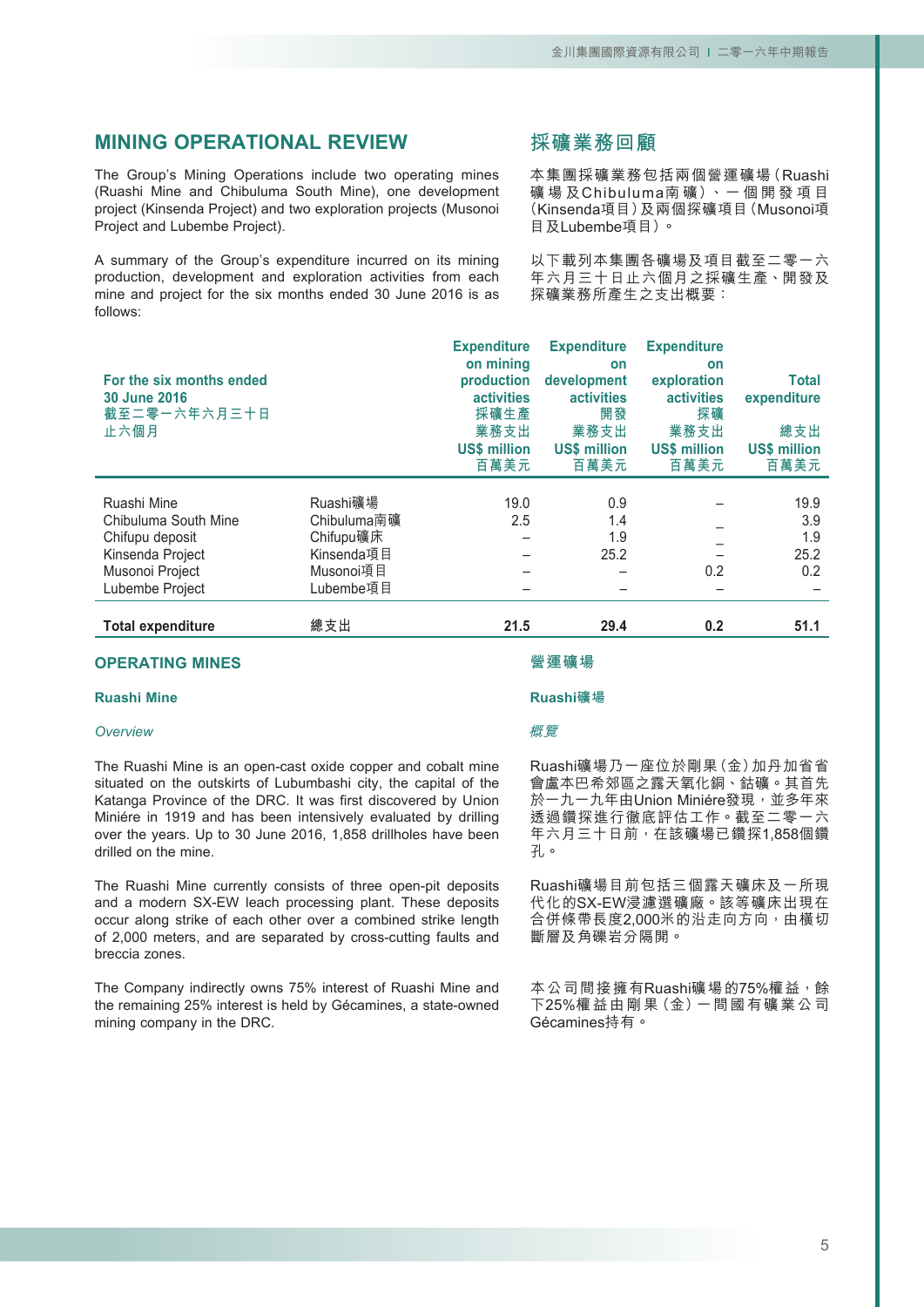### **OPERATING MINES (continued)**

### **Ruashi Mine (continued)**

#### *Operational Review*

During the period under review, production was negatively impacted by maintenance issues due to excessive solids in the discharge dam, which caused chutes to be blocked, reducing efficiencies across the plant. The plant had a planned shut down during May to resolved most of the issues and has returned to normal. Power instability is still an issue despite securing cross border Zambian power from CEC. The instability of the DRC local network has created difficulties and on-site generators were used to provide a base load of 1.8MW which has ensured that recent production has been more consistent. The balancing act between running expensive generators and the low copper price continues to be managed by the local operations team. We expect power problems to persist over the remainder of 2016 due to poor water levels in the major hydro electrical facilities in the region.

#### Production and sales summary for Ruashi Mine:

### **採礦業務回顧(續)**

#### **營運礦場(續)**

#### **Ruashi礦場(續)**

#### 營運回顧

於回顧期間內,水壩泄出過多固體物質,導致 礦槽被阻塞及加工廠整體效率下降,所帶來 之維修問題對生產帶來負面影響。工廠曾於 五月按計劃停工以處理大部分問題,其現已 恢復正常運作。儘管跨越邊境自贊比亞供電 公司CEC獲得電力,但電力供應不穩定仍為一 大問題。剛果(金)當地網絡的不穩定性導致 困難重重,故本公司使用現場發電機提供基 底負荷1.8百萬瓦,而此舉已確保最近產量更 加穩定。地方經營團隊繼續致力於發電機運 轉費偏高與銅價偏低之間取得平衡。因為該 地區主要水電設施的水位不足,我們預期電 力問題於二零一六年餘下時間將繼續存在。

Ruashi礦場之產量及銷售概要如下:

|                                                                 |                           | ended 30 June<br>截至六月三十日止六個月 | For the six months |
|-----------------------------------------------------------------|---------------------------|------------------------------|--------------------|
|                                                                 |                           | 2016<br>二零一六年                | 2015<br>二零一五年      |
| PRODUCTION:<br>Copper (tonne)<br>Cobalt (tonne)                 | 產量:<br>銅(噸)<br>鈷(噸)       | 15,050<br>1,754              | 16,294<br>2,291    |
| <b>PRODUCT SOLD:</b><br>Copper (tonne)<br>Cobalt (tonne)        | 銷售之產品:<br>銅(噸)<br>鈷(噸)    | 15,037<br>1,674              | 16,232<br>2,144    |
| Revenue (US\$ million)<br>Average LME Copper Price (US\$/tonne) | 收入(百萬美元)<br>倫金所平均銅價(美元/噸) | 94.3<br>4,699                | 136.4<br>5.929     |

Copper production for the six months ended 30 June 2016 decreased by 7.6% as compared to that for the same period in 2015. The decrease in copper production is mainly attributed to maintenance issues experienced on the plant and a planned shutdown.

Cobalt production for the six months ended 30 June 2016 decreased by 23.4% as compared to that for the same period in 2015, due to maintenance issues on the plant.

截至二零一六年六月三十日止六個月之銅產 量比二零一五年同期減少7.6%。銅產量減少 主要由於工廠面對維修問題及按計劃停工所 致。

截至二零一六年六月三十日止六個月之鈷產 量比二零一五年同期下跌23.4%,此乃由於工 廠之維修問題所致。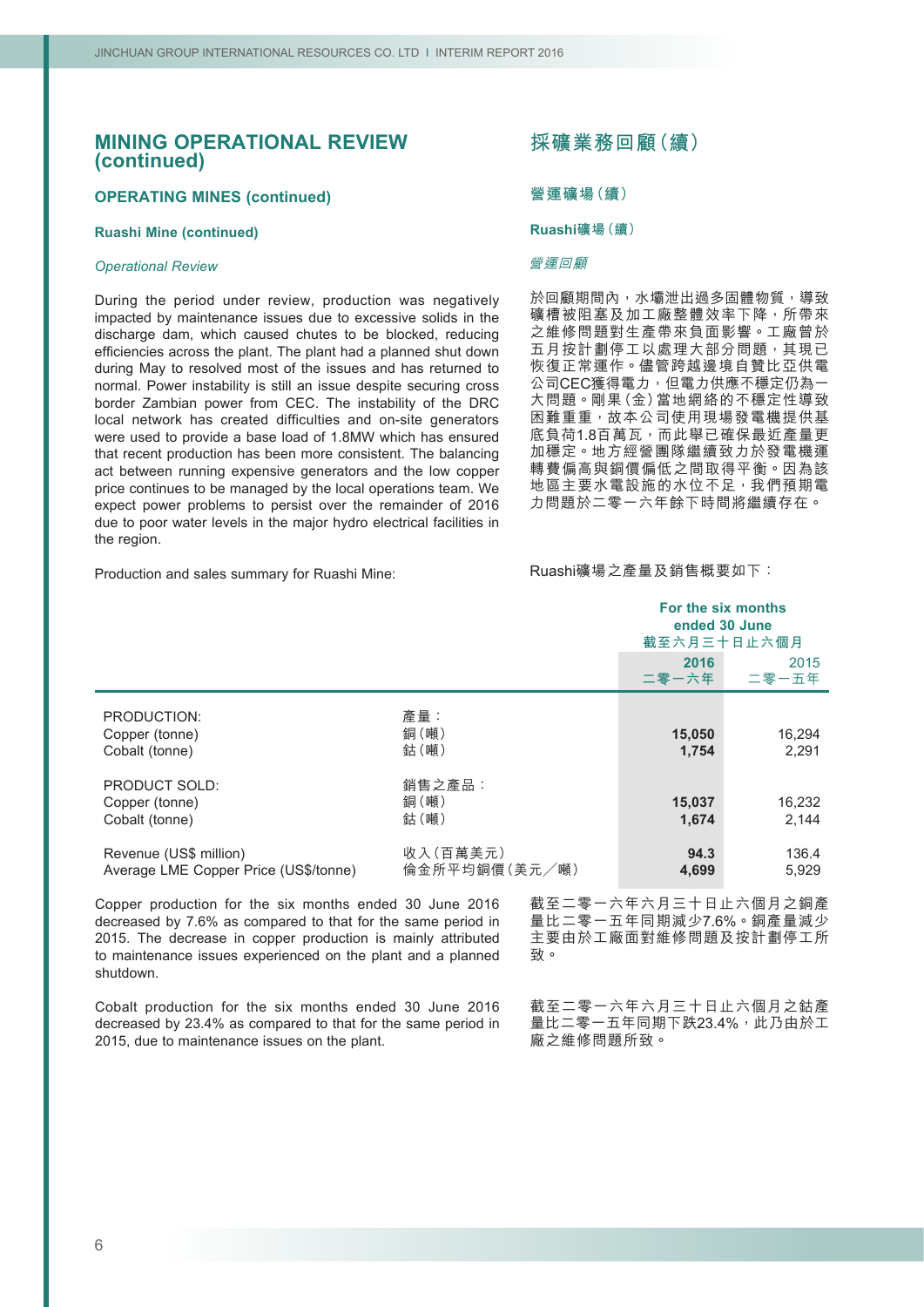# **OPERATING MINES (continued)**

#### **Ruashi Mine (continued)**

#### *Operational Review (continued)*

The average market copper and cobalt prices for the period were US\$4,699/t and US\$22,858/t (2015: US\$5,929 and US\$29,200). The low copper and cobalt prices impacted revenue negatively as compared to the revenue for the same period in 2015. The revenue of Ruashi Mine has decreased significantly by 30.9% for the six months ended 30 June 2016 as compared to that for the same period in 2015.

Ruashi Mine's capital expenditure for the six months ended 30 June 2016 totaled US\$0.9 million, which was primarily spent on the de-bottlenecking of the plant and anodes and cathode replacements.

#### **Chibuluma South Mine and Chifupu deposit**

#### *Overview*

Chibuluma South Mine is an underground copper mine situated in Zambia located 13 km from the town of Kalulushi. The Chifupu deposit is located approximately 1.7 km from the Chibuluma South Mine.

The Company indirectly owns 85% interest of Chibuluma South Mine (including Chifupu deposit) and the remaining 15% interest is held by ZCCM Investment Holdings plc, a Zambian stateowned mining company.

#### *Operational Review*

Chibuluma South Mine has undertaken an extensive program with development of a small neighboring copper deposit, Chifupu deposit, which is expected to be able to extend the LoM until 2022. A 120 line km induced polarization geophysical survey was carried out in 2015. Drilling follow-up consisting of 5 holes commenced in July 2016 and is still in progress.

This project is still under development with first ore production in coming half a year.

# **採礦業務回顧(續)**

#### **營運礦場(續)**

#### **Ruashi礦場(續)**

#### 營運回顧(續)

期內銅及鈷的平均市價分別為4,699美元╱噸 及22,858美元╱噸(二零一五年:5,929美元 Q29,200美元),與二零一五年同期的收入相 比,銅及鈷價下跌已影響了收入。Ruashi礦場 截至二零一六年六月三十日止六個月之收入 較二零一五年同期大幅減少30.9%。

截至二零一六年六月三十日止六個月,Ruashi 礦場的資本支出合共為0.9百萬美元,主要用 於工廠的去瓶頸化以及陽極與陰極之更換。

#### **Chibuluma南礦及Chifupu礦床**

#### 概覽

Chibuluma南礦乃一座位於贊比亞的地下銅 礦,距Kalulushi鎮區13公里。Chifupu礦床與 Chibuluma南礦相距約1.7公里。

本公司間接擁有Chibuluma南礦(包括Chifupu 礦床)的85%權益,餘下15%權益由贊比亞一 間國有礦業公司ZCCM Investment Holdings plc持有。

#### 營運回顧

Chibuluma南礦已開展一項龐大的計劃,在附 近開發一小型銅礦床Chifupu礦床,預計該礦 床將能延長其LoM至二零二二年。二零一五年 使用激發極化法進行了120線公里的地球物理 測量,並於二零一六年七月開始跟進鑽探5個 鑽孔,有關工程尚在進行中。

此項目尚處於發展階段,預定於未來半年展 開首批礦石生產。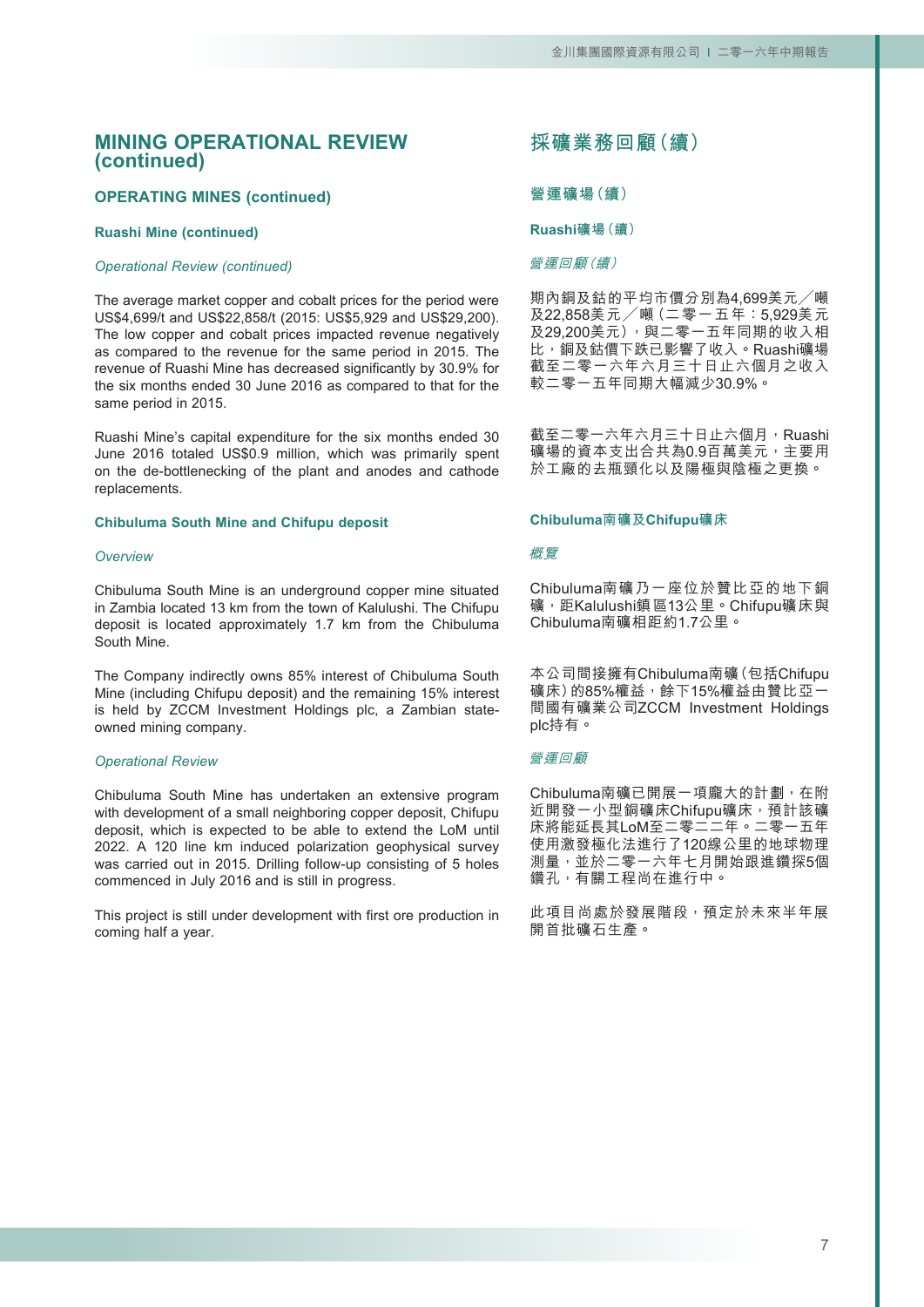### **OPERATING MINES (continued)**

### **Chibuluma South Mine and Chifupu deposit (continued)**

#### *Operational Review (continued)*

Production and sales summary for Chibuluma South Mine:

# **採礦業務回顧(續)**

**營運礦場(續)**

**Chibuluma南礦及Chifupu礦床(續)**

### 營運回顧(續)

Chibuluma南礦之產量及銷售概要如下:

|                                                                 |                           | For the six months<br>ended 30 June<br>截至六月三十日止六個月 |               |
|-----------------------------------------------------------------|---------------------------|----------------------------------------------------|---------------|
|                                                                 |                           | 2016<br>二零一六年                                      | 2015<br>二零一五年 |
| PRODUCTION:<br>Copper (tonne)                                   | 產量:<br>銅(噸)               | 5,283                                              | 6,413         |
| PRODUCT SOLD:<br>Copper (tonne)                                 | 銷售之產品:<br>銅(噸)            | 5,318                                              | 6,818         |
| Revenue (US\$ million)<br>Average LME Copper Price (US\$/tonne) | 收入(百萬美元)<br>倫金所平均銅價(美元/噸) | 23.1<br>4,699                                      | 39.5<br>5.929 |

Copper production for the six months ended 30 June 2016 decreased by 17.6% as compared to that for the same period in 2015, as a result of poor underground conditions and a revised mine plan.

Copper revenue for the six months ended 30 June 2016 was 41.5% lower than that for the six months ended 30 June 2015 due to the impact of the lower copper price and the lower production volume.

Capital expenditure of Chibuluma South Mine (including Chifupu deposit) for the six months ended 30 June 2016 totaled US\$3.3 million, which was primarily spent on underground decline development at Chifupu deposit.

由於地下狀況欠佳及修改礦場設計,截至 二零一六年六月三十日止六個月之銅產量較 二零一五年同期減少17.6%。

截至二零一六年六月三十日止六個月之銅收 入較截至二零一五年六月三十日止六個月低 41.5%,此乃銅價下跌及產量減少所影響。

Chibuluma南礦(包括Chifupu礦床在內)截至 二零一六年六月三十日止六個月之資本支出 合共為3.3百萬美元,主要用於Chifupu礦床的 地下斜坡道開發。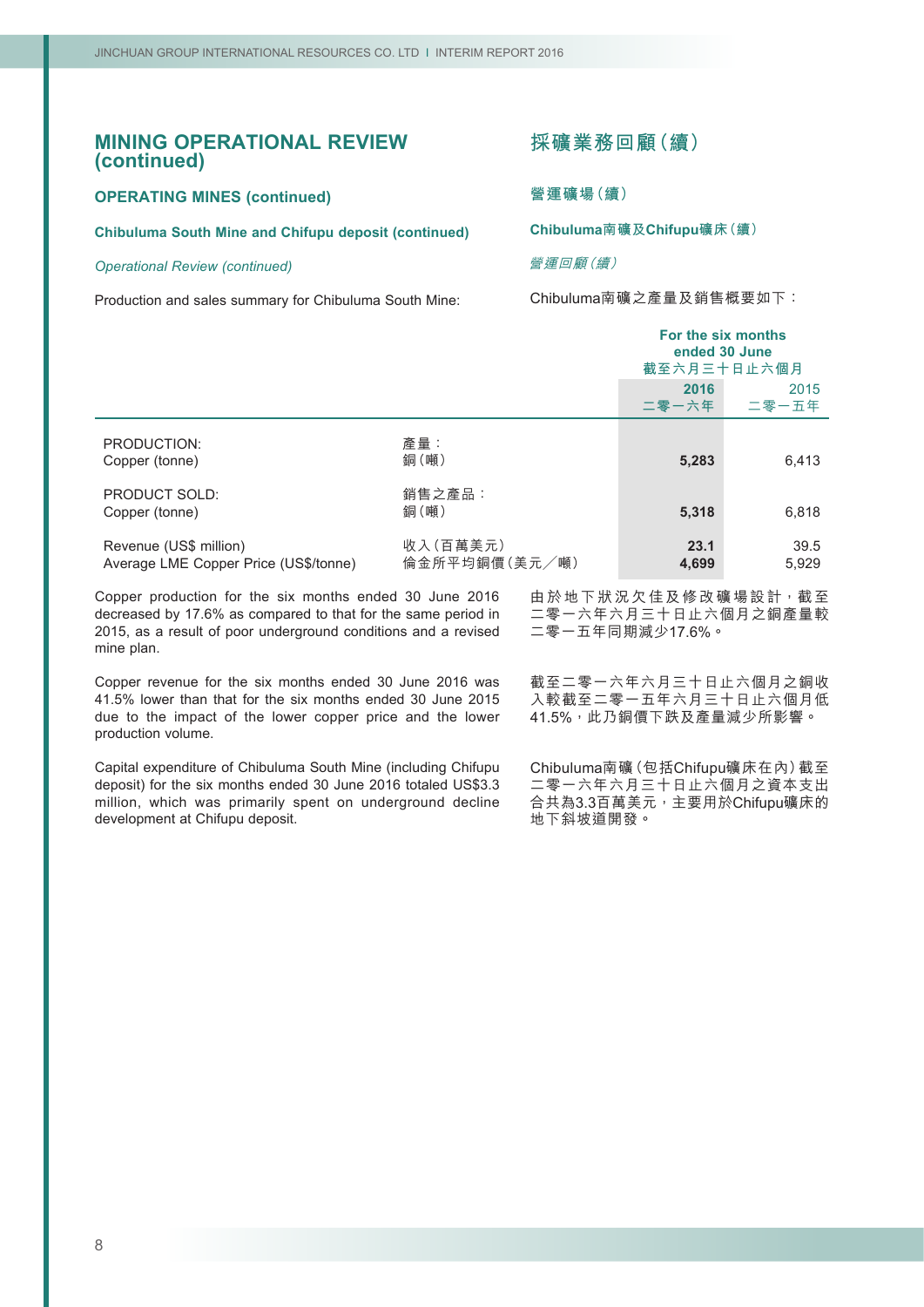#### **DEVELOPMENT PROJECT**

#### **Kinsenda Project**

#### *Overview*

The Kinsenda Project is a brownfield copper development project situated in the Katanga Province of the DRC and ranks as one of the world's highest grade copper deposits. The project has good access to infrastructure, with a sealed single-lane road connecting the mine to the regional highway 20 km to the west of the site. This project will see a prior mine from 1980 being re-established to produce an initial 24,000 tonnes per annum copper in concentrate.

The Company indirectly owns 77% interest of Kinsenda Project and the remaining 23% interest is held by Sodimico, a stateowned enterprise in the DRC.

Kinsenda Project, when in operation, will initially mine high grades of 5.5% copper. Current mine life is plus 10 years and there exist substantial additional ore resources that could extend the mine life in excess of 20 years. Once steady state is achieved, the option to increase throughput will be evaluated.

Construction of the process plant was completed in 2015. The unfavorable ground condition and flooding of underground works affected the progress of mine development, and thus the project is rescheduled to be commissioned in the first quarter of 2017.

The capital expenditure on Kinsenda Project for the six months ended 30 June 2016 totaled US\$25.2 million, which was primarily spent on the development of the decline ramp to access the orebody as well as the tailings storage facility.

# **採礦業務回顧(續)**

### **開發項目**

#### **Kinsenda項目**

#### 概覽

Kinsenda項目為一個改擴建銅礦開發項目, 位於剛果(金)加丹加省,品位屬全球之冠的 銅礦床之一。該項目貫接道路基建之情況良 好,有一條柏油單行道路連接礦場以西20公 里處的區域高速公路。該項目有望自一九八 零年舊礦場經修復後達至初始年產量24,000 噸銅精礦。

本公司間接擁有Kinsenda項目的77%權益,餘 下23%權益由剛果(金)國有企業Sodimico持 有。

Kinsenda項目一旦投入使用將初步開採5.5% 的高品位銅。目前的開採期超過10年及該礦 場存在大量額外礦石資源,可將開採期延長 超過20年。一旦達至穩定狀態,即會評估提高 輸出量的方案。

加工廠施工已於二零一五年完成。礦場的開 發進度受地質狀況不佳及地下工程進水問題 影響,導致該項目推遲上工至二零一七年第 一季。

截至二零一六年六月三十日止六個月, Kinsenda項目之資本支出合共為25.2百萬美 元,主要用於開發進入礦體的傾斜坡道和尾 礦貯存設施。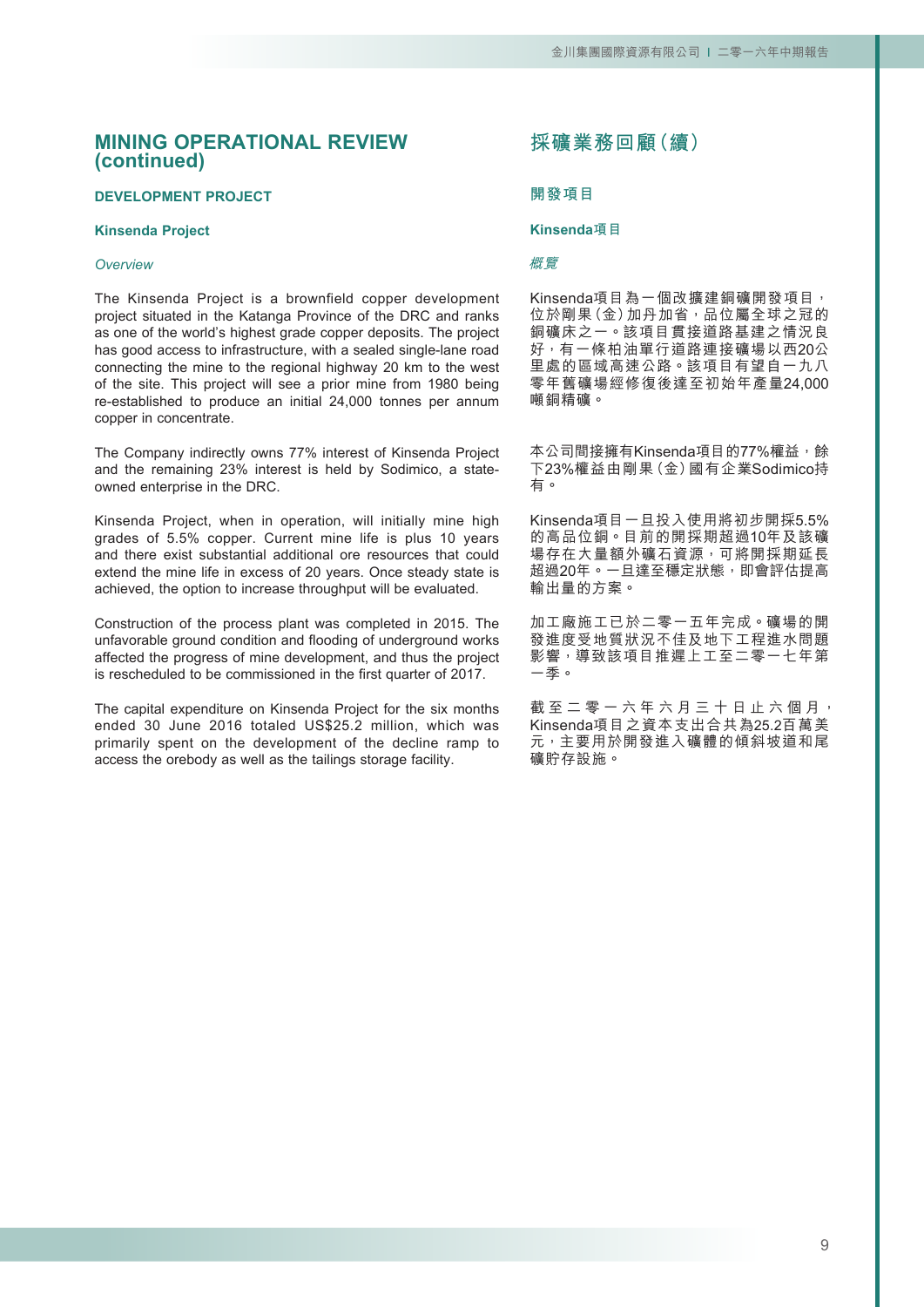### **EXPLORATION PROJECTS**

### **Musonoi Project**

#### *Overview*

The Musonoi Project is a greenfield copper and cobalt exploration project located on the northern outskirts of Kolwezi, approximately 360 km North West of Lubumbashi city, the capital of the Katanga Province of the DRC.

Up until 30 June 2016, the focus at Musonoi Project has been to perform a number of optimisation studies on the bankable feasibility study completed in 2014. The studies have indicated that the orebody occurs on the eastern end of the Dilala Syncline and is a blind deposit with high-grade mineralisation starting at between 50 m and 100 m below surface. The orebody has a strike length of 600 m to 700 m and is open ended at depth below 600 m from surface, and will be mined from underground using a long hole stoping or sub-level stoping with backfill mining method.

Up to 30 June 2016, a total of 89 diamond drillholes have been drilled on the Musonoi project area totalling 24,604 meters; no additional drilling took place during the period.

Additional work is required to improve the mineral resource model, hydrogeological model and geotechnical models by drilling various holes on the Musonoi Project license area, derisk the project and provide information to assist in mining and infrastructure layouts.

#### **Lubembe Project**

#### *Overview*

The Lubembe Project is a greenfield copper exploration project situated in the Katanga Province of the DRC. No additional progress has been made in evaluating this deposit during this interim period.

# **採礦業務回顧(續)**

### **探礦項目**

### **Musonoi項目**

#### 概覽

Musonoi項目乃一個位於科盧韋齊以北外圍的 未開發銅、鈷探礦項目,距剛果(金)加丹加 省省會盧本巴希市西北約360公里。

截至二零一六年六月三十日止,Musonoi項目 的重點是對已於二零一四年完成之一項可獲 銀行擔保之可行性研究進行多項優化研究。 該等研究指出,其礦體出現在Dilala Syncline 東端,是從地表下50至100米之間開始礦化的 高品位隱伏礦床。礦體條帶長600至700米, 縱深延伸至地表600米以下,將應採用深孔空 場採礦法或分層空場採礦法並配以回填採礦 法從地下開採。

截至二零一六年六月三十日,已在Musonoi 項目區域內合共鑽探89個金剛石鑽孔,總長 24,604米,本期間並無額外鑽探。

多項額外工作必須進行,以完善礦產資源模 型、水文模型及岩土模型(透過於Musonoi項 目牌照區鑽探多個鑽孔),降低項目風險以及 為採礦及基建設計提供資料。

#### **Lubembe項目**

#### 概覽

Lubembe項目乃一個位於剛果(金)加丹加省 的未開發銅探礦項目。本中期期間,該礦床的 評估工作尚未取得額外進展。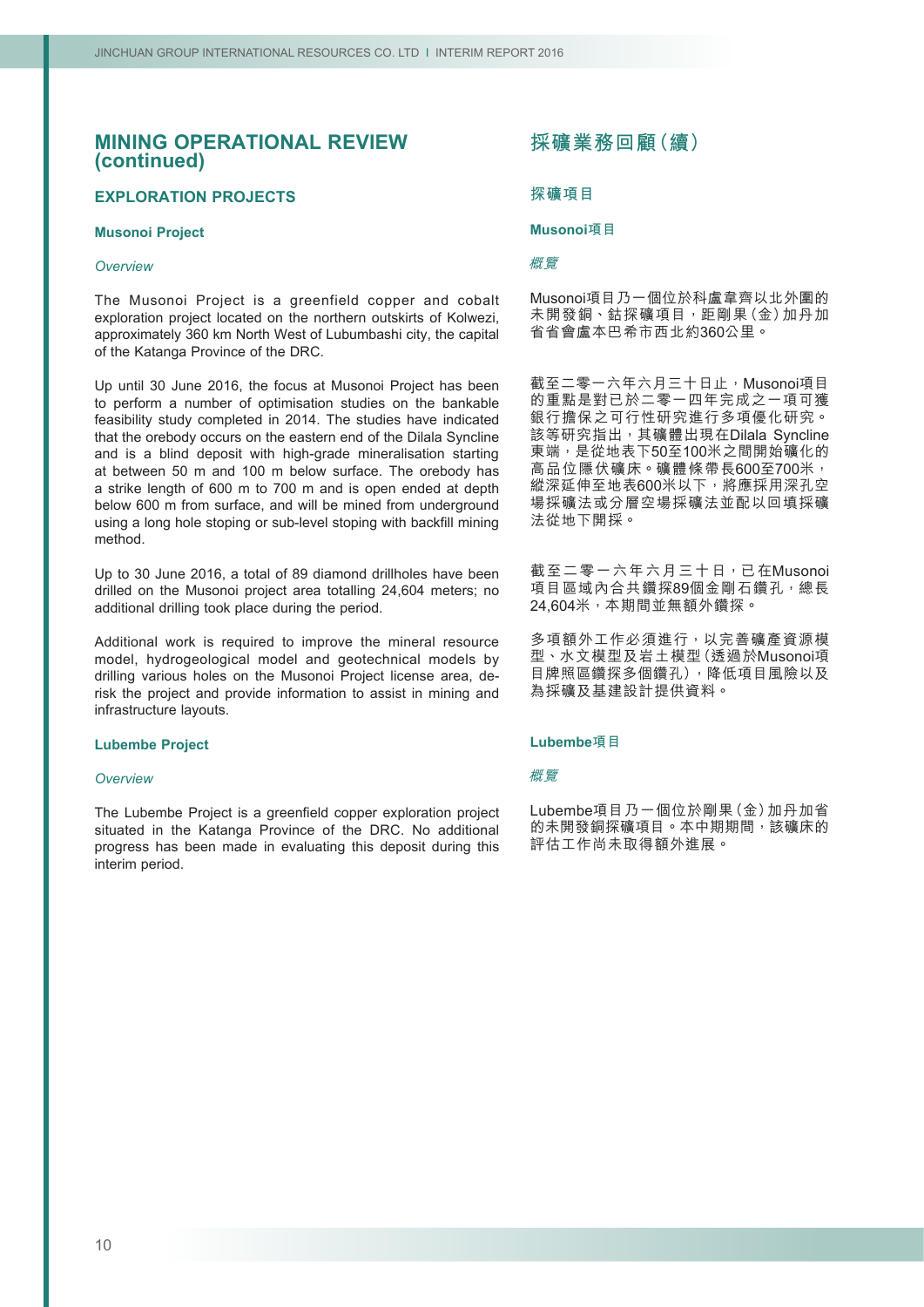# **CONDENSED CONSOLIDATED STATEMENT OF PROFIT OR LOSS AND OTHER COMPREHENSIVE INCOME**

FOR THE SIX MONTHS ENDED 30 JUNE 2016

**簡明綜合損益及其他全面收益表**

截至二零一六年六月三十日止六個月

|                                                                                                                                                                                                        |                                                                       | <b>Notes</b><br>附註 | 30/6/2016<br>二零一六年<br><b>US\$'000</b><br>千美元<br>(unaudited)<br>(未經審核) | <b>Six months ended</b><br>截至六月三十日止六個月<br>30/6/2015<br>二零一五年<br><b>US\$'000</b><br>千美元<br>(unaudited)<br>(未經審核) |
|--------------------------------------------------------------------------------------------------------------------------------------------------------------------------------------------------------|-----------------------------------------------------------------------|--------------------|-----------------------------------------------------------------------|-----------------------------------------------------------------------------------------------------------------|
| Revenue<br>Cost of sales                                                                                                                                                                               | 收益<br>銷售成本                                                            | $\overline{4}$     | 171,970<br>(180, 978)                                                 | 255,771<br>(249, 171)                                                                                           |
| Gross (loss) profit<br>Other gains and losses<br>Selling and distribution costs<br>Administrative expenses<br>Impairment loss<br>Finance income<br>Finance costs                                       | (毛損)毛利<br>其他收益及虧損<br>銷售及分銷成本<br>行政開支<br>減值虧損<br>財務收入<br>財務成本          | 6<br>7             | (9,008)<br>581<br>(11, 251)<br>(9,960)<br>209<br>(3,098)              | 6,600<br>(5,561)<br>(13, 141)<br>(13, 659)<br>(259, 759)<br>250<br>(2,963)                                      |
| Loss before taxation<br>Income tax credit                                                                                                                                                              | 除税前虧損<br>所得税抵免                                                        | 8<br>9             | (32, 527)<br>11,286                                                   | (288, 233)<br>74,453                                                                                            |
| Loss for the period                                                                                                                                                                                    | 期內虧損                                                                  |                    | (21, 241)                                                             | (213, 780)                                                                                                      |
| Other comprehensive expense:<br>Items that may be subsequently<br>reclassified to profit or loss:<br>Exchange difference on translation<br>Fair value change on cash flow<br>hedges, net of income tax | 其他全面開支:<br>其後可能重新分類至損益<br>之項目:<br>換算產生之匯兑差額<br>現金流量對沖<br>之公平值變動,扣除所得税 |                    | 511                                                                   | (1,208)<br>(58)                                                                                                 |
| Other comprehensive income<br>(expense) for the period                                                                                                                                                 | 期內其他全面收益(開支)                                                          |                    | 511                                                                   | (1,266)                                                                                                         |
| Total comprehensive expense<br>for the period                                                                                                                                                          | 期內全面開支總額                                                              |                    | (20, 730)                                                             | (215, 046)                                                                                                      |
| Loss for the period attributable to:<br>Owners of the Company<br>Non-controlling interests                                                                                                             | 下列人士應佔期內虧損:<br>本公司擁有人<br>非控股權益                                        |                    | (15, 736)<br>(5, 505)                                                 | (168, 392)<br>(45, 388)                                                                                         |
|                                                                                                                                                                                                        |                                                                       |                    | (21, 241)                                                             | (213, 780)                                                                                                      |
| Total comprehensive expense for<br>the period attributable to:<br>Owners of the Company<br>Non-controlling interests                                                                                   | 下列人士應佔期內全面<br>開支總額:<br>本公司擁有人<br>非控股權益                                |                    | (15, 322)<br>(5,408)                                                  | (169, 648)<br>(45, 398)                                                                                         |
|                                                                                                                                                                                                        |                                                                       |                    | (20, 730)                                                             | (215, 046)                                                                                                      |
| Loss per share<br>Basic (US cents)                                                                                                                                                                     | 每股虧損<br>基本(美仙)                                                        | 11                 | (0.36)                                                                | (3.87)                                                                                                          |
| Diluted (US cents)                                                                                                                                                                                     | 攤薄(美仙)                                                                | 11                 | (0.36)                                                                | (3.87)                                                                                                          |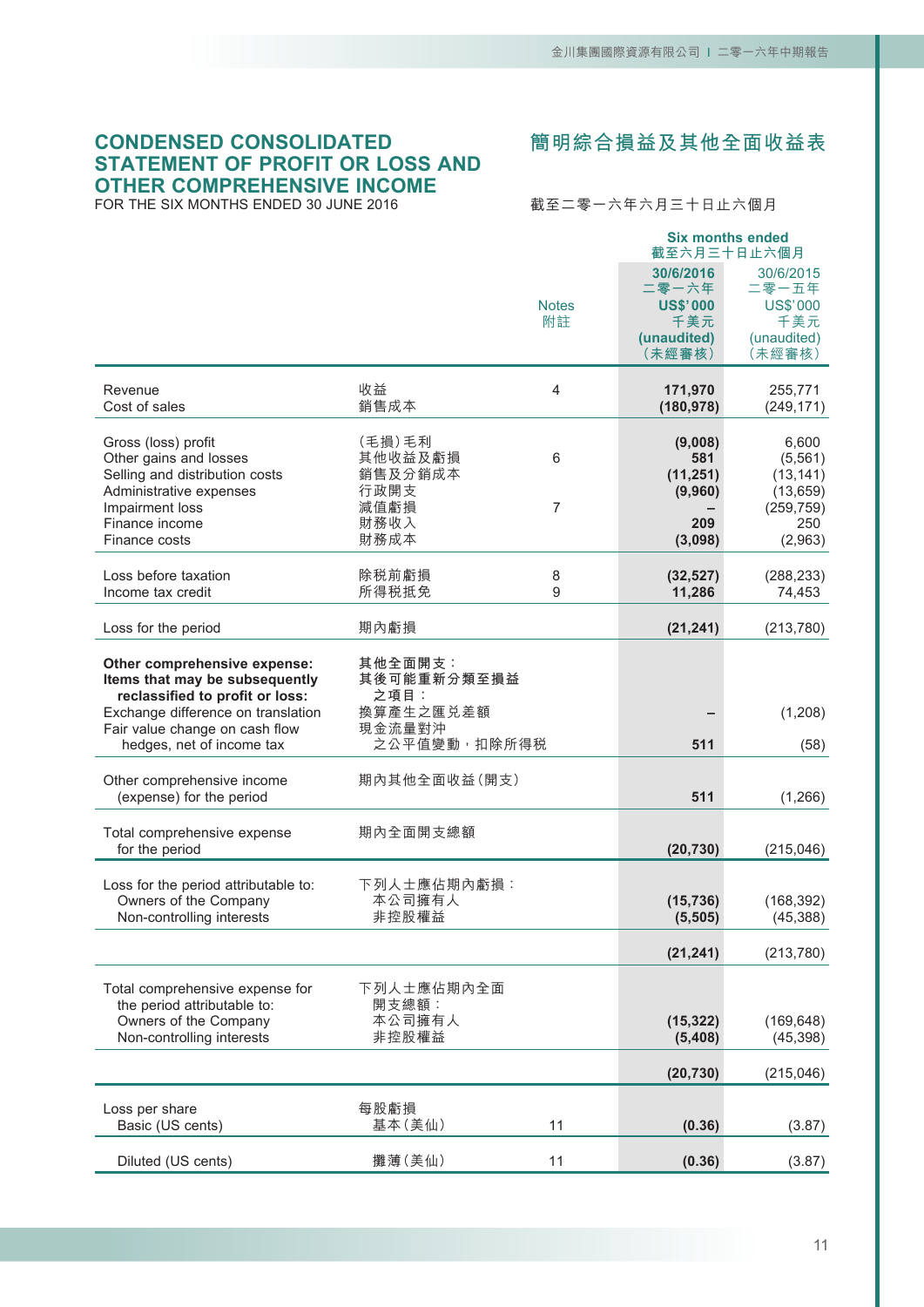# **CONDENSED CONSOLIDATED STATEMENT OF FINANCIAL POSITION** AT 30 JUNE 2016

# **簡明綜合財務狀況表**

於二零一六年六月三十日

|                                                                                                                                                                                                                   | <b>Notes</b><br>附註                                                                    | At<br>30/6/2016<br>於二零一六年<br>六月三十日<br><b>US\$'000</b><br>千美元<br>(unaudited)<br>(未經審核) | At<br>31/12/2015<br>於二零一五年<br>十二月三十一日<br><b>US\$'000</b><br>千美元<br>(audited)<br>(經審核) |
|-------------------------------------------------------------------------------------------------------------------------------------------------------------------------------------------------------------------|---------------------------------------------------------------------------------------|---------------------------------------------------------------------------------------|---------------------------------------------------------------------------------------|
| <b>Non-current assets</b><br>Property, plant and equipment<br>Mineral rights<br>Exploration and evaluation assets<br>Other non-current assets                                                                     | 非流動資產<br>物業、廠房及設備<br>12<br>礦產權<br>13<br>勘探及評估資產<br>14<br>其他非流動資產                      | 685,180<br>421,169<br>182,493<br>20,822                                               | 689,879<br>421,215<br>172,685<br>22,195                                               |
|                                                                                                                                                                                                                   |                                                                                       | 1,309,664                                                                             | 1,305,974                                                                             |
| <b>Current assets</b><br>Inventories<br>Trade and other receivables<br>Derivative financial instruments<br>Restricted cash deposits<br>Bank balances and cash                                                     | 流動資產<br>存貨<br>貿易及其他應收款項<br>15<br>衍生金融工具<br>受限制現金存款<br>銀行結餘及現金                         | 103,991<br>89,551<br>13<br>2,600<br>46,567<br>242,722                                 | 102,961<br>118,772<br>1,062<br>4,182<br>47,422<br>274,399                             |
| <b>Current liabilities</b><br>Trade and other payables<br>Amount due to an intermediate<br>holding company<br>Amount due to a fellow subsidiary<br><b>Bank Borrowings</b><br>Short-term provisions<br>Tax payable | 流動負債<br>貿易及其他應付款項<br>16<br>應付一間中間控股公司款項<br>應付一間同系附屬公司款項<br>銀行借貸<br>17<br>短期撥備<br>應繳税項 | 81,095<br>2,648<br>744<br>65,574<br>7,776<br>2,199                                    | 92,907<br>2,615<br>744<br>16,437<br>8,286<br>1,927                                    |
|                                                                                                                                                                                                                   |                                                                                       | 160,036                                                                               | 122,916                                                                               |
| <b>Net current assets</b>                                                                                                                                                                                         | 流動資產淨值                                                                                | 82,686                                                                                | 151,483                                                                               |
| <b>Total assets less current liabilities</b>                                                                                                                                                                      | 總資產減流動負債                                                                              | 1,392,350                                                                             | 1,457,457                                                                             |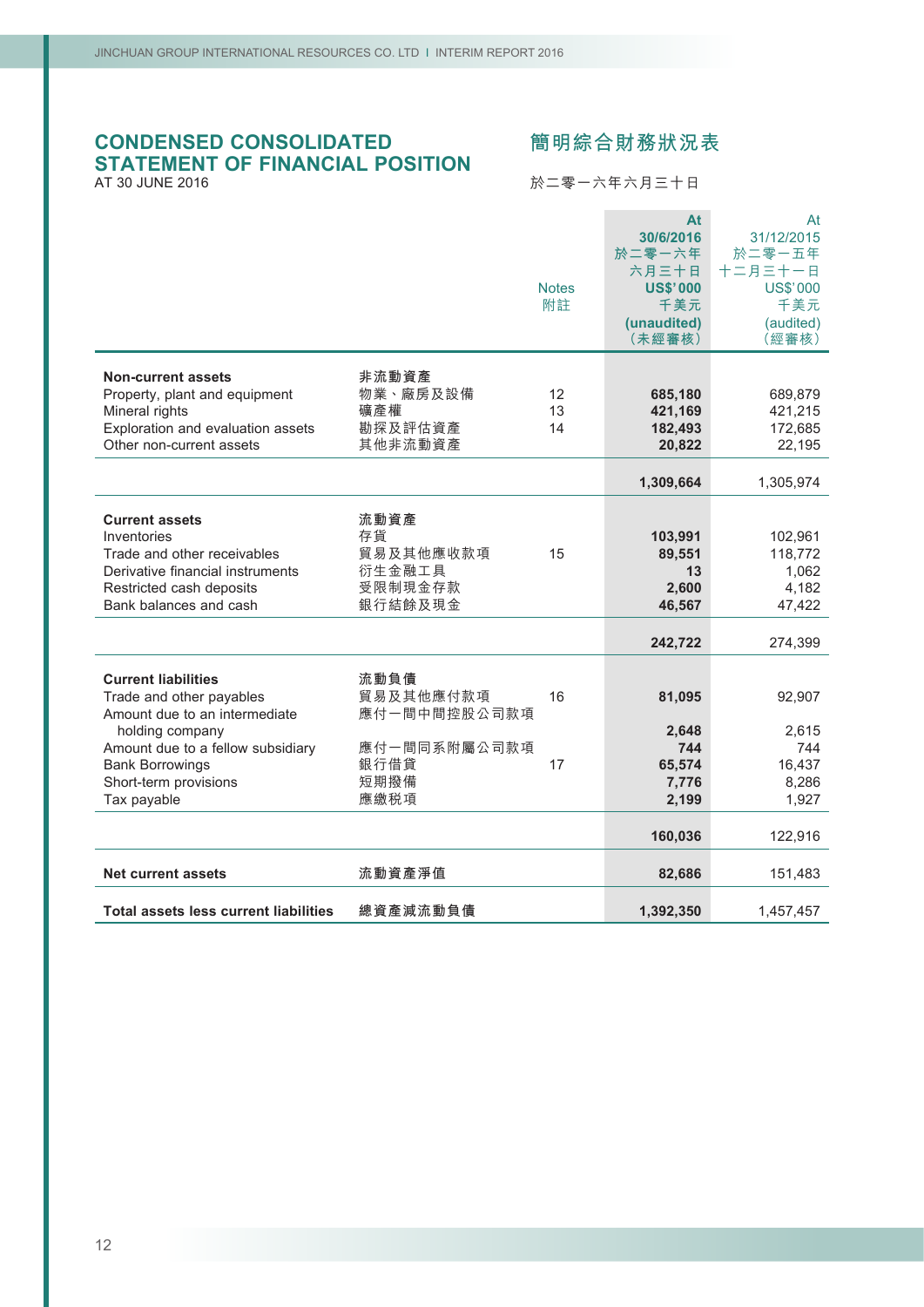# **CONDENSED CONSOLIDATED STATEMENT OF FINANCIAL POSITION (continued)**

AT 30 JUNE 2016

# **簡明綜合財務狀況表(續)**

### 於二零一六年六月三十日

|                                                                                                              |                                 | <b>Notes</b><br>附註 | At<br>30/6/2016<br>於二零一六年<br>六月三十日<br><b>US\$'000</b><br>千美元<br>(unaudited)<br>(未經審核) | At<br>31/12/2015<br>於二零一五年<br>十二月三十一日<br><b>US\$'000</b><br>千美元<br>(audited)<br>(經審核) |
|--------------------------------------------------------------------------------------------------------------|---------------------------------|--------------------|---------------------------------------------------------------------------------------|---------------------------------------------------------------------------------------|
| <b>Non-current liabilities</b><br>Bank borrowings<br>Long-term provisions<br>Deferred tax liabilities        | 非流動負債<br>銀行借貸<br>長期撥備<br>遞延税項負債 | 17                 | 224,499<br>26.545<br>281,076                                                          | 257,000<br>26.184<br>293,313                                                          |
| Amount due to an intermediate<br>holding company<br>Amount due to a fellow subsidiary                        | 應付中間控股公司款項<br>應付一間同系附屬公司款項      |                    | 115,000<br>5,000                                                                      | 115,000<br>5,000                                                                      |
|                                                                                                              |                                 |                    | 652,120                                                                               | 696,497                                                                               |
| <b>Net assets</b>                                                                                            | 資產淨值                            |                    | 740,230                                                                               | 760,960                                                                               |
| <b>Capital and reserves</b><br>Share capital<br>Perpetual subordinated<br>convertible securities<br>Reserves | 股本及儲備<br>股本<br>永久次級可換股證券<br>儲備  | 18<br>19           | 5,578<br>1,089,084<br>(418, 018)                                                      | 5,578<br>1,089,084<br>(402, 696)                                                      |
| Equity attributable to owners<br>of the Company<br>Non-controlling interests                                 | 本公司擁有人應佔權益<br>非控股權益             |                    | 676,644<br>63,586                                                                     | 691,966<br>68,994                                                                     |
| <b>Total equity</b>                                                                                          | 權益總額                            |                    | 740,230                                                                               | 760,960                                                                               |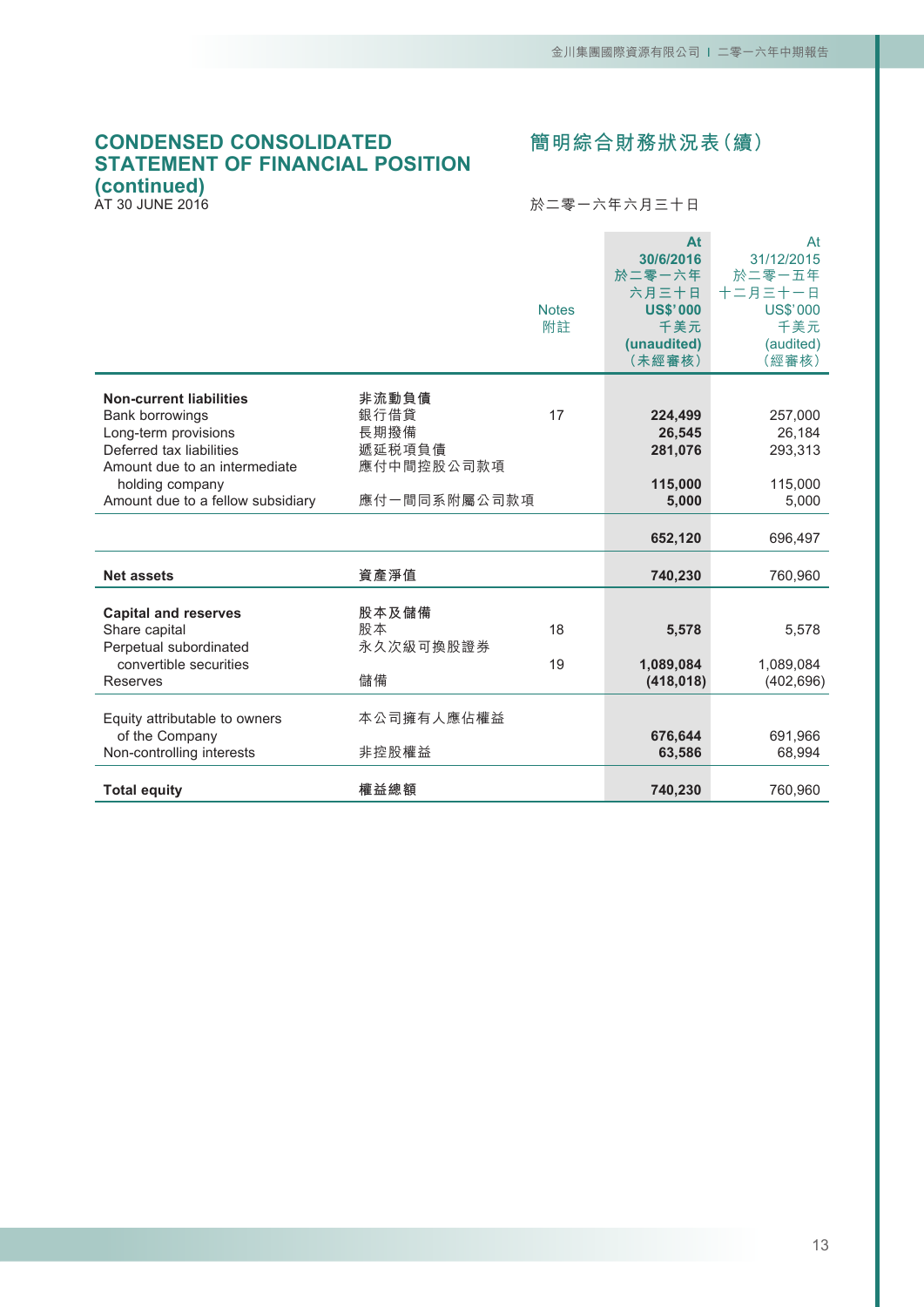### **CONDENSED CONSOLIDATED STATEMENT OF CHANGES IN EQUITY** FOR THE SIX MONTHS ENDED 30 JUNE 2016

# **簡明綜合權益變動表**

截至二零一六年六月三十日止六個月

|                                                                        |                       | Attributable to owners of the Company<br>本公司擁有人應佔 |                                                        |                          |                               |                         |                                                  |                                          |                              |                                  |                       |
|------------------------------------------------------------------------|-----------------------|---------------------------------------------------|--------------------------------------------------------|--------------------------|-------------------------------|-------------------------|--------------------------------------------------|------------------------------------------|------------------------------|----------------------------------|-----------------------|
|                                                                        |                       | Share<br>capital                                  | Perpetual<br>subordinated<br>convertible<br>securities | <b>Share</b><br>premium  | <b>Translation</b><br>reserve | Hedging<br>reserve      | Other<br>reserves                                | Accumulated<br>(losses)<br>profits<br>累計 | <b>Total</b>                 | Non-<br>controlling<br>interests | Total                 |
|                                                                        |                       | 股本<br>US\$'000<br>千美元                             | 永久次級<br>可换股證券<br><b>US\$'000</b><br>千美元                | 股份溢價<br>US\$'000<br>千美元  | 換算儲備<br>US\$'000<br>千美元       | 對沖儲備<br>US\$'000<br>千美元 | 其他儲備<br><b>US\$'000</b><br>千美元<br>(Note)<br>(附註) | (虧損)/<br>溢利<br>US\$'000<br>千美元           | 總計<br><b>US\$'000</b><br>千美元 | 非控股權益<br>US\$'000<br>千美元         | 總計<br>US\$'000<br>千美元 |
| At 1 January 2016 (audited)                                            | 於二零一六年一月一日<br>(經審核)   | 5,578                                             | 1,089,084                                              | 294,196                  | (23, 844)                     | (270)                   | (400, 721)                                       | (272, 057)                               | 691,966                      | 68,994                           | 760,960               |
| Loss for the period<br>Other comprehensive income<br>for the period    | 期內虧損<br>期內其他全面收益      | $\overline{\phantom{0}}$                          | L,                                                     | $\overline{a}$           | $\overline{\phantom{a}}$      | 414                     | $\overline{a}$                                   | (15, 736)                                | (15, 736)<br>414             | (5,505)<br>97                    | (21, 241)<br>511      |
| Total comprehensive income<br>(expense) for the period                 | 期內全面收益(開支)總額          |                                                   |                                                        |                          |                               | 414                     |                                                  | (15, 736)                                | (15, 322)                    | (5, 408)                         | (20, 730)             |
| At 30 June 2016 (unaudited)                                            | 於二零一六年六月三十日<br>(未經審核) | 5,578                                             | 1,089,084                                              | 294,196                  | (23, 844)                     | 144                     | (400, 721)                                       | (287, 793)                               | 676.644                      | 63,586                           | 740,230               |
| At 1 January 2015 (audited)                                            | 於二零一五年一月一日<br>(經審核)   | 5,578                                             | 1,089,084                                              | 294,196                  | (23, 844)                     | (294)                   | (400, 721)                                       | 19,710                                   | 983,709                      | 133,043                          | 1,116,752             |
| Loss for the period<br>Other comprehensive (expense)<br>for the period | 期內虧損<br>期內其他全面(開支)    |                                                   |                                                        |                          | (1, 208)                      | (48)                    | $\overline{a}$                                   | (168, 392)                               | (168, 392)<br>(1,256)        | (45, 388)                        | (213, 780)            |
| Total comprehensive (expense)<br>for the period                        | 期內全面(開支)總額            | $\overline{\phantom{0}}$                          | $\qquad \qquad -$                                      | $\overline{\phantom{0}}$ | (1, 208)                      | (48)                    | $\overline{\phantom{0}}$                         | (168, 392)                               | (169, 648)                   | (10)<br>(45, 398)                | (1,266)<br>(215,046)  |
| Dividends paid to non-controlling<br>shareholders of a subsidiary      | 已付附屬公司非控股股東<br>之股息    | $\overline{\phantom{0}}$                          | $\overline{\phantom{a}}$                               | $\overline{a}$           | $\overline{\phantom{0}}$      | L,                      |                                                  |                                          |                              | (4)                              | (4)                   |
| At 30 June 2015 (unaudited)                                            | 於二零一五年六月三十日<br>(未經審核) | 5,578                                             | 1,089,084                                              | 294,196                  | (25,052)                      | (342)                   | (400, 721)                                       | (148, 682)                               | 814,061                      | 87,641                           | 901,702               |

Note: Other reserves comprised (i) the excess of the nominal value of the shares of the subsidiaries acquired pursuant to the group reorganisation in 2013 over the nominal value of the Company's shares issued in exchange and (ii) the issue of 1,595,880,000 shares of the Company with fair value of US\$206,646,000 and the issue of perpetual subordinated convertible securities ("Convertible Securities") of the Company with fair value of US\$1,089,084,000 on 14 November 2013 in exchange for the entire equity interests in Jin Rui Mining Investment Limited ("Jin Rui") (together with its subsidiaries, collectively referred to as "Jin Rui Group") and the settlement of all shareholder's loans outstanding by Jin Rui to Jintai amounted to the principal amount of ZAR9,193,369,000 (equivalent to US\$895,000,000).

附註:其他儲備包括(i)於二零一三年根據集團重組所收購附屬 公司股份之面值,超過本公司作為收購代價所發行股 份之面值的差額及(ii)於二零一三年十一月十四日發行 1,595,880,000股公平值為206,646,000美元的本公司股 份以及發行公平值為1,089,084,000美元的本公司之永 久次級可換股證券(「可換股證券」),以收購金瑞礦業 投資有限公司(「金瑞」)(連同其附屬公司,統稱「金瑞 集團」)之全部股本權益,以及結清金瑞結欠金泰的所有 未償還股東貸款本金額9,193,369,000南非蘭特(相當於 895,000,000美元)。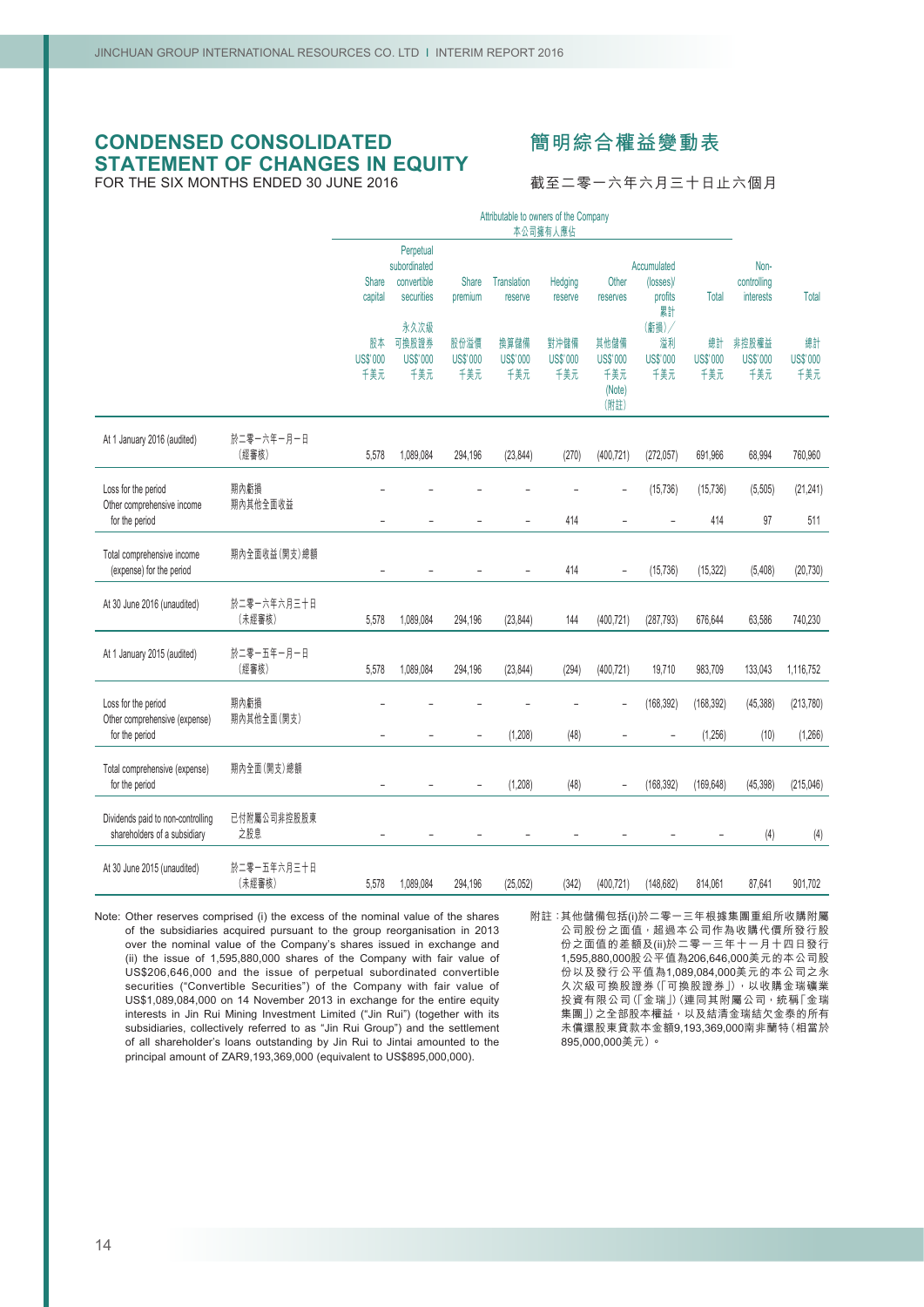# **CONDENSED CONSOLIDATED STATEMENT OF CASH FLOWS** FOR THE SIX MONTHS ENDED 30 JUNE 2016

# **簡明綜合現金流量表**

截至二零一六年六月三十日止六個月

|                                                                |                     |                       | <b>Six months ended</b><br>截至六月三十日止六個月 |
|----------------------------------------------------------------|---------------------|-----------------------|----------------------------------------|
|                                                                |                     | 30/6/2016             | 30/6/2015                              |
|                                                                |                     | 二零一六年                 | 二零一五年                                  |
|                                                                |                     | <b>US\$'000</b>       | <b>US\$'000</b>                        |
|                                                                |                     | 千美元                   | 千美元                                    |
|                                                                |                     | (unaudited)<br>(未經審核) | (unaudited)<br>(未經審核)                  |
|                                                                |                     |                       |                                        |
| Net cash from operating activities                             | 經營業務所得現金淨額          | 13,664                | 7,737                                  |
| <b>INVESTING ACTIVITIES</b>                                    | 投資活動                |                       |                                        |
| Decrease in restricted cash deposits                           | 受限制現金存款減少           | 1,582                 | 6,880                                  |
| Interest received                                              | 已收利息                | 209                   | 250                                    |
| Purchase of property, plant and equipment                      | 購買物業、廠房及設備          | (20, 412)             | (61, 119)                              |
| Proceeds from disposal of property,<br>plant and equipment     | 出售物業、廠房及設備<br>所得款項  | 339                   |                                        |
| Expenditure on exploration and                                 | 勘探及評估資產開支           |                       |                                        |
| evaluation assets                                              |                     | (9,808)               | (11,990)                               |
| <b>NET CASH USED IN INVESTING ACTIVITIES</b>                   | 投資活動所用現金淨額          | (28,090)              | (65, 979)                              |
| <b>FINANCING ACTIVITIES</b>                                    | 融資活動                |                       |                                        |
| New bank borrowings raised                                     | 新增銀行借貸              | 32,394                | 56,863                                 |
| Repayment of bank borrowings                                   | 償還銀行借貸              | (15, 758)             | (10, 881)                              |
| Advance from the ultimate holding company                      | 最終控股公司墊款            |                       | 10                                     |
| Advance from intermediate holding company                      | 中間控股公司墊款            |                       | 2,000                                  |
| Interest paid<br>Dividend paid to non-controlling shareholders | 已付利息<br>已付附屬公司非控股股東 | (3,065)               | (794)                                  |
| of a subsidiary                                                | 之股息                 |                       | (5)                                    |
| <b>NET CASH FROM FINANCING ACTIVITIES</b>                      | 融資活動所得現金淨額          | 13,571                | 47,193                                 |
|                                                                |                     |                       |                                        |
| Net decrease in cash                                           | 現金及現金等值項目淨減少        |                       |                                        |
| and cash equivalents                                           |                     | (855)                 | (11,049)                               |
| Cash and cash equivalents at                                   | 於一月一日之現金及           |                       |                                        |
| 1 January                                                      | 現金等值項目              | 47,422                | 60,083                                 |
| <b>Effect of foreign exchange</b>                              | 匯率變動之影響             |                       |                                        |
| rate changes                                                   |                     |                       | (1)                                    |
| Cash and cash equivalents at                                   | 於六月三十日之現金及          |                       |                                        |
| 30 June                                                        | 現金等值項目              | 46,567                | 49,033                                 |
|                                                                |                     |                       |                                        |
| Analysis of cash and cash equivalents                          | 現金及現金等值項目分析         |                       |                                        |
| Bank balances and cash                                         | 銀行結餘及現金             | 46,567                | 49,033                                 |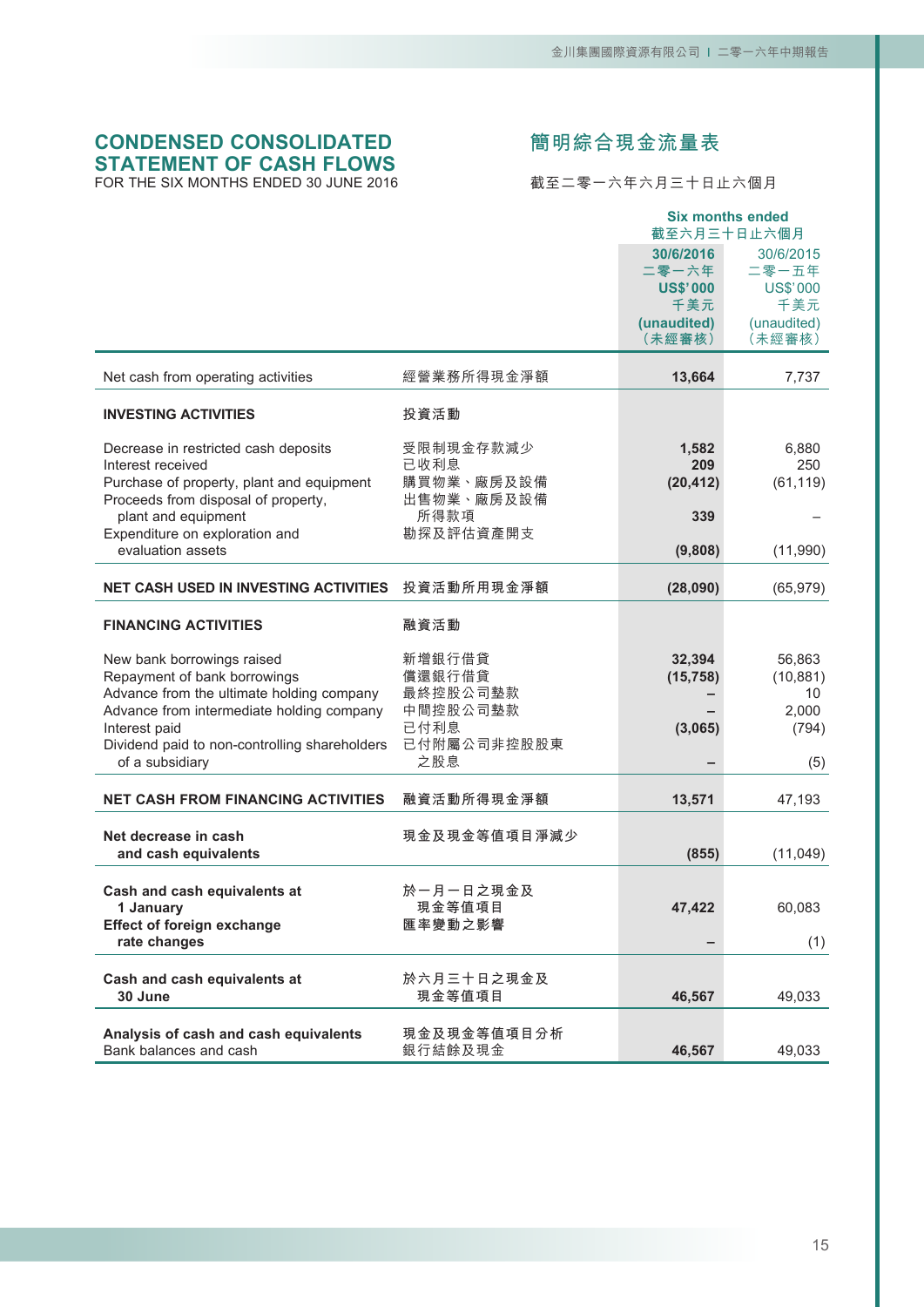FOR THE SIX MONTHS ENDED 30 JUNE 2016

### **1. CORPORATE INFORMATION**

The Company is a listed public company incorporated in the Cayman Islands as an exempted company with limited liability and its shares are listed on The Stock Exchange of Hong Kong Limited (the "Stock Exchange"). The Company's ultimate holding company is 金川集團股份有限公司 (Jinchuan Group Co., Ltd) ("JCG"), which is established in the People's Republic of China ("PRC"). The registered office address of the Company is at P.O. Box 309, Ugland House, Grand Cayman KY1-1104, Cayman Islands. The address of the principal place of business of the Company is at Unit 3101, 31/F, United Centre, 95 Queensway, Admiralty, Hong Kong.

The Company is an investment holding company. The principal activities of the Company and its subsidiaries (collectively referred to as the "Group") are trading of mineral and metal products and mining operations, primarily copper and cobalt production.

### **2. BASIS OF PREPARATION**

The condensed consolidated financial statements have been prepared in accordance with the International Accounting Standard 34 "Interim Financial Reporting" ("IAS 34") issued by the International Accounting Standards Board (the "IASB") as well as with the applicable disclosure requirements of Appendix 16 to the Rules Governing the Listing of Securities on the Stock Exchange (the "Listing Rules").

#### **3. PRINCIPAL ACCOUNTING POLICIES**

The condensed consolidated financial statements have been prepared on the historical cost basis except for certain financial instruments, which have been measured at fair values, as appropriate.

Except as disclosed below, the accounting policies and methods of computation used in the condensed consolidated financial statements for the six months ended 30 June 2016 are the same as those followed in the preparation of the Group's annual financial statements for the year ended 31 December 2015.

# **簡明綜合財務報表附註**

截至二零一六年六月三十日止六個月

#### **1. 公司資料**

本公司於開曼群島註冊成立為獲豁免之有 限公司,為上市公司,股份於香港聯合交 易所有限公司(「聯交所」)上市。本公司 之最終控股公司為金川集團股份有限公司 (「JCG」),該公司於中華人民共和國(「中 國」)成立。本公司之註冊辦事處位於P.O. Box 309, Ugland House, Grand Cayman KY1-1104, Cayman Islands。本公司主 要營業地點之地址為香港金鐘金鐘道95 號統一中心31樓3101室。

本公司為投資控股公司。本公司及其附 屬公司(統稱「本集團」)之主要業務為礦 產及金屬產品貿易以及採礦業務,主要 生產銅及鈷。

# **2. 編製基準**

簡明綜合財務報表乃遵照國際會計準則委 員會(「國際會計準則委員會」)頒佈之國 際會計準則第34號「中期財務報告」(「國 際會計準則第34號」)及聯交所證券上市 規則(「上市規則」)附錄十六之適用披露 規定編製。

### **3. 主要會計政策**

除若干金融工具按公平值計量(如適用) 外,簡明綜合財務報表乃根據歷史成本 基準編製。

除下文所披露者外,截至二零一六年六 月三十日止六個月之簡明綜合財務報表 採用的會計政策及計算方法與編製本集 團截至二零一五年十二月三十一日止年 度之年度財務報表所採用者一致。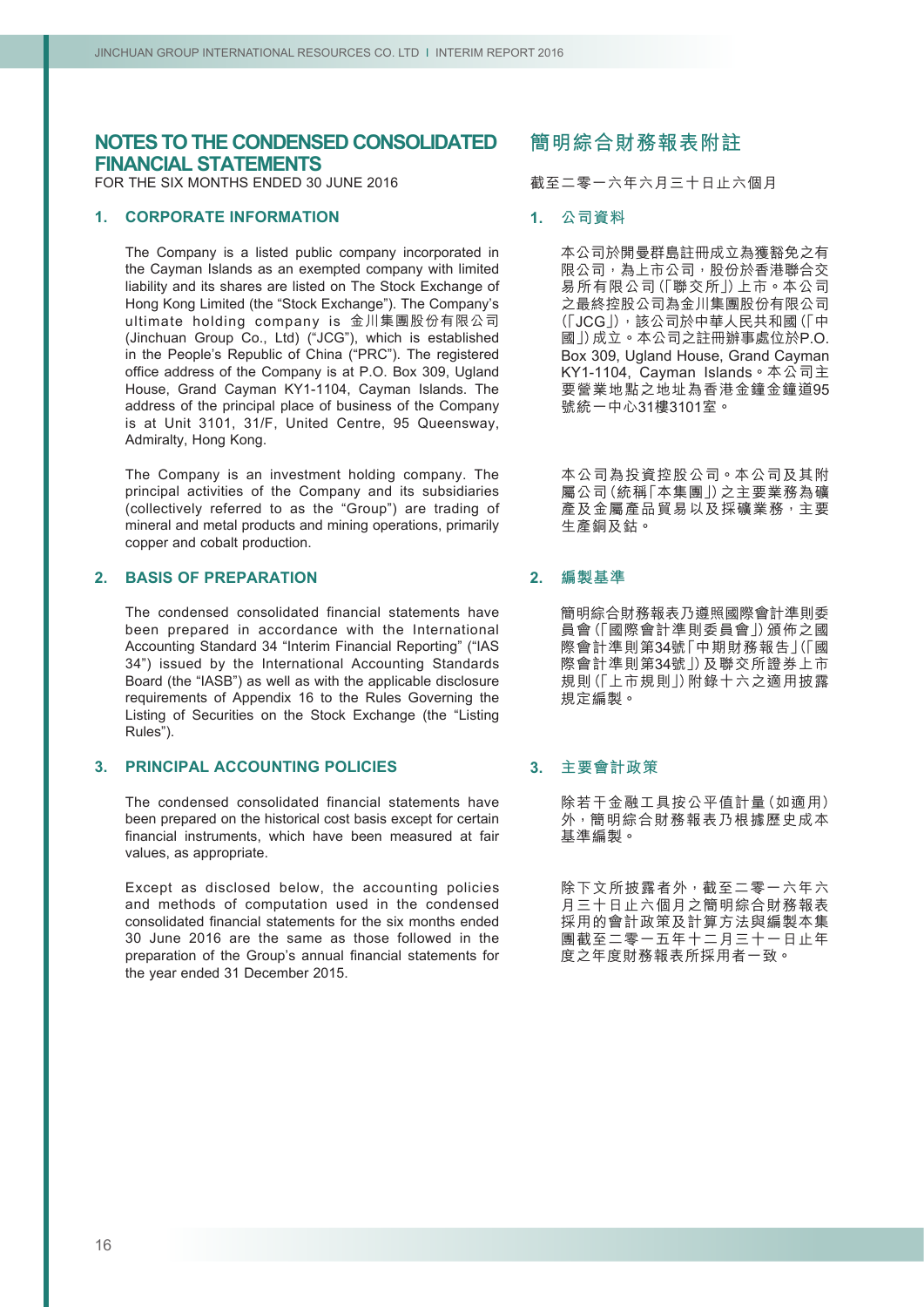# **3. PRINCIPAL ACCOUNTING POLICIES (continued)**

In the six months ended 30 June 2016, the Group has applied, for the first time, the following amendments to International Financial Reporting Standards ("IFRSs") and International Accounting Standard ("IAS") issued by the International Accounting Standards Board ("IASB") that are relevant for the preparation of the Group's condensed consolidation financial statements.

| Amendments to IFRS 11                        | Accounting for Acquisitions of Interests in Joint<br>Operations         | 國際財務<br>之修訂                |
|----------------------------------------------|-------------------------------------------------------------------------|----------------------------|
| Amendments to IAS 1                          | Disclosure Initative                                                    | 國際會計                       |
| Amendments to IAS 16 and IAS 38              | Clarification of Acceptable Methods of<br>Depreciation and Amortisation | 國際會計<br>會計準                |
| Amendments to IAS 16 and IAS 41              | Agriculture: Bearer Plants                                              | 國際會計<br>會計準                |
| Amendments to IFRS 10,<br>IFRS 12 and IAS 28 | Investment Entities: Applying the Consolidation<br>Exception            | 國際財務<br>國際財<br>及國際1<br>之修訂 |
| Amendments to IFRSs                          | Annual Improvements to IFRSs<br>2012-2014 Cycle                         | 國際財務                       |

The application of the above amendments to IFRSs and IAS in the six months ended 30 June 2016 has had no material effect on the amounts reported and/or disclosures set out in these condensed consolidated financial statements.

### **4. REVENUE**

Revenue represents revenue arising from sales of goods. An analysis of the Group's revenue for the period is as follows:

**簡明綜合財務報表附註(續)**

### **3. 主要會計政策(續)**

本集團於截至二零一六年六月三十日止六 個月首次應用國際會計準則委員會(「國 際會計準則委員會」)所頒佈與編製本集 團簡明綜合財務報表有關之國際財務報 告準則(「國際財務報告準則」)及國際會 計準則(「國際會計準則」)之以下修訂。

| 國際財務報告準則第11號<br>之修訂 | 收購合營業務權益之<br>會計處理 |
|---------------------|-------------------|
| 國際會計準則第1號之修訂        | 披露計劃              |
| 國際會計準則第16號及國際       | 闡明可接納的折舊及         |
| 會計準則第38號之修訂         | 攤銷方法              |
| 國際會計準則第16號及國際       | 農業:生產性作物          |
| 會計準則第41號之修訂         |                   |
| 國際財務報告準則第10號、       | 投資實體:應用綜合豁免       |
| 國際財務報告準則第12號        |                   |
| 及國際會計準則第28號         |                   |
| 之修訂                 |                   |
| 國際財務報告準則之修訂         | 國際財務報告準則二零        |
|                     | 一二年至二零一四年         |
|                     | 週期之年度改進           |

於截至二零一六年六月三十日止六個月 應用國際財務報告準則及國際會計準則 之上述修訂對於該等簡明綜合財務報表 內所報告之金額及╱或所載之披露資料 並無重大影響。

### **4. 收益**

收益指銷售貨品所帶來之收益。本集團 期內之收益分析如下:

|                                    |            |                                                                       | Six months ended<br>截至六月三十日止六個月                                      |
|------------------------------------|------------|-----------------------------------------------------------------------|----------------------------------------------------------------------|
|                                    |            | 30/6/2016<br>二零一六年<br><b>US\$'000</b><br>千美元<br>(unaudited)<br>〔未經審核〕 | 30/6/2015<br>二零一五年<br><b>US\$'000</b><br>千美元<br>(unaudited)<br>未經審核) |
| Sales of copper<br>Sales of cobalt | 銷售銅<br>銷售鈷 | 145,514<br>26,456                                                     | 214,863<br>40,908                                                    |
|                                    |            | 171,970                                                               | 255,771                                                              |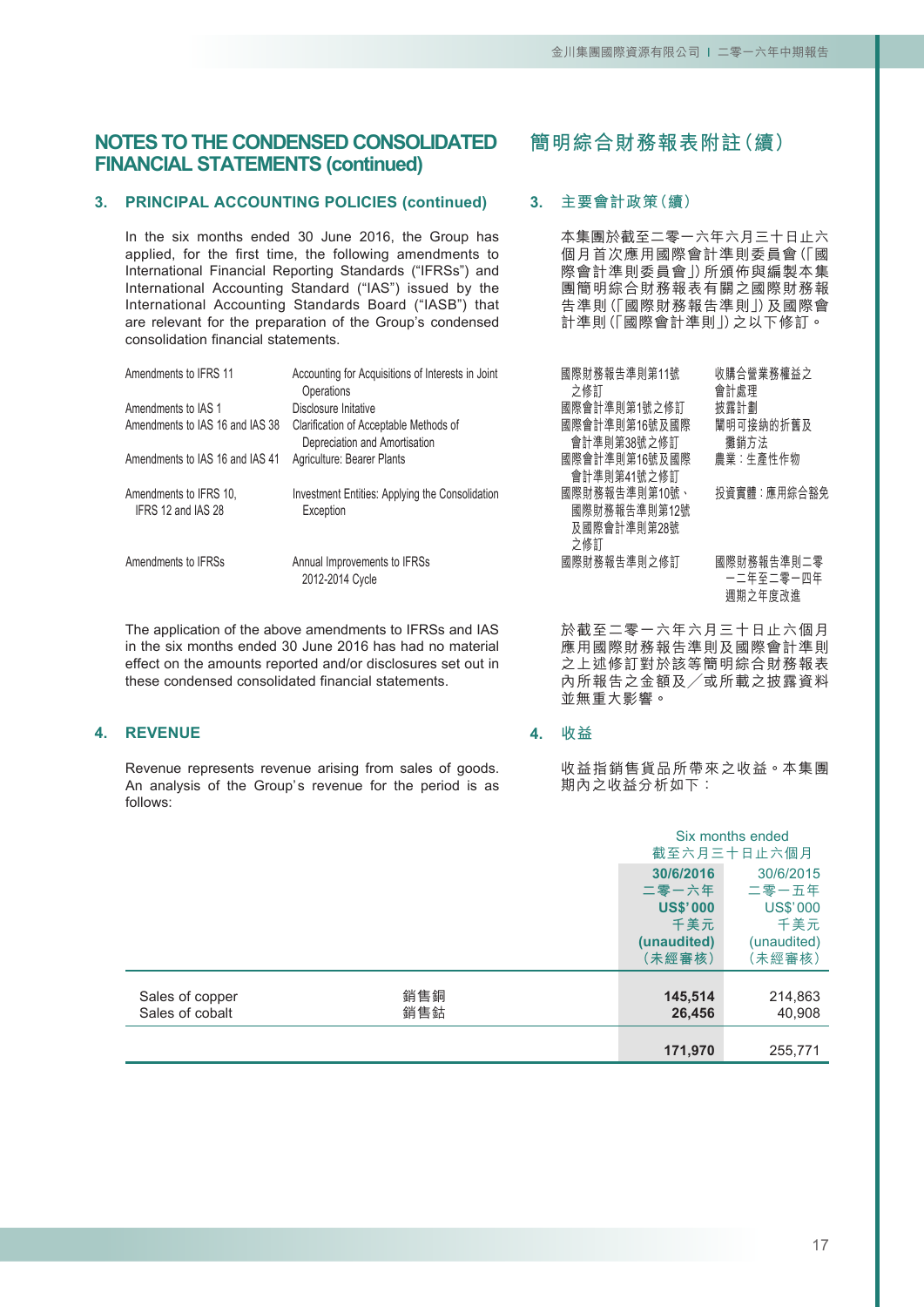### **5. SEGMENT INFORMATION**

IFRS 8 "Operating Segments" requires operating segments to be identified on the basis of internal reports about components of the Group that are regularly reviewed by the chief operating decision maker ("CODM") in order to allocate resources to the segment and assess its performance.

The CODM has been identified as the executive directors of the Company. They review the Group's internal reporting for the purpose of resource allocation and assessment of segment performance.

The Group's operating and reportable segments are as follows:

- Trading of mineral and metal products
- Mining operation, primarily copper and cobalt production

#### **Segment revenues and results**

The following is an analysis of the Group's revenue and results by operating and reportable segments.

*For the six months ended 30 June 2016 (unaudited)*

# **簡明綜合財務報表附註(續)**

### **5. 分類資料**

國際財務報告準則第8號「經營分類」規 定,經營分類須按本集團組成部分之內部 報告識別,有關內部報告經由主要營運 決策者(「主要營運決策者」)定期審閱, 以分配分類資源及評估分類表現。

主要營運決策者經確定為本公司執行董 事。彼等負責審閱本集團之內部報告以 進行資源分配及評估分類表現。

本集團之經營及可報告分類如下:

- 礦產及金屬產品貿易
- 採礦業務,主要生產銅及鈷

#### **分類收益及業績**

以下為本集團按經營及可報告分類劃分 之收益及業績分析。

#### 截至二零一六年六月三十日止六個月(未經 審核)

|                                                                |                    | <b>Trading</b><br>of mineral<br>and metal<br>products<br>礦產及金屬<br>產品貿易<br><b>US\$'000</b><br>千美元 | <b>Mining</b><br><b>Operation</b><br>採礦業務<br><b>US\$'000</b><br>千美元 | <b>Total</b><br>總計<br><b>US\$'000</b><br>千美元 |
|----------------------------------------------------------------|--------------------|--------------------------------------------------------------------------------------------------|---------------------------------------------------------------------|----------------------------------------------|
| Segment revenue                                                | 分類收益               | 54,566                                                                                           | 117,404                                                             | 171,970                                      |
| Segment results                                                | 分類業績               | (416)                                                                                            | (30, 871)                                                           | (31, 287)                                    |
| Unallocated corporate income<br>Unallocated corporate expenses | 未分配公司收入<br>未分配公司開支 |                                                                                                  |                                                                     | 1,020<br>(2, 260)                            |
| Loss before taxation                                           | 除税前虧損              |                                                                                                  |                                                                     | (32, 527)                                    |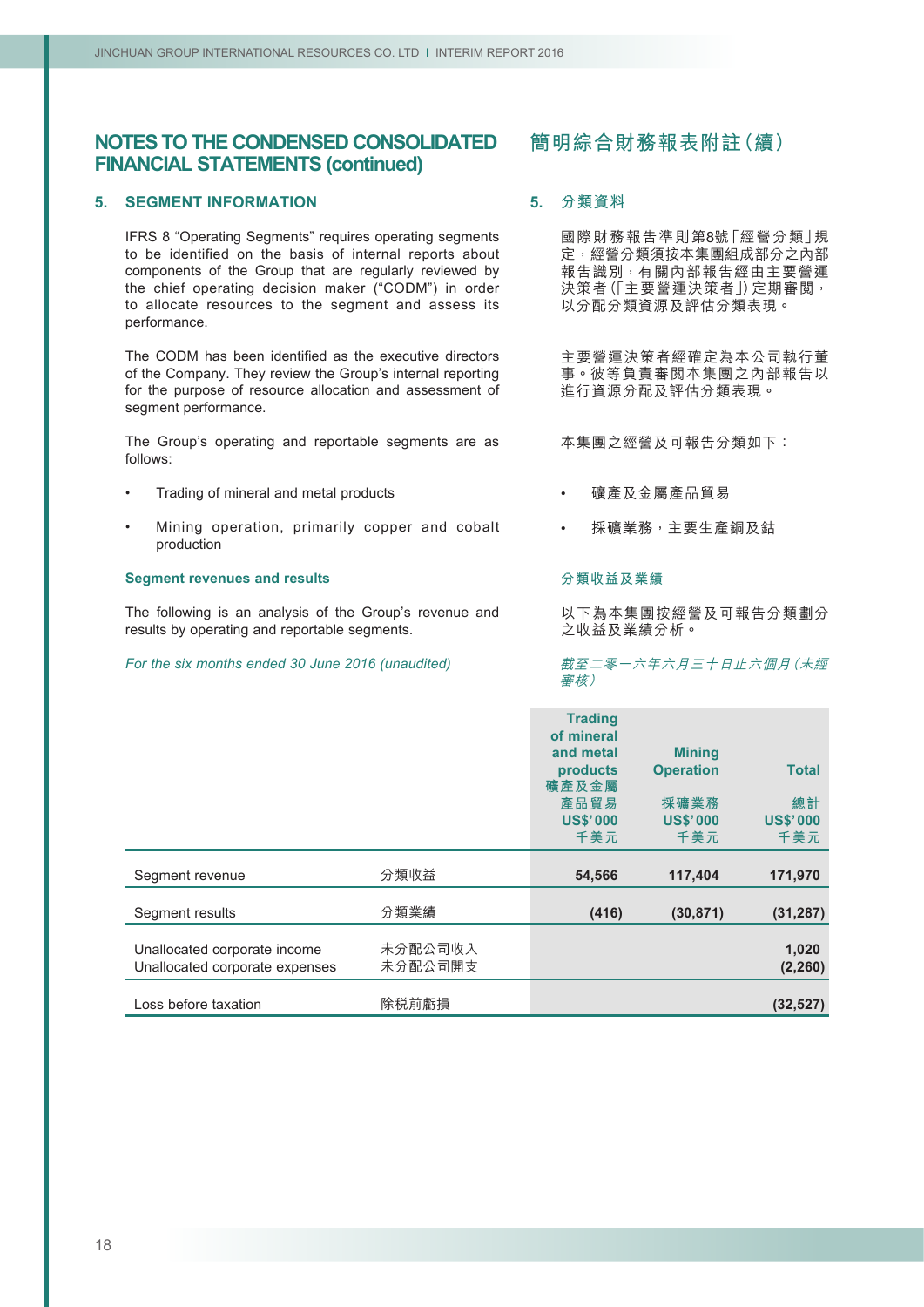**5. SEGMENT INFORMATION (continued)**

**Segment revenues and results (continued)**

**5. 分類資料(續)**

**分類收益及業績(續)**

*For the six months ended 30 June 2015 (unaudited)*

|     | 截至二零一五年六月三十日止六個月 (未經 |  |  |
|-----|----------------------|--|--|
| 審核) |                      |  |  |

|                                                                |                    | <b>Trading</b><br>of mineral |                 |                 |
|----------------------------------------------------------------|--------------------|------------------------------|-----------------|-----------------|
|                                                                |                    | and metal                    | <b>Mining</b>   |                 |
|                                                                |                    | products<br>礦產及金屬            | Operation       | <b>Total</b>    |
|                                                                |                    | 產品貿易                         | 採礦業務            | 總計              |
|                                                                |                    | <b>US\$'000</b>              | <b>US\$'000</b> | <b>US\$'000</b> |
|                                                                |                    | 千美元                          | 千美元             | 千美元             |
| Segment revenue                                                | 分類收益               | 79,798                       | 175,973         | 255,771         |
| Segment results                                                | 分類業績               | (66)                         | (287, 713)      | (287,779)       |
| Unallocated corporate income<br>Unallocated corporate expenses | 未分配公司收入<br>未分配公司開支 |                              |                 | 933<br>(1, 387) |
| Loss before taxation                                           | 除税前虧損              |                              |                 | (288,233)       |

Note: The accounting policies of operating segments are the same as the Group's accounting policies. Segment revenue and segment results comprise turnover from external customers and loss before taxation of each segment (excluding exchange gains, finance income and other central administration costs), respectively.

附註:經營分類之會計政策與本集團之會計政策相同。 分類收益及分類業績分別包括各分類來自外界客 戶之營業額及各分類所錄得之除稅前虧損(不包 括匯兌收益、財務收入及其他中央行政成本)。

### **6. OTHER GAINS AND LOSSES**

### **6. 其他收益及虧損**

|                                                                                                           |                                          |                                                                       | Six months ended<br>截至六月三十日止六個月                                       |
|-----------------------------------------------------------------------------------------------------------|------------------------------------------|-----------------------------------------------------------------------|-----------------------------------------------------------------------|
|                                                                                                           |                                          | 30/6/2016<br>二零一六年<br><b>US\$'000</b><br>千美元<br>(unaudited)<br>(未經審核) | 30/6/2015<br>二零一五年<br><b>US\$'000</b><br>千美元<br>(unaudited)<br>(未經審核) |
| Net exchange gains (losses)<br>License fee income<br>Loss on disposal of property,<br>plant and equipment | 匯兑收益(虧損)淨額<br>牌照費收入<br>出售物業、廠房及設備之<br>虧損 | 548<br>46<br>(13)                                                     | (5, 516)<br>(45)                                                      |
|                                                                                                           |                                          | 581                                                                   | (5, 561)                                                              |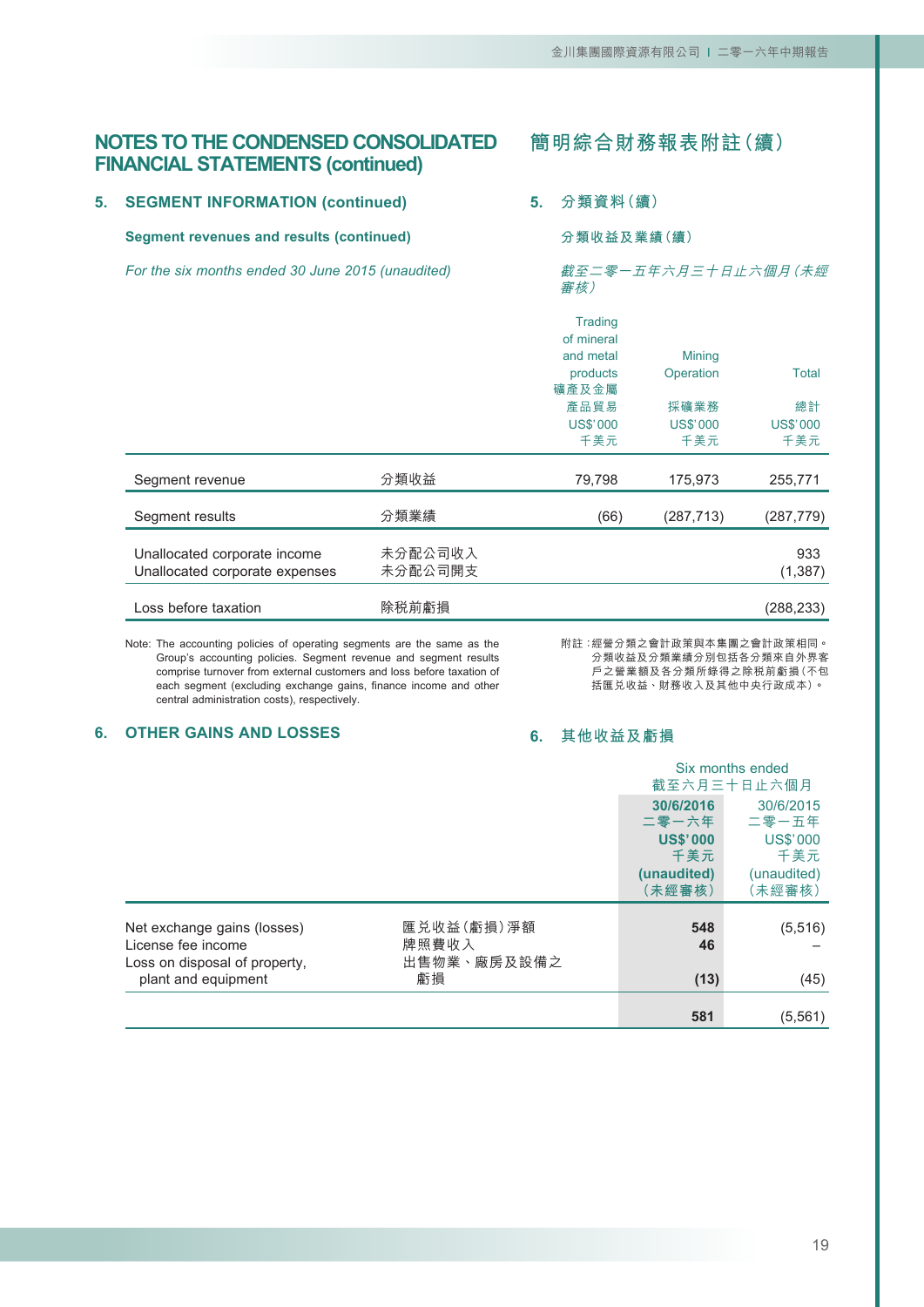# **簡明綜合財務報表附註(續)**

### **7. IMPAIRMENT LOSS**

### **7. 減值虧損**

|                                                                               |                     | Six months ended<br>截至六月三十日止六個月 |                 |
|-------------------------------------------------------------------------------|---------------------|---------------------------------|-----------------|
|                                                                               |                     | 30/6/2016                       | 30/6/2015       |
|                                                                               |                     | 二零一六年                           | 二零一五年           |
|                                                                               |                     | <b>US\$'000</b>                 | <b>US\$'000</b> |
|                                                                               |                     | 千美元                             | 千美元             |
|                                                                               |                     | (unaudited)                     | (unaudited)     |
|                                                                               |                     | (未經審核)                          | (未經審核)          |
| Impairment loss recognised in respect of                                      | 就礦產權確認之減值虧損         |                                 |                 |
| mineral rights                                                                |                     |                                 | (190, 692)      |
| Impairment loss recognised in respect of<br>exploration and evaluation assets | 就勘探及評估資產確認之<br>減值虧損 |                                 | (69,067)        |
|                                                                               |                     |                                 | (259, 759)      |

No impairment was considered necessary for the six months ended 30 June 2016 based on impairment assessments on the mining assets.

During the six months ended 30 June 2015, the Group recorded material non-cash impairment losses of US\$190.7 million and US\$69.1 million on mineral rights, exploration and evaluation assets respectively. The impairment loss was attributable to the downward revision of the long term copper price and the adjustment to the regional risk profiles for Ruashi Mine, Chibuluma South Mine and Kinsenda Project.

#### **8. LOSS BEFORE TAXATION**

根據採礦資產之減值評估,於截至二零 一六年六月三十日止六個月無須作減值。

截至二零一五年六月三十日止六個月,本 集團的礦產權以及勘探及評估資產分別 錄得重大非現金減值虧損190.7百萬美元 及69.1百萬美元。有關減值虧損乃由於長 期銅價下調以及Ruashi礦場、Chibuluma 南礦及Kinsenda項目的地區風險係數調 整所致。

### **8. 除稅前虧損**

|                                                                           |                     |                        | Six months ended<br>截至六月三十日止六個月 |
|---------------------------------------------------------------------------|---------------------|------------------------|---------------------------------|
|                                                                           |                     | 30/6/2016<br>二零一六年     | 30/6/2015<br>二零一五年              |
|                                                                           |                     | <b>US\$'000</b><br>千美元 | <b>US\$'000</b><br>千美元          |
|                                                                           |                     | (unaudited)<br>(未經審核)  | (unaudited)<br>(未經審核)           |
| Loss before taxation has been<br>arrived at after charging:               | 除税前虧損已<br>扣除下列各項:   |                        |                                 |
| Depreciation of property,<br>plant and equipment                          | 物業、廠房及設備之折舊         | 24,759                 | 34,824                          |
| Write-down of inventories                                                 | 存貨撇減                | 619                    |                                 |
| Amortisation of mineral rights and<br>other intangible assets             | 礦產權及其他無形資產之<br>攤銷   | 46                     | 3,985                           |
| Operating lease rentals in respect of<br>equipment, premises and vehicles | 設備、物業及汽車之<br>經營租賃租金 | 520                    | 433                             |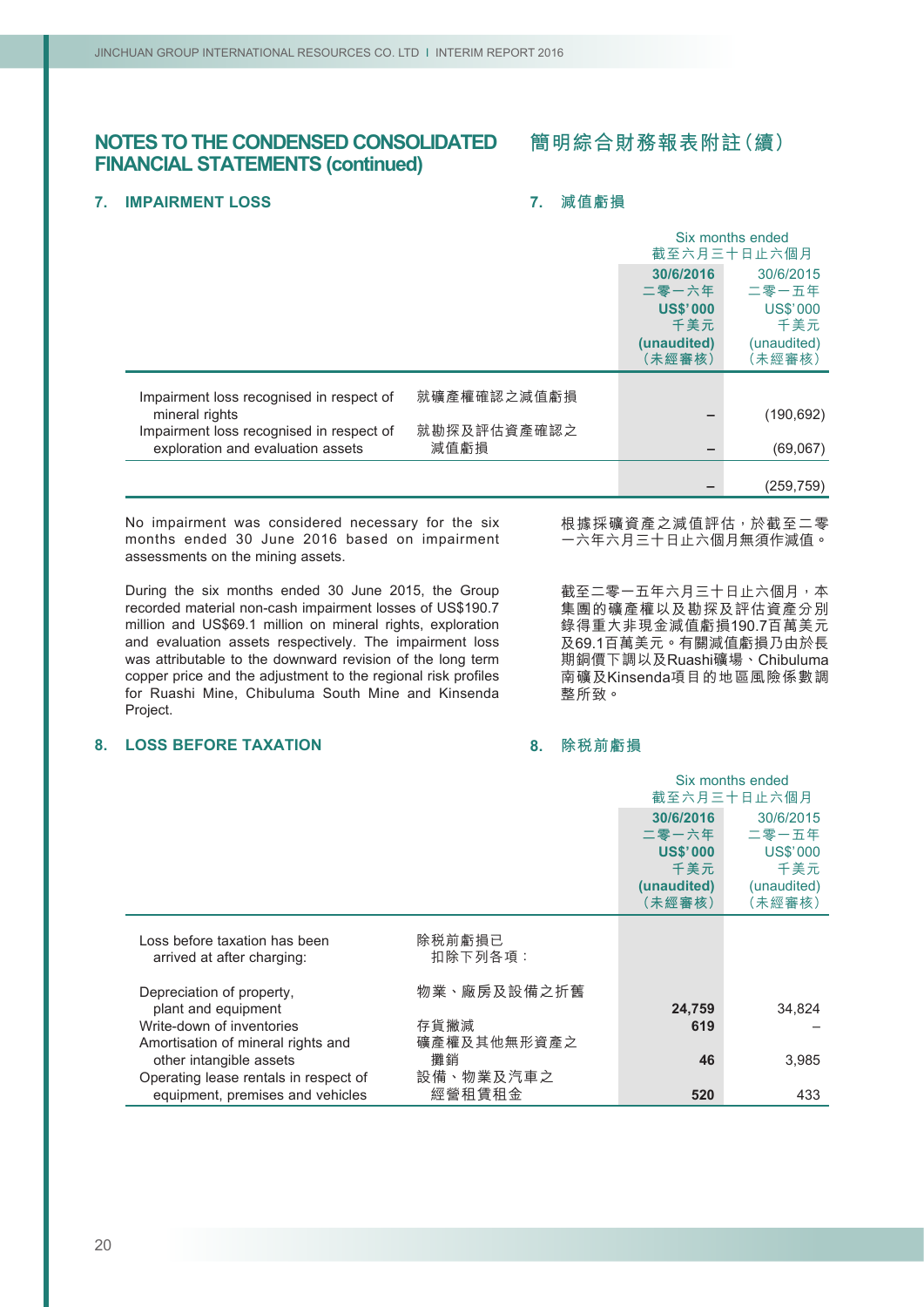# **簡明綜合財務報表附註(續)**

#### **9. INCOME TAX CREDIT**

### **9. 所得稅抵免**

|                                                                 |                           | Six months ended<br>截至六月三十日止六個月 |                          |
|-----------------------------------------------------------------|---------------------------|---------------------------------|--------------------------|
|                                                                 |                           | 30/6/2016                       | 30/6/2015                |
|                                                                 |                           | 二零一六年<br><b>US\$'000</b>        | 二零一五年<br><b>US\$'000</b> |
|                                                                 |                           | 千美元                             | 千美元                      |
|                                                                 |                           | (unaudited)<br>(未經審核)           | (unaudited)<br>(未經審核)    |
| The tax credit comprises:                                       | 税項抵免包括:                   |                                 |                          |
| Current taxation                                                | 即期税項                      |                                 |                          |
| Hong Kong Profits Tax                                           | 香港利得税                     |                                 |                          |
| Corporate income tax in Democratic<br>Republic of Congo ("DRC") | 剛果民主共和國(「剛果(金)」)<br>企業所得税 | (989)                           | (1, 388)                 |
| Corporate income tax in Zambia                                  | 贊比亞企業所得税                  | (199)                           |                          |
| Corporate income tax in South Africa                            | 南非企業所得税                   | (27)                            |                          |
| Under provision in prior years                                  | 過往年度撥備不足                  |                                 | (914)                    |
|                                                                 |                           | (1,215)                         | (2,302)                  |
| Deferred taxation                                               | 遞延税項                      | 12,501                          | 76,755                   |
|                                                                 |                           |                                 |                          |
|                                                                 |                           | 11,286                          | 74,453                   |

Hong Kong Profits Tax has been provided at the rate of 16.5% (2015: 16.5%) on the estimated assessable profits arising in Hong Kong during the six months ended 30 June 2016.

Corporate income tax in Mauritius, South Africa and DRC are calculated at 15%, 28% and 30% (2015: 15%, 28% and 30%) on the estimated assessable profits for the period, respectively.

Corporate income tax in Zambia is calculated at 30% in the current period (2015: 0%). The tax rate applicable to the assessable profits for the period ranges from 30% to 45% (2015: 30% to 42%). The applicable tax rate is determined by a number of factors including the revenue of respective subsidiary and the average copper price of the period.

#### **10. DIVIDEND**

No dividends were paid or declared by the Company in respect of the six months ended 30 June 2016 (six months ended 30 June 2015: nil).

香港利得稅乃按截至二零一六年六月三十 日止六個月內於香港產生之估計應課稅 溢利之16.5%(二零一五年:16.5%)計提 撥備。

毛里裘斯、南非及剛果(金)之企業所得 稅分別按期內估計應課稅溢利15%、28% 及30%(二零一五年:15%、28%及30%) 之稅率計算。

贊比亞之企業所得稅期內按30%(二零 一五年:0%)之稅率計算。於期內適用於 應課稅溢利之稅率範圍為30%至45%(二 零一五年:30%至42%)。適用稅率乃根 據多項因素釐定,包括相應附屬公司收 入及期內平均銅價。

### **10. 股息**

本公司並無就截至二零一六年六月三十 日止六個月派付或宣派任何股息(截至二 零一五年六月三十日止六個月:無)。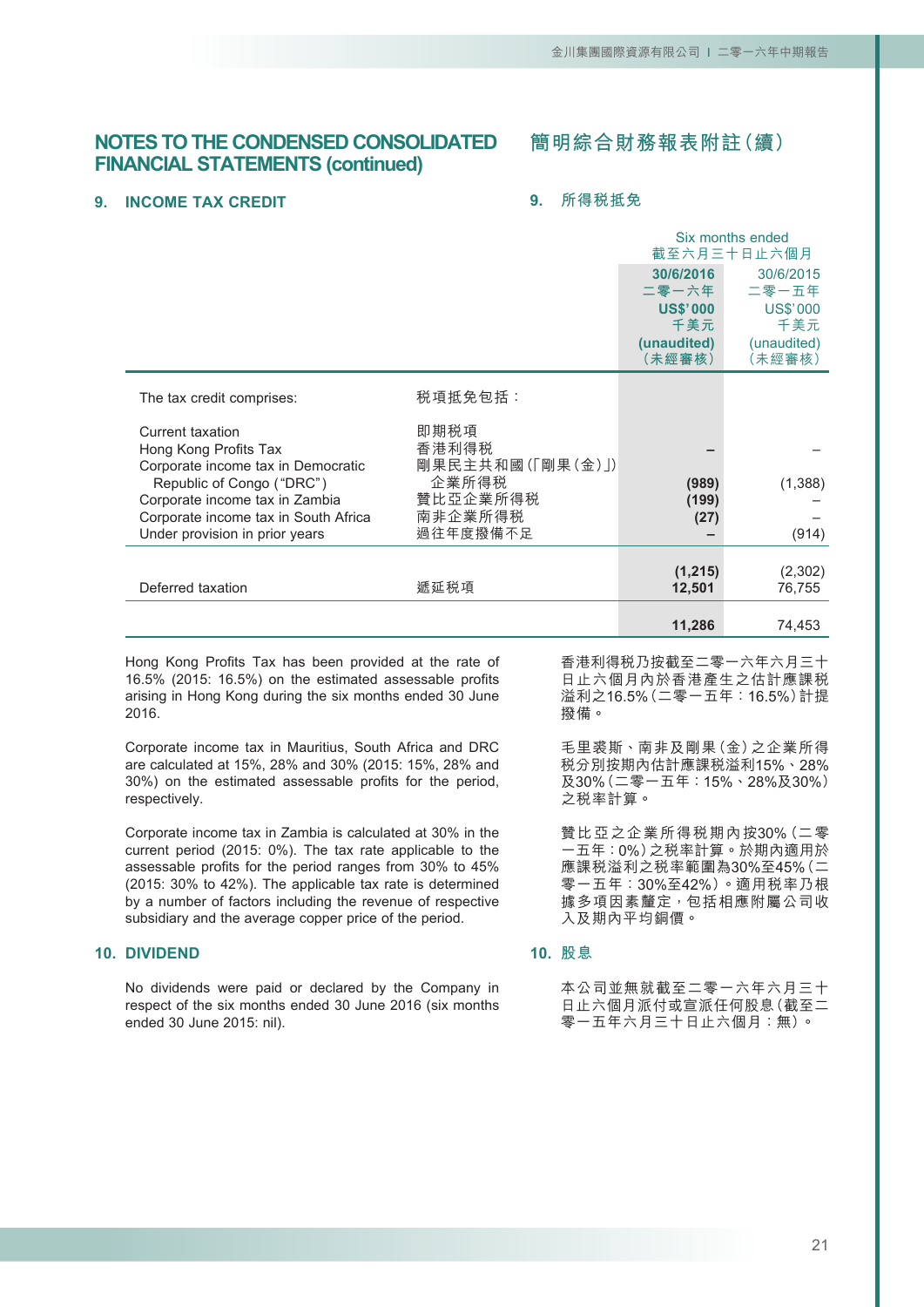#### **11. LOSS PER SHARE**

The calculation of the basic and diluted loss per share attributable to the owners of the Company is based on the following data:

# **簡明綜合財務報表附註(續)**

# **11. 每股虧損**

本公司擁有人應佔每股基本及攤薄虧捐 乃按以下數據計算:

|                                                                                                               |                                    |                        | Six months ended<br>截至六月三十日止六個月 |
|---------------------------------------------------------------------------------------------------------------|------------------------------------|------------------------|---------------------------------|
|                                                                                                               |                                    | 30/6/2016<br>二零一六年     | 30/6/2015<br>二零一五年              |
|                                                                                                               |                                    | <b>US\$'000</b><br>千美元 | <b>US\$'000</b><br>千美元          |
|                                                                                                               |                                    | (unaudited)<br>(未經審核)  | (unaudited)<br>(未經審核)           |
| Loss<br>Loss for the purpose of<br>basic and diluted loss                                                     | 虧損<br>用於計算每股基本及<br>攤薄虧損之虧損         |                        |                                 |
| per share                                                                                                     |                                    | (15, 736)              | (168, 392)                      |
|                                                                                                               |                                    |                        | Six months ended<br>截至六月三十日止六個月 |
|                                                                                                               |                                    | 30/6/2016<br>二零一六年     | 30/6/2015<br>二零一五年              |
| <b>Number of shares</b><br>Weighted average number of<br>ordinary shares for the purpose of                   | 股份數目<br>用於計算每股基本及攤薄虧損<br>之普通股加權平均數 |                        |                                 |
| basic and diluted loss per share                                                                              |                                    | 4,350,753,051          | 4,350,753,051                   |
| In both periods, the computation of diluted loss per share<br>does not assume the conversion of the Company's |                                    |                        | 於該兩段期間, 計算每股攤薄虧損並未              |

("PSCS") into 8,466,120,000 ordinary shares since their conversion would result in a decrease in loss per share.

outstanding perpetual subordinated convertible securities

There were no other potential ordinary shares outstanding as at end of both reporting periods.

# **12. PROPERTY, PLANT AND EQUIPMENT**

During the six months ended 30 June 2016, the Group spent US\$20,412,000 (six months ended 30 June 2015: US\$61,119,000) on purchase of property, plant and equipment and disposed of property, plant and equipment with carrying value of US\$352,000 (six months ended 30 June 2015: US\$45,000).

#### **13. MINERAL RIGHTS**

During the six months ended 30 June 2016 and 2015, the Group did not spend any expenditure on mineral rights. The mineral rights represent the rights to conduct mining activities in Zambia and DRC. They are granted for the remaining terms of 3 to 7 years (31 December 2015: 4 to 8 years). In the opinion of the directors, the Group will be able to continuously renew the mineral rights with relevant government authorities without significant costs.

換股證券(「永久次級可換股證券」)為 8,466,120,000股普通股,此乃由於有關 兌換會導致每股虧損減少。

本公司於兩個報告期末概無其他已發行 的潛在普通股。

#### **12. 物業、廠房及設備**

於截至二零一六年六月三十日止六個月, 本集團動用20,412,000美元(截至二零 一五年六月三十日止六個月:61,119,000 美元)添置物業、廠房及設備,並出售賬 面值352,000美元(截至二零一五年六月 三十日止六個月:45,000美元)之物業、 廠房及設備。

#### **13. 礦產權**

於截至二零一六年及二零一五年六月三十 日止六個月,本集團並無就礦產權支付任 何開支。礦產權指於贊比亞及剛果(金) 從事開採活動之權利,獲授餘下年期為3 至7年(二零一五年十二月三十一日:4至 8年)。董事認為,本集團將可向相關政府 機關重續礦產權,而不會產生重大成本。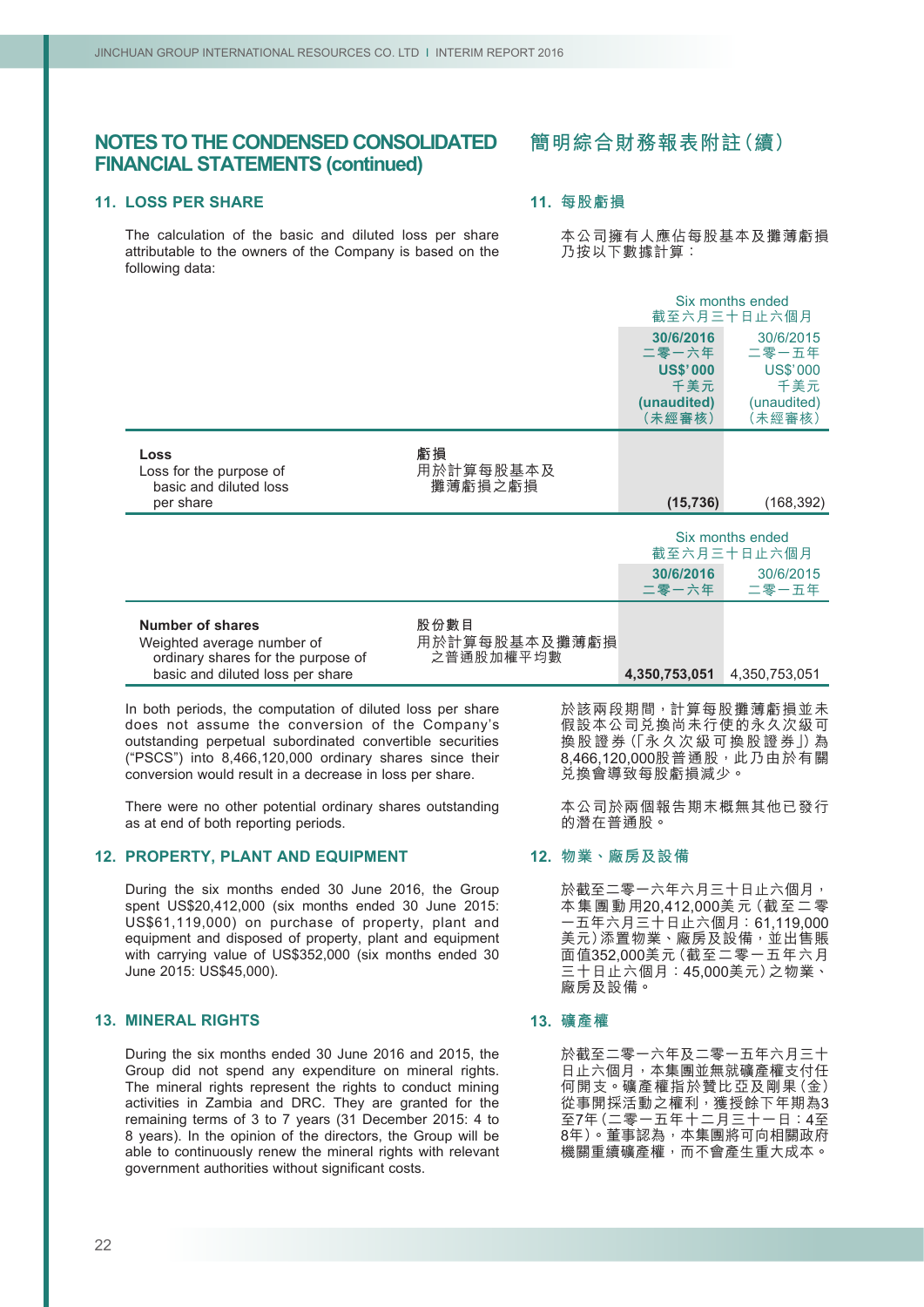# **14. EXPLORATION AND EVALUATION ASSETS**

During the six months ended 30 June 2016, the Group spent US\$9,808,000 (six months ended 30 June 2015: US\$11,990,000) on expenditures on exploration and evaluation assets. Exploration and evaluation assets represent the cost incurred for evaluating the technical feasibility and commercial viability of extracting mineral resources from the Group's mines and exploration projects. The management considers that the determination of commercial viability is still in progress at the end of the reporting period.

### **15. TRADE AND OTHER RECEIVABLES**

The Group provided customers (other than the ultimate holding company and a fellow subsidiary) a credit period ranging from 15 days to 180 days. Before accepting new customers, the Group uses a credit bureau to perform a credit assessment to assess the potential customers' credit limit and credit quality.

The following is an analysis of trade and other receivables by age, presented based on the invoice date, which approximated the revenue recognition date.

# **簡明綜合財務報表附註(續)**

### **14. 勘探及評估資產**

截至二零一六年六月三十日止六個月期 間,本集團動用9,808,000美元(截至二零 一五年六月三十日止六個月:11,990,000 美元)收購勘探及評估資產。勘探及評估 資產指評估本集團礦場及勘探項目開採 礦產資源之技術及商業可行性所產生之 成本。管理層認為,於報告期末,商業可 行性仍在釐定當中。

### **15. 貿易及其他應收款項**

本集團向客戶(不包括最終控股公司及一 間同系附屬公司)提供介乎15日至180日 之信貸期。接納新客戶前,本集團委聘信 貸單位就潛在客戶之信貸限額及信貸質 素進行信貸評估。

以下為根據發票日期(與收益確認日期相 若)呈列之貿易及其他應收款項之賬齡分 析。

|                                                    |                         | At<br>30/6/2016<br>於二零一六年<br>六月三十日<br><b>US\$'000</b><br>千美元<br>(unaudited)<br>(未經審核) | At<br>31/12/2015<br>於二零一五年<br>十二月三十一日<br><b>US\$'000</b><br>千美元<br>(audited)<br>(經審核) |
|----------------------------------------------------|-------------------------|---------------------------------------------------------------------------------------|---------------------------------------------------------------------------------------|
| Within 3 months<br>4 to 6 months<br>7 to 12 months | 三個月內<br>四至六個月<br>七至十二個月 | 22,943<br>357<br>3,196                                                                | 44,714<br>18,049<br>2,584                                                             |
|                                                    |                         | 26.496                                                                                | 65.347                                                                                |

Included in trade and other receivables as at 30 June 2016 was an amount due from the ultimate holding company of US\$707,000 (31 December 2015: US\$18,430,000) and an amount due from a fellow subsidiary of US\$4,730,000 (31 December 2015: US\$nil), which was of trade nature. The Group provided the ultimate holding company and a fellow subsidiary with a credit period ranging from current to 180 days.

於二零一六年六月三十日之貿易及其他 應收款項包括應收最終控股公司之款項 707,000美元(二零一五年十二月三十一 日:18,430,000美元)及應收一間同系附 屬公司之款項4,730,000美元(二零一五年 十二月三十一日:零美元),該等款項屬 貿易性質。本集團向最終控股公司及一 間同系附屬公司提供之信貸期介乎即期 至180日不等。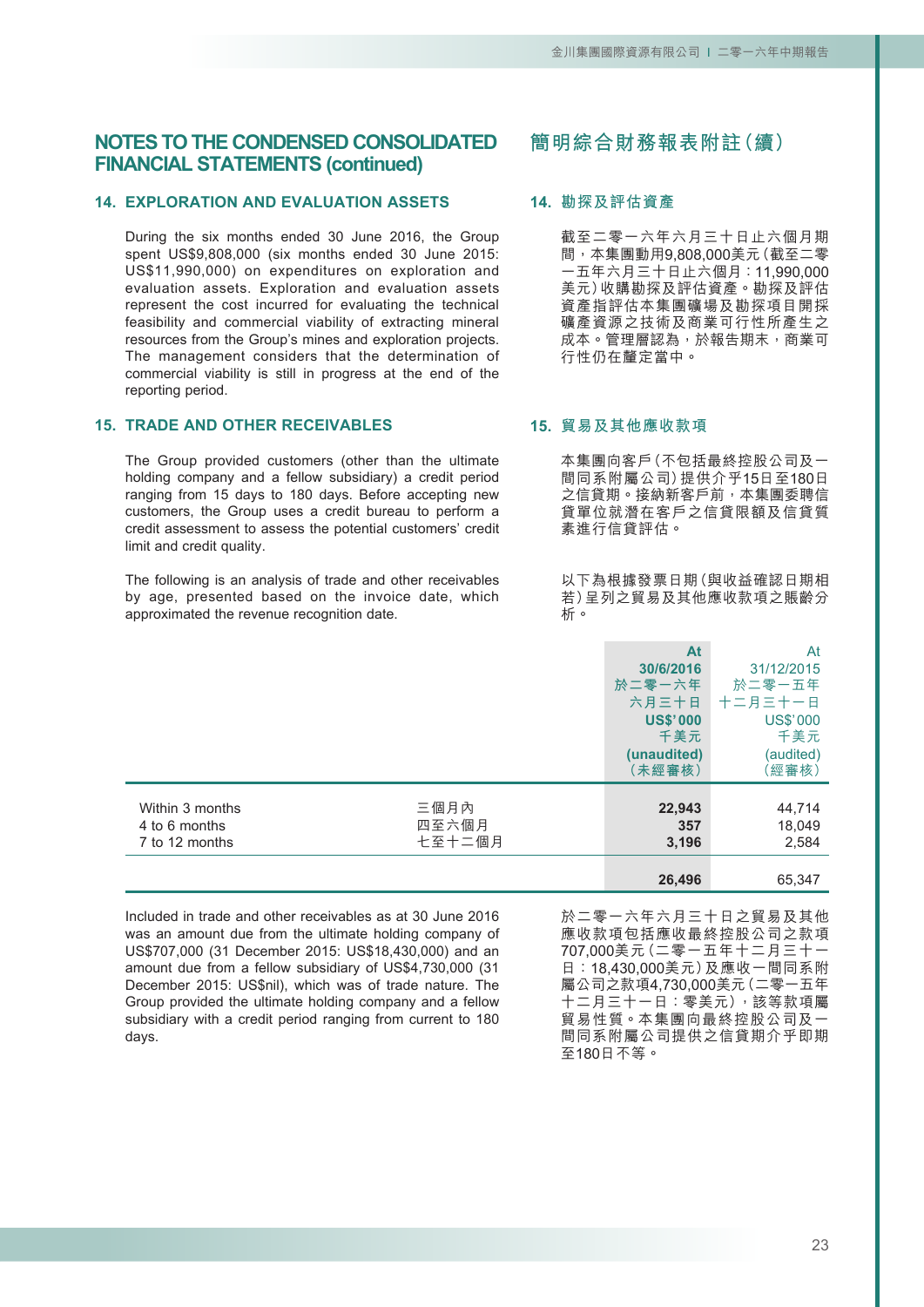# **16. TRADE AND OTHER PAYABLES**

### **16. 貿易及其他應付款項**

|                                                                                                                                                                                                                                                                                                                                       |                                 | At<br>30/6/2016<br>於二零一六年<br>六月三十日<br><b>US\$'000</b><br>千美元<br>(unaudited)<br>(未經審核)        | At<br>31/12/2015<br>於二零一五年<br>十二月三十一日<br><b>US\$'000</b><br>千美元<br>(audited)<br>(經審核) |
|---------------------------------------------------------------------------------------------------------------------------------------------------------------------------------------------------------------------------------------------------------------------------------------------------------------------------------------|---------------------------------|----------------------------------------------------------------------------------------------|---------------------------------------------------------------------------------------|
| Trade payables<br>Other payables and accruals                                                                                                                                                                                                                                                                                         | 貿易應付款項<br>其他應付款項及應計費用           | 58,015<br>23,080                                                                             | 59,022<br>33,885                                                                      |
|                                                                                                                                                                                                                                                                                                                                       |                                 | 81,095                                                                                       | 92,907                                                                                |
| Included in other payables and accruals are accruals for<br>freight charges, and export clearing charges, provision for<br>unpaid import duties and related surcharges in the DRC,<br>and other general operation related payables.<br>The following is an analysis of trade payables by age,<br>presented based on the invoice date. |                                 | 其他一般營運相關應付款項。<br>項賬齡分析。                                                                      | 其他應付款項及應計費用包括貨運支出<br>及出口清關支出之應計費用、未付剛果<br>(金)入口税及相關附加費之撥備,以及<br>以下為根據發票日期呈列之貿易應付款     |
|                                                                                                                                                                                                                                                                                                                                       |                                 | <b>At</b><br>30/6/2016<br>於二零一六年<br>六月三十日<br><b>US\$'000</b><br>千美元<br>(unaudited)<br>(未經審核) | At<br>31/12/2015<br>於二零一五年<br>十二月三十一日<br><b>US\$'000</b><br>千美元<br>(audited)<br>(經審核) |
| Within 3 months<br>4 to 6 months<br>7 to 12 months<br>Over 1 year                                                                                                                                                                                                                                                                     | 三個月內<br>四至六個月<br>七至十二個月<br>一年以上 | 38,492<br>13,232<br>6,073<br>218                                                             | 54,287<br>1,794<br>2,732<br>209                                                       |
|                                                                                                                                                                                                                                                                                                                                       |                                 | 58,015                                                                                       | 59,022                                                                                |

The credit period on purchases of goods ranges from current to 90 days.

購買貨品之信貸期介乎即期至90日不等。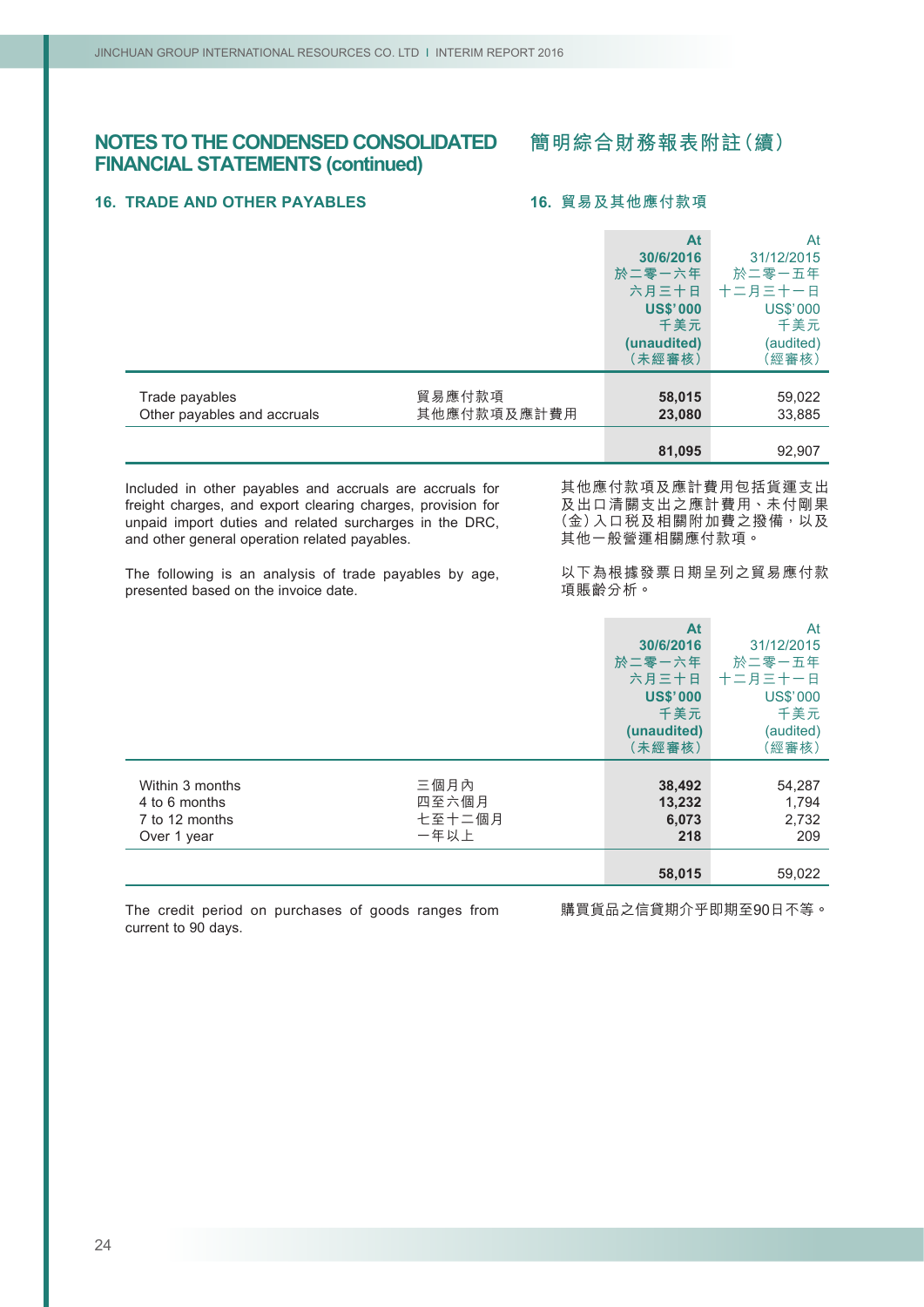# **17. BANK BORROWINGS**

**18. SHARE CAPITAL**

During the six months ended 30 June 2016, the Group obtained new bank loans amounting to US\$32,394,000, of which US\$25,000,000 is fully guaranteed by the ultimate holding company. As at 30 June 2016, the bank borrowings carried floating rate interest ranging from LIBOR plus 1.0% to 4.85% (31 December 2015: LIBOR plus 1.0% to 4.85%) per annum and amounts of US\$209,073,000 (31 December 2015: US\$150,437,000) and US\$81,000,000 (31 December 2015: US\$123,000,000) are repayable within 5 years and more than 5 years respectively.

# **簡明綜合財務報表附註(續)**

# **17. 銀行借貸**

於截至二零一六年六月三十日止六個月, 本集團取得新增銀行貸款32,394,000美 元,其中25,000,000美元由最終控股公司 全額擔保。於二零一六年六月三十日,銀 行借貸按浮動利率計息,年利率介乎倫敦 銀行同業拆息加1.0厘至4.85厘(二零一五 年十二月三十一日:倫敦銀行同業拆息加 1.0厘至4.85厘),其中為數209,073,000 美元 (二零一五年十二月三十一日: 150,437,000美元)及81,000,000美元(二 零一五年十二月三十一日:123,000,000 美元)之款項須分別於5年內及5年後償 還。

#### **18. 股本**

|                                                                                                         |                                                                    | <b>Number</b><br>of shares<br>股份數目 | <b>Share</b><br>capital<br>股本<br><b>HK\$'000</b><br>千港元 |
|---------------------------------------------------------------------------------------------------------|--------------------------------------------------------------------|------------------------------------|---------------------------------------------------------|
| Ordinary shares of HK\$0.01 each                                                                        | 每股面值0.01港元之普通股                                                     |                                    |                                                         |
| <b>Authorised</b><br>At 1 January 2015, 31 December 2015,<br>1 January 2016 and 30 June 2016            | 法定<br>於二零一五年一月一日、<br>二零一五年十二月三十一日、<br>二零一六年一月一日及<br>二零一六年六月三十日     | 20,000,000,000                     | 200,000                                                 |
| <b>Issued and fully paid</b><br>At 1 January 2015, 31 December 2015,<br>1 January 2016 and 30 June 2016 | 已發行及繳足<br>於二零一五年一月一日、<br>二零一五年十二月三十一日、<br>二零一六年一月一日及<br>二零一六年六月三十日 | 4,350,753,051                      | 43,508                                                  |
| There was no change in authorised, issued and fully paid<br>share capital for the reporting period.     |                                                                    | 報告期內法定、已發行及繳足股本概無<br>變動。           |                                                         |
| Shown in the condensed consolidated financial statements<br>as:                                         |                                                                    | 於簡明綜合財務報表中顯示為:                     |                                                         |
|                                                                                                         |                                                                    |                                    | <b>Amount</b><br>金額<br><b>US\$'000</b><br>千美元           |
| At 31 December 2015 and 30 June 2016                                                                    | 於二零一五年十二月三十一日及<br>二零一六年六月三十日                                       |                                    | 5,578                                                   |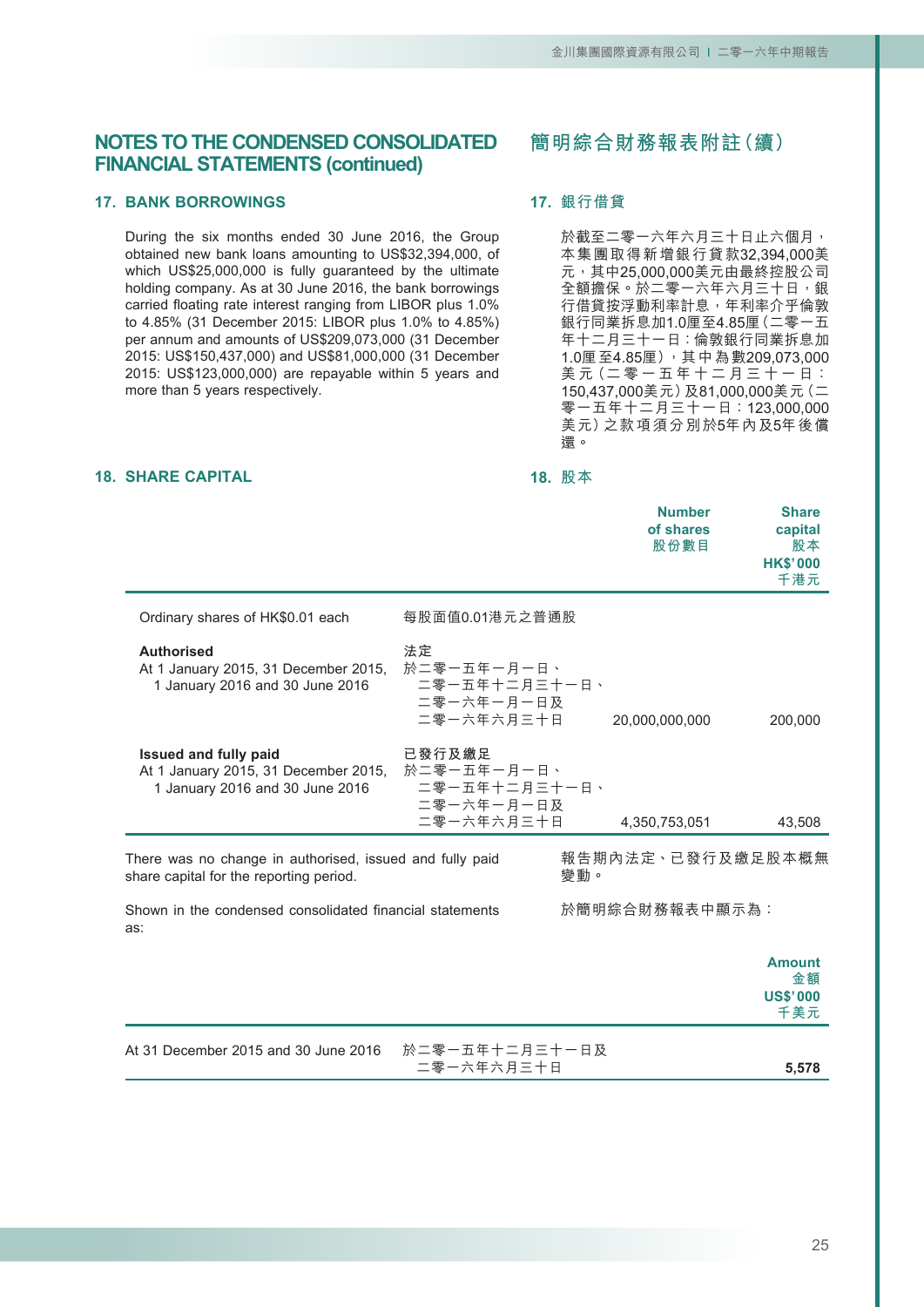# **19. PERPETUAL SUBORDINATED CONVERTIBLE SECURITIES**

On 14 November 2013, the Company issued Convertible Securities with an aggregate principal amount of US\$1,085,400,000. The fair value of Convertible Securities on 14 November 2013 amounted to US\$1,089,084,000.

The Convertible Securities are convertible into a maximum of 8,466,120,000 ordinary shares of the Company at an initial conversion price of HK\$1 per share, subject to antidilutive adjustments. On or at any time after three years after the date of issue of the Convertible Securities, the Company may, at its sole discretion, elect to convert the Convertible Securities in whole or in part into ordinary shares of the Company. At any time when a holder of the Convertible Securities is not a connected person of the Company, a principal amount of the Convertible Securities which upon conversion will result in the holder holding in aggregate under 10% of the issued share capital of the Company shall be automatically converted into ordinary shares of the Company.

The Convertible Securities shall not bear any distribution for the first three years from the issue date but shall bear distribution at 0.1% of the principal amount per annum thereafter payable annually in arrears on 31 December each year and can be deferred at the discretion of the Company. The Convertible Securities have no fixed maturity and are redeemable at the Company's option at their principal amounts together with any accrued, unpaid or deferred distributions. While any distributions are unpaid or deferred, the Company may not, inter alia, declare or pay any dividends or distribution on any ordinary shares of the Company or redeem or buy-back any ordinary shares of the Company, for so long as any distributions which are due and payable have not yet been paid in full.

# **簡明綜合財務報表附註(續)**

### **19. 永久次級可換股證券**

於二零一三年十一月十四日,本公司發 行本金總額為1,085,400,000美元之可換 股證券。可換股證券於二零一三年十一 月十四日之公平值為1,089,084,000美元。

可換股證券可按初始轉換價每股1港元轉 換為最多8,466,120,000股本公司普通股 (須作出反攤薄調整)。於可換股證券之 發行日期後三年之日或其後任何時間, 本公司可全權酌情選擇將可換股證券全 部或部分轉換為本公司之普通股。於任 何時間,倘可換股證券持有人並非本公 司之關連人士,而轉換可換股證券之本 金額後將導致該持有人合共持有本公司 已發行股本10%以下,則該本金額將自動 轉換為本公司之普通股。

可換股證券自發行日期起首三年內不附帶 任何分派,惟其後每年按本金額之0.1% 計算分派,須於每年十二月三十一日期 末支付,而本公司可酌情選擇延期支付 分派。可換股證券並無固定期限,本公司 可選擇按其本金額另加應計、未支付或 延期支付之分派贖回可換股證券。在尚 未支付或延期支付任何分派之情況下, 只要任何到期應付之分派尚未獲全數支 付,則本公司將不可(其中包括)就本公 司之任何普通股宣派或派付任何股息或分 派,或贖回或購回本公司之任何普通股。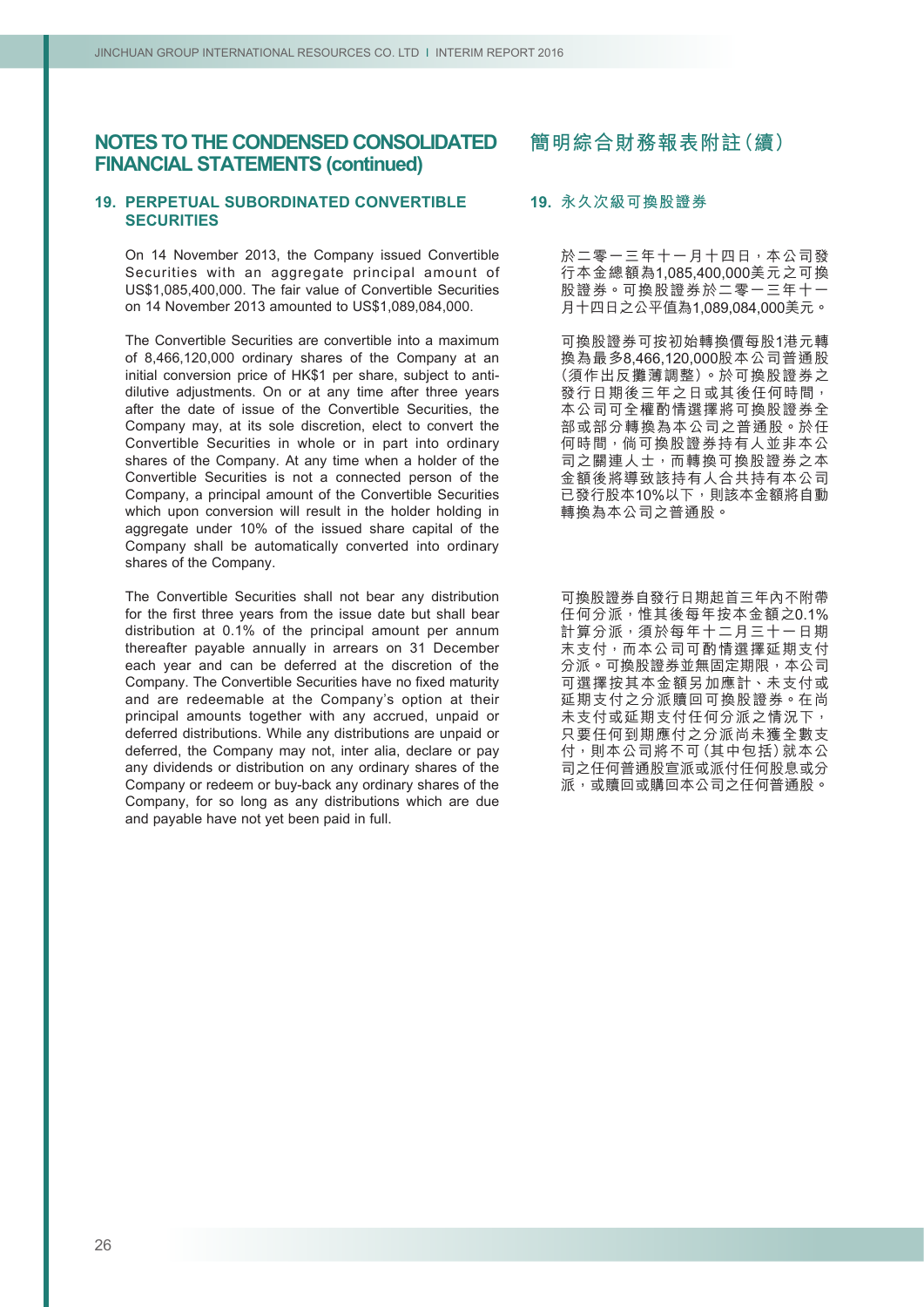### **20. RELATED PARTY TRANSACTIONS**

The Company itself is part of a larger group of companies under the Jinchuan Group, a state-owned enterprise with its majority interest held by the People's Government of Gansu Province, which is controlled by the government of the PRC and the Group operates in an economic environment currently predominated by entities controlled, jointly controlled or significantly influenced by the PRC government.

#### **(a) Transaction with JCG and its subsidiaries**

Apart from details of the balances with related parties disclosed in respective notes, the Group entered into the following transactions during the reporting period:

# **簡明綜合財務報表附註(續)**

### **20. 關聯人士交易**

本公司為金川集團(一家主要權益由甘肅 省人民政府持有的國有企業,而甘肅省 人民政府受中國政府控制)旗下的大型集 團公司之一,而本集團於目前由中國政 府所控制、共同控制或有重大影響力之 實體主導的經濟環境中經營業務。

### **(a) 與JCG及其附屬公司之交易**

除於相關附註所披露與關聯人士之 結餘詳情外,本集團於報告期內訂 立以下交易:

Six months ended 截至六月三十日止六個月 **30/6/2016** 30/6/2015<br><sub>-</sub> 零一六年 二零一五年 **二零一六年** 二零一五年 **US\$'000** US\$'000<br>千美元 千美元 **千美元** 千美元 **(unaudited)** (unaudited)<br>(未經審核) (未經審核) **(未經審核)** (未經審核) Sales of goods to the ultimate 向最終控股公司銷售貨品 holding company **5,340** 67,432 Sales of goods to 向一間同系附屬公司<br>a fellow subsidiary 銷售貨品 a fellow subsidiary 銷售貨品 **16,243**<br>ales of goods to a joint venture of 向最終控股公司之合營 Sales of goods to a joint venture of 向最終控股公司<br>the ultimate holding company 企業銷售貨品 the ultimate holding company 企業銷售貨品 **11,212** 10,699<br>terest expenses on term loan 應付一間中間控股公司定期 Interest expenses on term loan 應付一間中間控股<br>due to an intermediate 貸款之利息開支 due to an intermediate holding company **1,580** 1,303 Interest expenses on term loan 應付一間同系附屬<br>
due to a fellow subsidiary 貸款之利息開支 due to a fellow subsidiary 貸款之利息開支 **127** 469<br>License fee income from 向一間同系附屬公司收取之 向一間同系附屬公司收取之<br> 牌照費收入 a fellow subsidiary 牌照費收入<br>ental expenses paid to a 向一間同系附屬公司 **46** Rental expenses paid to a fellow subsidiary 支付之租金開支 **172** 195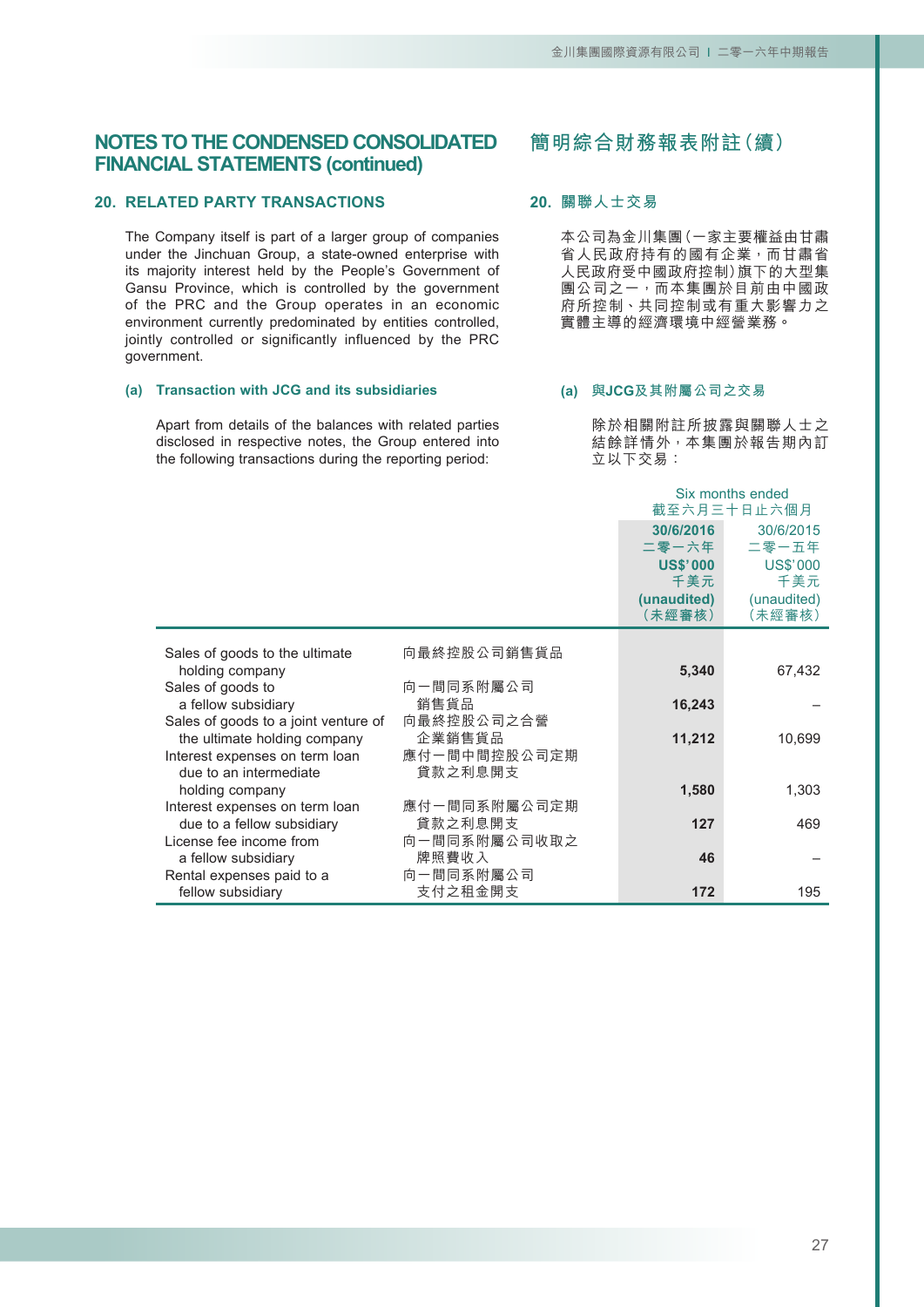# **20. RELATED PARTY TRANSACTIONS (continued)**

#### **(b) Transactions/balances with other PRC government controlled entities**

In addition, the Group has entered into various transactions, including deposit placements, borrowings and other general banking facilities, with certain banks and financial institutions which are government-related entities in its ordinary course of business. In view of the nature of those banking transactions, the directors of the Company are of the opinion that separate disclosure would not be meaningful.

#### **(c) Transaction with non-PRC government – related parties**

# **簡明綜合財務報表附註(續)**

# **20. 關聯人士交易(續)**

**(b) 與中國政府所控制其他實體之交易╱ 結餘**

> 此外,本集團已於其日常業務過程中 與屬政府相關實體之若干銀行及金 融機構訂立多項交易,包括存款、借 貸及其他一般銀行融資。鑑於該等 銀行交易的性質,本公司董事認為 分開披露意義不大。

#### **(c) 與非中國政府關聯人士之交易**

|                                                                |                             | Six months ended<br>截至六月三十日止六個月 |                        |
|----------------------------------------------------------------|-----------------------------|---------------------------------|------------------------|
|                                                                |                             | 30/6/2016<br>二零一六年              | 30/6/2015<br>二零一五年     |
|                                                                |                             | <b>US\$'000</b><br>千美元          | <b>US\$'000</b><br>千美元 |
|                                                                |                             | (unaudited)<br>〔未經審核〕           | (unaudited)<br>(未經審核)  |
| Royalty and management fee<br>expenses paid to non-controlling | 向附屬公司非控股股東<br>支付礦權使用費及管理費開支 |                                 |                        |
| shareholders of subsidiaries                                   |                             | 2,270                           | 8,933                  |

**(d)** During the six months ended 30 June 2016, there was no consultancy fee paid to Mr. Douglas Campbell Walter Ritchie who resigned as a director of the Company on 26 November 2015 (six months ended 30 June 2015: US\$135,000).

#### **(e) Compensation of key management personnel**

The key management personnel of the Company are its directors. During the six months ended 30 June 2016, directors' emoluments of approximately US\$698,000 (six months ended 30 June 2015: US\$770,000) paid or payable to the directors of the Company. The emoluments of Mr. Yang Zhiqiang are borne by the ultimate holding company.

**(d)** 於截至二零一六年六月三十日止六 個月並無向於二零一五年十一月 二十六日辭任本公司董事之Douglas Campbell Walter Ritchie先生支付顧 問費(截至二零一五年六月三十日止 六個月:135,000美元)。

#### **(e) 主要管理人員報酬**

本公司之主要管理人員為董事。截至 二零一六年六月三十日止六個月, 向本公司董事已付或應付之董事酬 金約為698,000美元(截至二零一五 年六月三十日止六個月:770,000美 元)。楊志強先生之酬金由最終控股 公司承擔。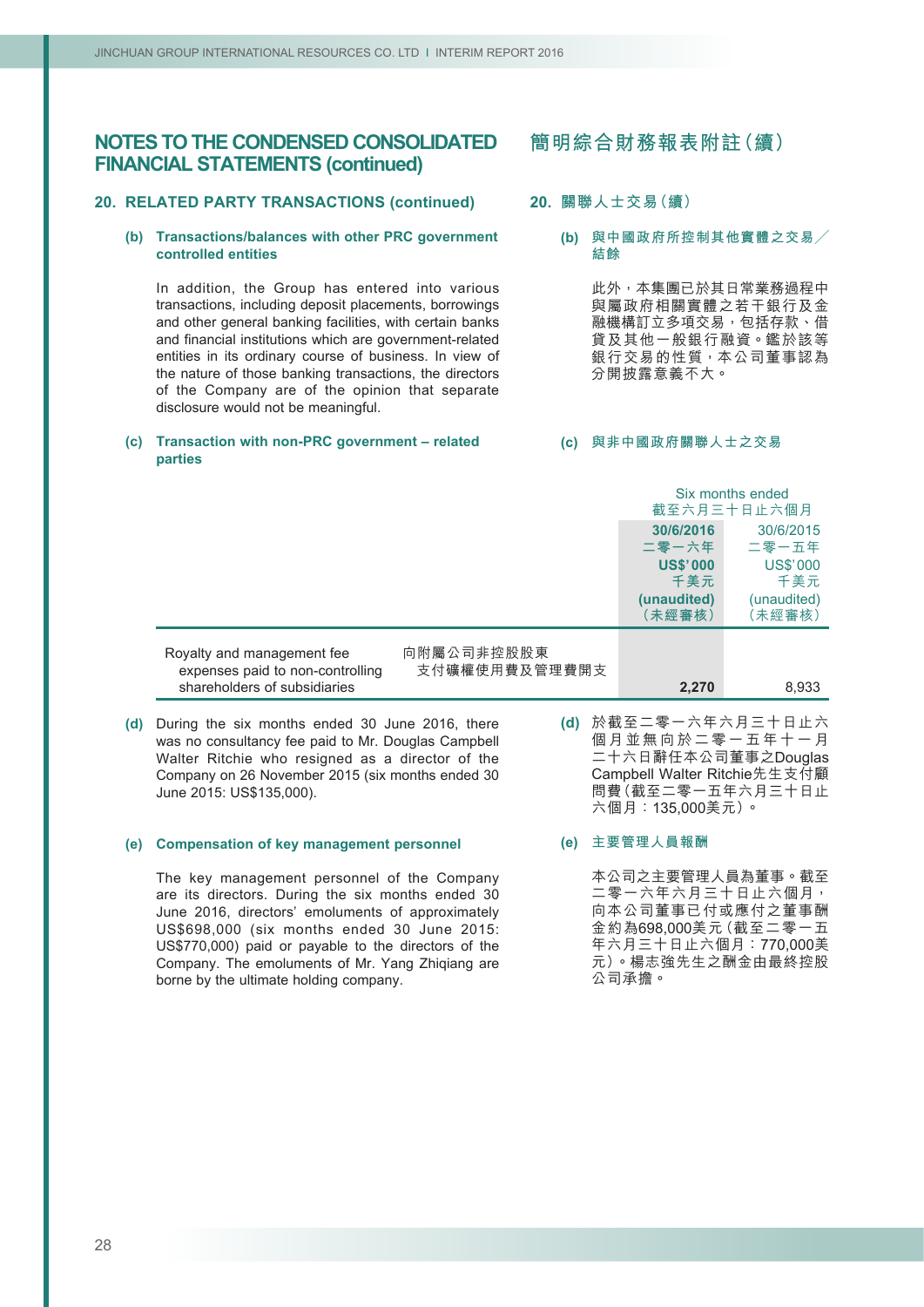# **21. LEASE COMMITMENTS**

At the end of the six months ended 30 June 2016, the Group was committed to make the following future minimum lease payments under non-cancellable operating leases which fall due as follows:

# **簡明綜合財務報表附註(續)**

# **21. 租賃承擔**

於截至二零一六年六月三十日止六個月 期末,本集團根據不可撤銷經營租賃所承 擔之未來最低租賃款項於下列期間到期:

|                                                           |                       | At<br>30/6/2016<br>於二零一六年<br>六月三十日<br><b>US\$'000</b><br>千美元<br>(unaudited)<br>(未經審核) | At<br>31/12/2015<br>於二零一五年<br>十二月三十一日<br><b>US\$'000</b><br>千美元<br>(audited)<br>(經審核) |
|-----------------------------------------------------------|-----------------------|---------------------------------------------------------------------------------------|---------------------------------------------------------------------------------------|
| Within one year<br>In the second to fifth years inclusive | 一年內<br>第二至第五年(包括首尾兩年) | 1,393<br>2,213                                                                        | 567<br>704                                                                            |
|                                                           |                       | 3,606                                                                                 | 1,271                                                                                 |

Operating lease payments represent rental payable by the Group for certain of its equipment, premises and vehicles. Lease is negotiated and rental is fixed originally for a lease term ranging from one to five years.

經營租賃款項指本集團就其若干設備、 物業及汽車應付之租金。租賃乃經協商, 而租金最初按介乎一至五年之租期訂定。

# **22. CAPITAL COMMITMENTS**

### **22. 資本承擔**

|                                                                                                                                                                                                                                                         | At<br>30/6/2016<br>於二零一六年<br>六月三十日<br><b>US\$'000</b><br>千美元<br>(unaudited)<br>〔未經審核〕 | At<br>31/12/2015<br>於二零一五年<br>十二月三十一日<br><b>US\$'000</b><br>千美元<br>(audited)<br>(經審核) |
|---------------------------------------------------------------------------------------------------------------------------------------------------------------------------------------------------------------------------------------------------------|---------------------------------------------------------------------------------------|---------------------------------------------------------------------------------------|
| 有關物業、廠房及設備、<br>Capital expenditure in respect of property,<br>礦產權及其他無形資產<br>plant and equipment, mineral rights<br>以及勘探及評估資產之<br>and other intangible assets and<br>已訂約但未撥備資本開支<br>exploration and evaluation assets<br>contracted for but not provided | 5,743                                                                                 | 11.017                                                                                |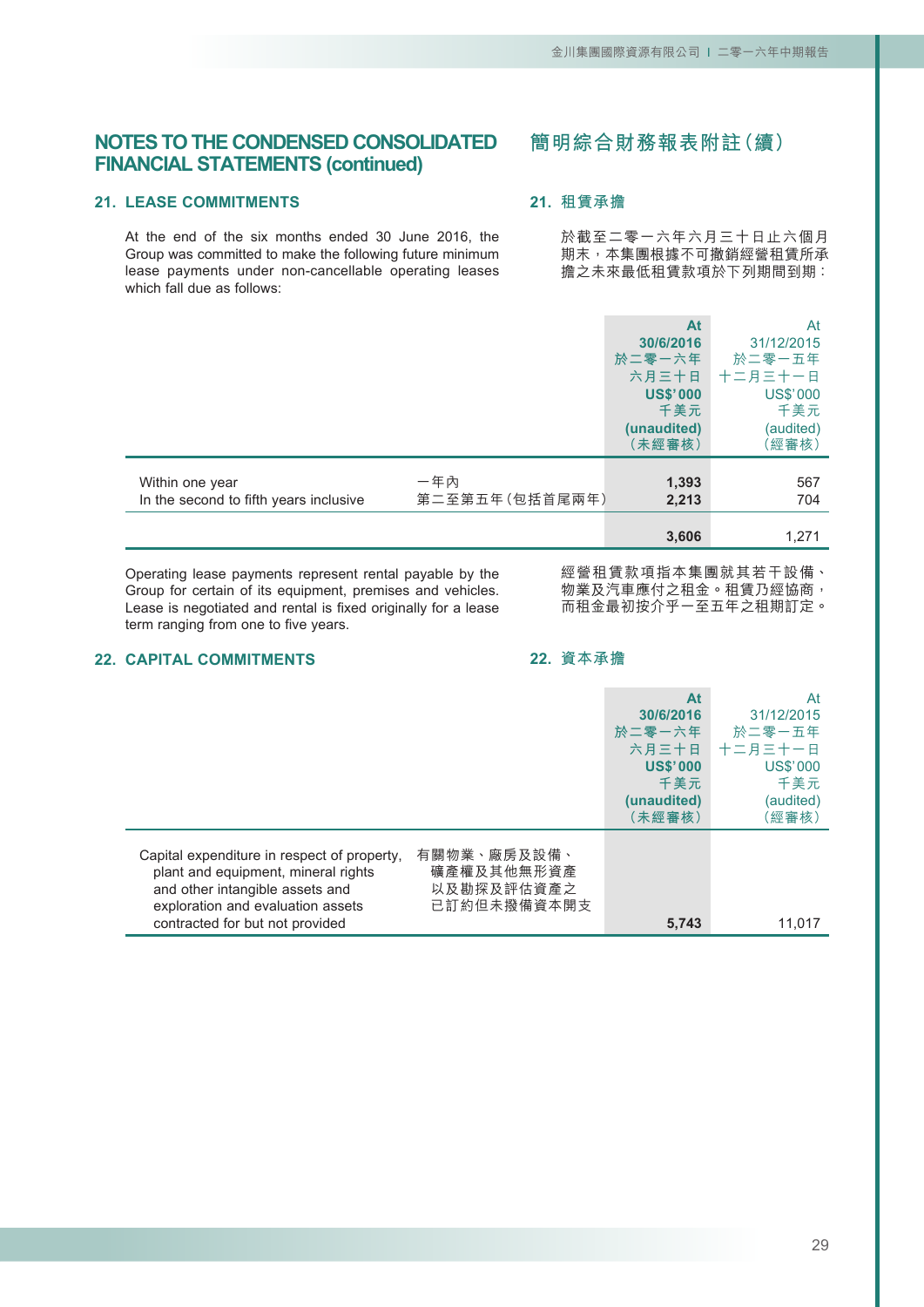### **23. FAIR VALUE MEASUREMENTS OF FINANCIAL INSTRUMENTS**

#### **Fair value of the Group's financial assets and financial liabilities that are measured at fair value on a recurring basis**

Some of the Group's financial assets and financial liabilities are measured at fair value at the end of each reporting period. The following table gives information about how the fair values of these financial assets and financial liabilities are determined (in particular, the valuation techniques and inputs used), as well as the level of fair value hierarchy into which the fair value measurements are categorised (levels 1 to 3) based on the degree to which the inputs to the fair value measurements is observable.

- Level 1 fair value measurements are those derived from quoted prices (unadjusted) in an active market for identical assets or liabilities;
- Level 2 fair value measurements are those derived from inputs other than quoted prices included within Level 1 that are observable for the asset or liability, either directly (i.e. as prices) or indirectly (i.e. derived from prices); and
- Level 3 fair value measurements are those derived from valuation techniques that include inputs for the asset or liability that are not based on observable market data (unobservable inputs).

# **簡明綜合財務報表附註(續)**

### **23. 金融工具之公平值計量**

#### **按經常性基準以公平值計量之本集團金融 資產及金融負債之公平值**

本集團若干金融資產及金融負債於各報 告期末按公平值計量。下表提供有關如 何根據公平值計量之輸入數據之可觀察 程度釐定該等金融資產及金融負債之公 平值(特別是所使用的估值技巧及輸入數 據),及提供公平值計量所劃分之公平值 級別水平(第一至三級)之資料。

- 第一級公平值計量乃自相同資產或 負債於活躍市場中報價(未經調整) 得出;
- 第二級公平值計量乃除第一級計入 之報價外,自資產或負債可直接(即 以價格)或間接(即自價格衍生)觀察 輸入數據得出;及
- 第三級公平值計量乃自計入並非根 據可觀察市場數據之資產或負債輸 入數據(無法觀察輸入數據)之估值 方法得出。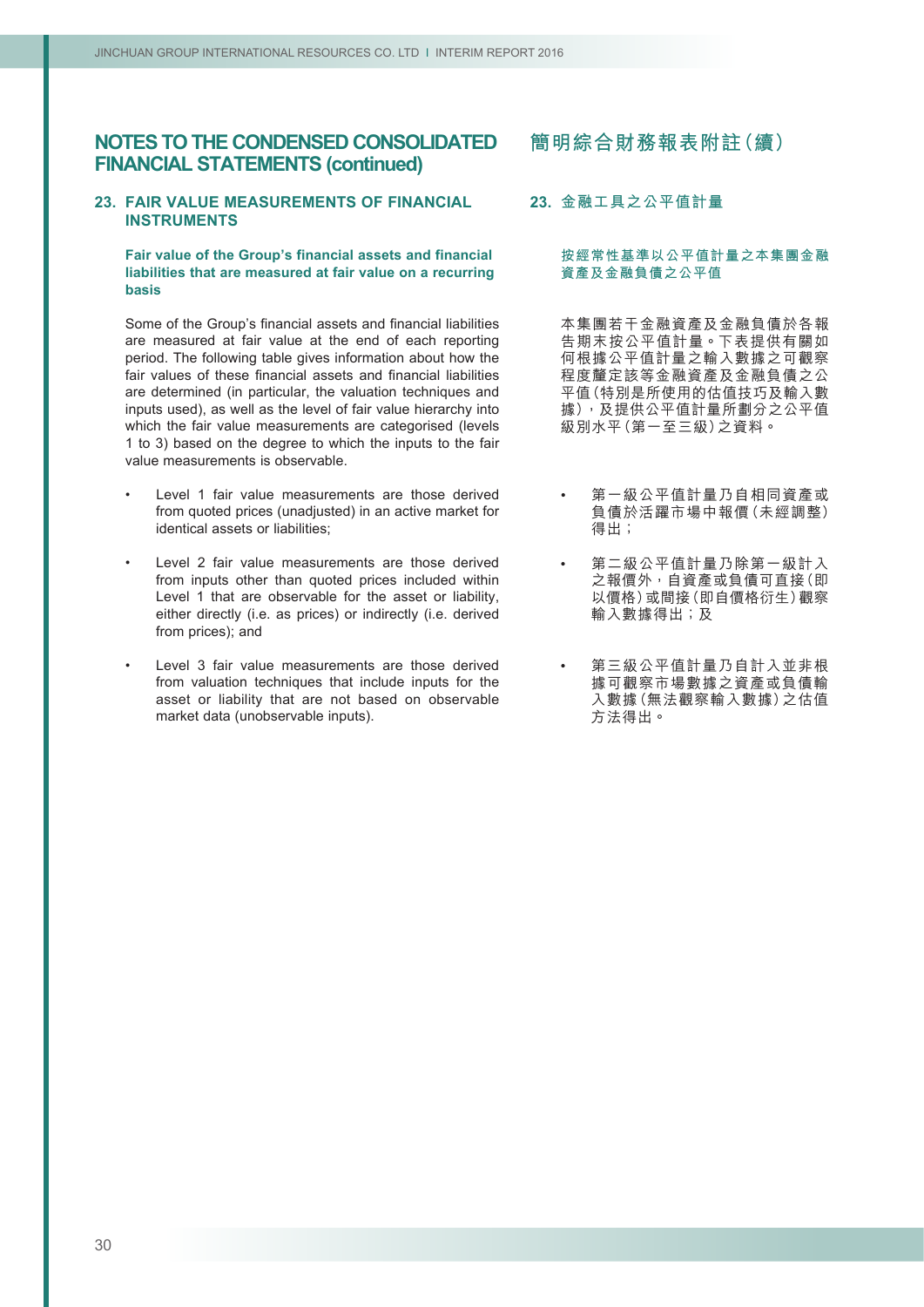# **23. FAIR VALUE MEASUREMENTS OF FINANCIAL INSTRUMENTS (continued)**

**Fair value of the Group's financial assets and financial liabilities that are measured at fair value on a recurring basis (continued)**

**簡明綜合財務報表附註(續)**

**23. 金融工具之公平值計量(續)**

**按經常性基準以公平值計量之本集團金融 資產及金融負債之公平值(續)**

| <b>Financial assets/</b><br>financial liabilities<br>金融資產/金融負債                                                                                                                | Fair value as at<br>公平值<br>30/6/2016<br>於二零一六年<br>六月三十日<br>(unaudited)<br>(未經審核) | 31/12/2015<br>於二零一五年<br>十二月三十一日<br>(audited)<br>(經審核) | <b>Fair value</b><br>hierarchy<br>公平值<br>級別 | Valuation techniques and<br>key inputs<br>估值技巧及<br>主要輸入數據 |                                                                                                                                                                                                                                                                                                                                                                                   | <b>Significant</b><br>unobservable<br>inputs<br>重要無法觀察<br>輸入數據 | <b>Relationship of</b><br>unobservable<br>inputs to<br>fair value<br>無法觀察輸入數據<br>與公平值之關係 |
|-------------------------------------------------------------------------------------------------------------------------------------------------------------------------------|----------------------------------------------------------------------------------|-------------------------------------------------------|---------------------------------------------|-----------------------------------------------------------|-----------------------------------------------------------------------------------------------------------------------------------------------------------------------------------------------------------------------------------------------------------------------------------------------------------------------------------------------------------------------------------|----------------------------------------------------------------|------------------------------------------------------------------------------------------|
| 1) Commodity derivative<br>contracts<br>商品衍生工具合約                                                                                                                              | Assets-<br><b>US\$Nil</b><br>資產-<br>零美元                                          | Assets –<br>US\$791,000<br>資產-<br>791,000美元           | Level 1<br>第一級                              | commodity contract.<br>價間之差額。                             | The fair value of the commodity<br>derivative contract represents the<br>difference between the quoted<br>forward price of the commodity<br>at the end of the reporting period<br>and the contracted rate per the<br>商品衍生工具合約之公平值乃商品於報<br>告期末之遠期報價與商品合約訂約                                                                                                                         | N/A<br>不適用                                                     | N/A<br>不適用                                                                               |
| 2) Foreign currency forward Assets -<br>contracts<br>遠期外匯合約                                                                                                                   | US\$13,000<br>資產一<br>13,000美元                                                    | Assets-<br>US\$271,000<br>資產-<br>271,000美元            | Level 2<br>第二級                              | 率貼現。                                                      | Discounted cash flow: Future cash<br>flows are estimated based on<br>forward exchange rates (from<br>observable forward exchange rates<br>at the end of the reporting period)<br>and contracted forward rates,<br>discounted at a rate that reflects the<br>credit risk of various counterparties.<br>貼現現金流量:未來現金流量乃根據遠<br>期匯率(來自於報告期末的可觀察<br>遠期匯率) 及訂約遠期利率估計,<br>並按反映不同對手方信貸風險的比 | N/A<br>不適用                                                     | N/A<br>不適用                                                                               |
| The directors of the Company consider that the carrying<br>amounts of financial assets and financial liabilities recorded<br>at amortised cost approximate their fair values. |                                                                                  |                                                       |                                             |                                                           | 本公司董事認為, 按攤銷成本記賬之金<br>融資產及金融負債之賬面值與其公平值<br>相若。                                                                                                                                                                                                                                                                                                                                    |                                                                |                                                                                          |
| There were no transfer among Levels 1, 2 and 3 in the<br>current and prior reporting periods.                                                                                 |                                                                                  |                                                       |                                             |                                                           | 於本報告期間及過往報告期間,第一級、<br>第二級及第三級之間並無轉撥。                                                                                                                                                                                                                                                                                                                                              |                                                                |                                                                                          |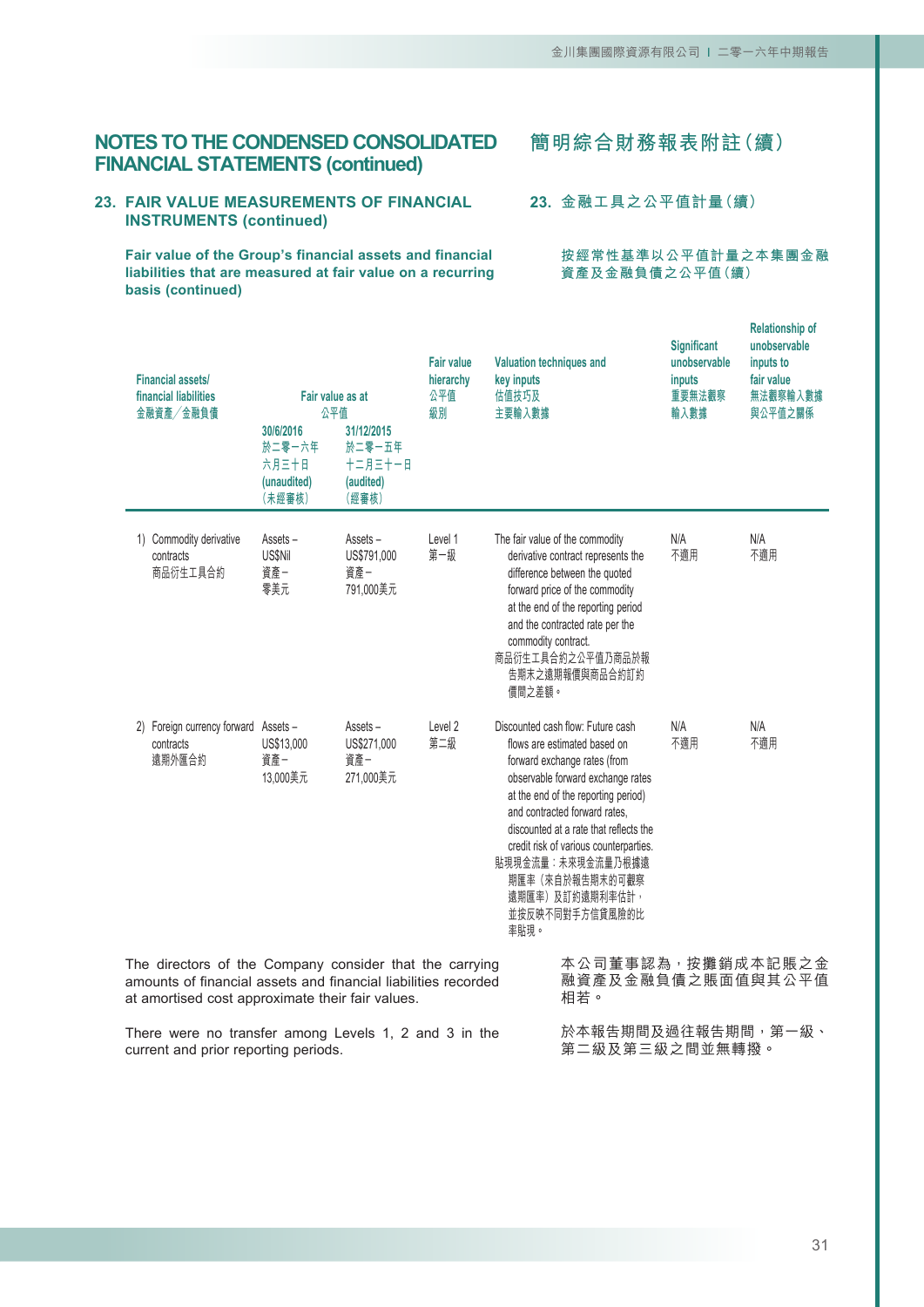### **23. FAIR VALUE MEASUREMENTS OF FINANCIAL INSTRUMENTS (continued)**

#### **Financial assets and liabilities subject to offsetting, enforceable master netting arrangements and similar agreements**

The Group has entered certain derivative transactions that are covered by the International Swaps and Derivatives Association Master Agreements ("ISDA Agreements") signed with various banks. These derivative instruments are not offset in the condensed consolidated statement of financial position as the ISDA Agreements are in place with a right of set off only in the event of default, insolvency or bankruptcy so that the Group currently has no legally enforceable right to set off the recognised amounts. Other than derivatives transactions mentioned above, the Group has no other financial assets and financial liabilities which are offset in the Group's condensed consolidated financial statements or are subject to similar netting arrangements. In the opinion of the directors of the Company, no further disclosure is provided as the Group's derivative transactions are not significant.

### **24. APPROVAL OF THE CONDENSED CONSOLIDATED FINANCIAL STATEMENTS**

The condensed consolidated financial statements were approved and authorised for issue by the board of directors on 18 August 2016.

### **簡明綜合財務報表附註(續)**

### **23. 金融工具之公平值計量(續)**

#### **須予抵銷之金融資產及負債、可強制性執 行的總淨額結算安排及類似協議**

本集團已進行若干衍生工具交易,並就 有關交易與各家銀行簽訂國際掉期及衍 生工具主協議(「ISDA協議」)。由於ISDA 協議訂明抵銷權只會於違約、無力償債 或破產時行使,故本集團目前並無合法 可強制執行之權利抵銷已確認之賬目, 而該等衍生工具並無於簡明綜合財務狀 況表抵銷。除上述衍生工具交易外,本集 團並無其他金融資產及金融負債於本集 團簡明綜合財務報表抵銷,或需進行類 似淨額結算安排。本公司董事認為,由於 本集團之衍生工具交易不重大,故並無 提供進一步披露。

#### **24. 批准簡明綜合財務報表**

董事會已於二零一六年八月十八日批准 及授權刊發簡明綜合財務報表。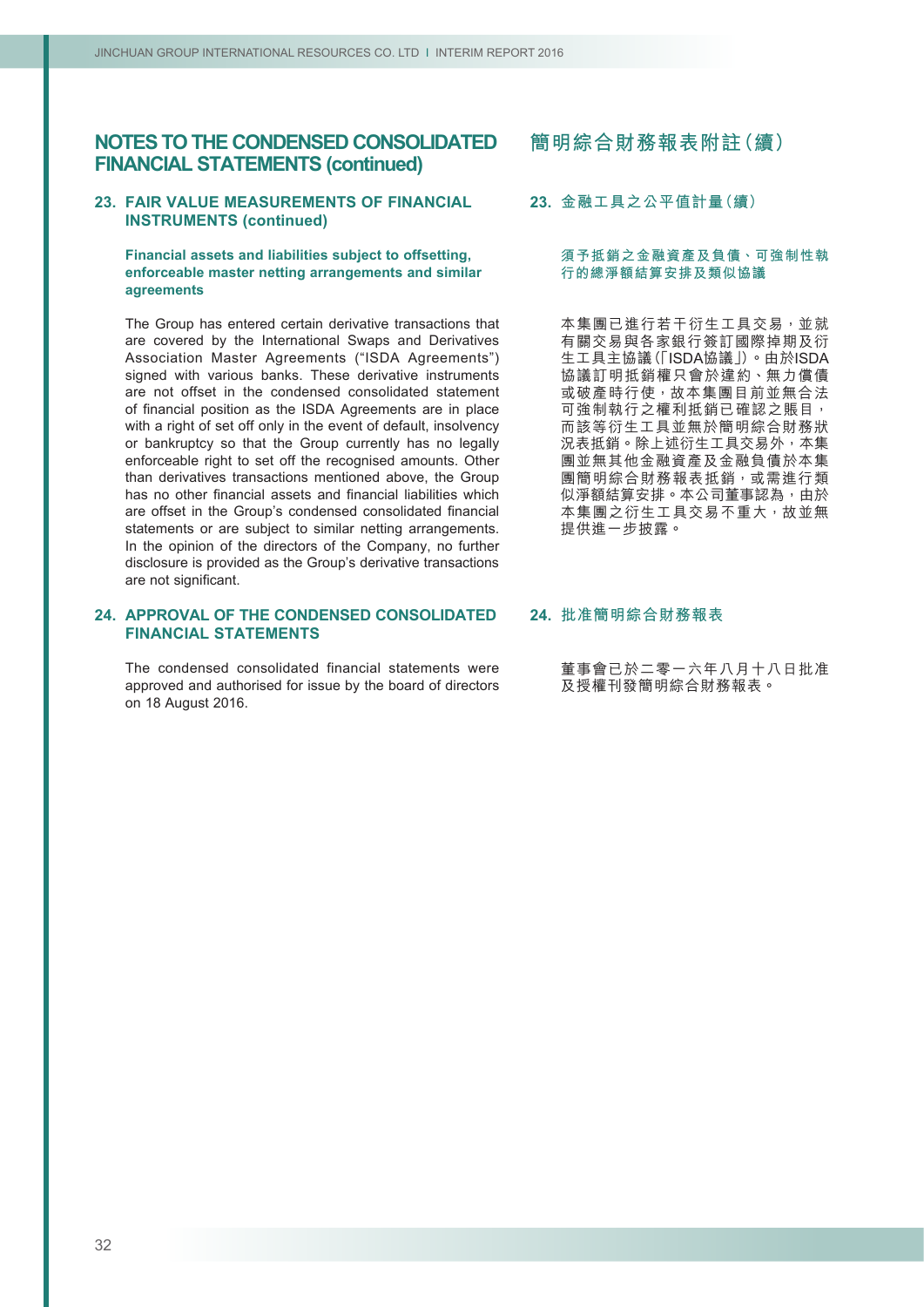# **MANAGEMENT DISCUSSION AND ANALYSIS**

### **BUSINESS REVIEW**

The first half of 2016 has been characterised by the significant economic volatility materially impacting the business of the Group.

### **Mining Operations**

The Mining Operations segment is run by Metorex, which is headquartered in South Africa. Metorex has oversight of two Operating Mines in Africa which are the Ruashi Mine, a copper and cobalt mine located in the DRC and the Chibuluma South Mine (including the Chifupu deposit), a copper mine located in Zambia. During the six month period ended 30 June 2016, Metorex produced 20,333 tonnes of copper and 1,754 tonnes of cobalt, and sold 20,355 tonnes of copper and 1,674 tonnes of cobalt which generated sales of US\$90.9 million and US\$26.5 million respectively.

Metorex also oversees the development of the Kinsenda Project, a brownfield copper project under construction and located in the DRC, as well as two advanced stage exploration projects located in the DRC, namely the Musonoi Project, which is a greenfield copper and cobalt project; and the Lubembe Project, which is a greenfield copper project.

#### **Trading of Mineral and Metal Products**

During the six months ended 30 June 2016, the Company purchased and sold a total of approximately 10,563 tonnes (2015: 9,386 tonnes) of copper blister and 6,166 tonnes (2015: 25,567 tonnes) of copper concentrate to customers over its Mineral and Metal Products Trading business. Its revenue from sales of copper blister and copper concentrate for the six months ended 30 June 2016 amounted to US\$49.3 million, US\$5.3 million respectively (2015: US\$52.9 million and US\$26.9 million respectively).

During the six months ended 30 June 2016, a shipment of remaining 6,166 tonnes copper concentrate was sourced from a European supplier under a 2015 contract and sold all to the Company's ultimate holding company (namely JCG). Since then, no renewal contract of copper concentrate for 2016 has been entered into. The copper blister was sourced from a Zambian producer under a renewed 2016 contract with annual quantity of 20,000 tonnes and sold directly to copper refineries in China as well as through traders and also a joint venture partner of JCG.

#### **FINANCIAL REVIEW**

The Company's operating results for the six months ended 30 June 2016 are a consolidation of the results of the Mining Operations and Trading of Mineral and Metal Products.

# **管理層討論及分析**

#### **業務回顧**

二零一六年上半年,經濟大幅波動對本集團 業務造成重大影響。

#### **採礦業務**

採礦業務分類由Metorex(其總部位於南非)經 營。Metorex監管非洲兩個營運礦場:Ruashi 礦場,為位於剛果(金)之銅鈷礦及Chibuluma 南礦(包括Chifupu礦床),為位於贊比亞之銅 礦。截至二零一六年六月三十日止六個月期 間, Metorex生產20,333噸銅及1,754噸鈷, 並 出售20,355噸銅及1,674噸鈷,銷售金額分別 為90.9百萬美元及26.5百萬美元。

Metorex亦監管Kinsenda項目(位於剛果(金) 之在建中的開發中銅項目)及兩個位於剛果 (金)之後期階段探礦項目,分別為Musonoi項 目(未開發銅及鈷項目)及Lubembe項目(未開 發銅項目)。

#### **礦產及金屬產品貿易**

截至二零一六年六月三十日止六個月,本公 司已就其礦產及金屬產品貿易業務向客戶購 買及出售粗銅合共約10,563噸(二零一五年:  $9,386$ 噸),銅精礦約6,166噸(二零一五年: 25,567噸)。於截至二零一六年六月三十日止 六個月,銷售粗銅及銅精礦之收益分別為49.3 百萬美元及5.3百萬美元(二零一五年:分別為 52.9百萬美元及26.9百萬美元)。

截至二零一六年六月三十日止六個月,根據一 份二零一五年合約採購自一家歐洲供應商之 餘下一批6,166噸銅精礦已全數出售予本公司 之最終控股公司JCG。自此,並無於二零一六 年續簽任何銅精礦合約。粗銅乃根據一份年供 應量20,000噸之已續期二零一六年合約採購自 一家贊比亞生產商,並直接以及透過貿易商及 JCG之合營企業夥伴向中國之銅精煉廠出售。

#### **財務回顧**

本公司截至二零一六年六月三十日止六個月 之經營業績乃是採礦業務以及礦產及金屬產 品貿易業務的業績綜合入賬。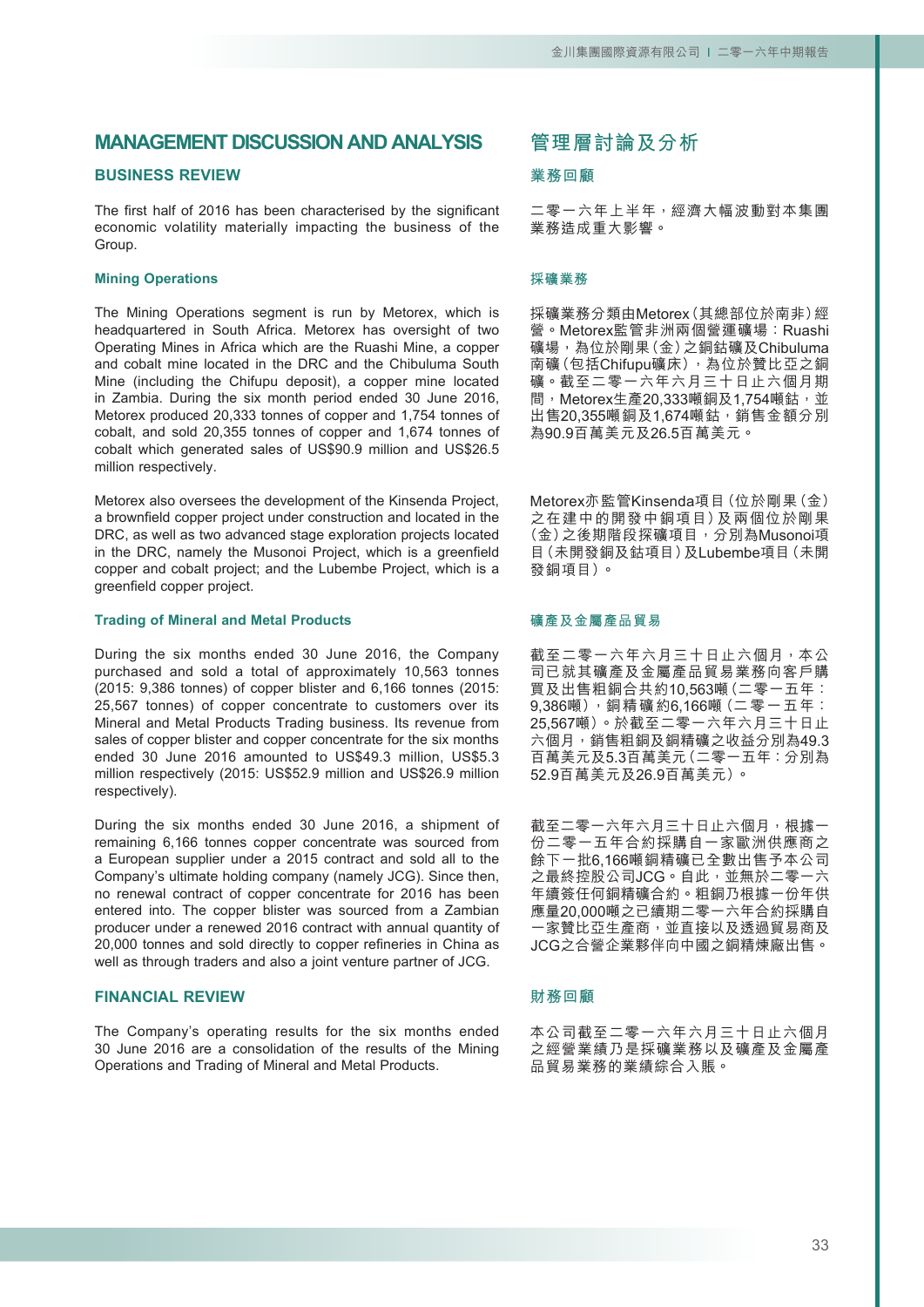### **FINANCIAL REVIEW (continued)**

#### **Revenue**

The revenue for the six months ended 30 June 2016 was US\$172.0 million, representing a decrease of 32.8% compared with US\$255.8 million for the six months ended 30 June 2015.

The decrease in revenue from Mining Operations was predominantly affected by the decrease in the copper and cobalt price in the market due to the volatility in the commodities market. The average copper cash price received over the six months ended 30 June 2016 fell by 23.7% to US\$4,468 per tonne as compared to that for the six months ended 30 June 2015. The average cobalt price received (after adjusting for the contracted basis coefficient) has significantly decreased by 17.2% for the first half of 2016 to US\$15,805 per tonne, as compared to that for the same period in 2015. Revenue was also negatively affected due to the decrease in the sales volume for the six months ended 30 June 2016, with copper volume decreasing by 11.7% and cobalt sales decreasing by 21.9%, compared to sales volumes for the six months ended 30 June 2015.

#### The Group's sales performance from its Mining Operations was as follows:

# **管理層討論及分析(續)**

#### **財務回顧(續)**

#### **收益**

截至二零一六年六月三十日止六個月之收益為 172.0百萬美元,較截至二零一五年六月三十 日止六個月之255.8百萬美元減少32.8%。

採礦業務之收益錄得減少, 其很大程度上受 商品市場反覆波動導致銅價及鈷價下跌所影 響。截至二零一六年六月三十日止六個月,已 收銅平均現金價跌至每噸4,468美元,較截至 二零一五年六月三十日止六個月下跌23.7%。 已收鈷平均售價(經合約基礎係數調整)於二 零一六年上半年跌至每噸15,805美元,較二零 一五年同期顯著下降17.2%。收益亦因截至二 零一六年六月三十日止六個月之銷量減少而 受到影響,其中與截至二零一五年六月三十 日止六個月之銷量相比,銅銷量減少11.7%, 鈷銷售額減少21.9%。

本集團於採礦業務之銷售表現如下:

|                                                                                                                                          |                                          | Six months ended 30 June<br>截至六月三十日止六個月 |                 |
|------------------------------------------------------------------------------------------------------------------------------------------|------------------------------------------|-----------------------------------------|-----------------|
|                                                                                                                                          |                                          | 2016<br>二零一六年                           | 2015<br>二零一五年   |
| Volume of copper sold (tonne)<br>Volume of cobalt sold (tonne)                                                                           | 銅銷售量(噸)<br>鈷銷售量(噸)                       | 20,355<br>1,674                         | 23,050<br>2,144 |
| Revenue from sales of copper (US\$ million)<br>Revenue from sales of cobalt (US\$ million)<br>(including those sold to Lanzhou Jinchuan) | 銅銷售收益(百萬美元)<br>鈷銷售收益(百萬美元)<br>(包括透過金港源售予 | 90.9                                    | 135.0           |
| through Golden Harbour)<br><b>Total Revenue from Mining Operations</b>                                                                   | 蘭州金川之銷售收益)<br>採礦業務總收益(百萬美元)              | 26.5                                    | 40.9            |
| (US\$ million)                                                                                                                           |                                          | 117.4                                   | 175.9           |
| Average price received per tonne of<br>copper (US\$)                                                                                     | 已收每噸銅平均售價(美元)                            | 4,468                                   | 5,857           |
| Average price received per tonne<br>(after adjusting for the contracted                                                                  | 已收每噸鈷平均售價<br>(經合約基礎係數調整)                 |                                         |                 |
| basis coefficient) of cobalt (US\$)                                                                                                      | (美元)                                     | 15,805                                  | 19,080          |

The tonnes of copper sold from both the Operating Mines in Central Africa was reduced in the first half of 2016 as compared to the same period in 2015. At Chibuluma South Mine in Zambia, the management had executed an organisational restructuring to curtail its operation scale to reduce the labour and other running costs in order to cope with the low copper price impact during this interim period. At Ruashi Mine in the DRC unstable power supply conditions and longer maintenance period for enhancing better future efficiency on plant impacted production negatively. The revenue impact of these difficult operating conditions was further exacerbated by the poor commodity price environment.

於二零一六年上半年,於中非的營運礦場所出 售的銅噸量較二零一五年同期減少。於贊比 亞Chibuluma南礦,於本中期期間管理層執行 了企業組織重組以縮減其營運規模並減少勞 工及其他運轉成本,以應對低銅價之影響。於 剛果(金)的Ruashi礦場,電力供應不穩定狀 況及為提升工廠日後之效益而進行的較長維 修期,均導致產量受壓。商品定價環境不佳, 進一步加重上述營運狀況困難對收入的影響。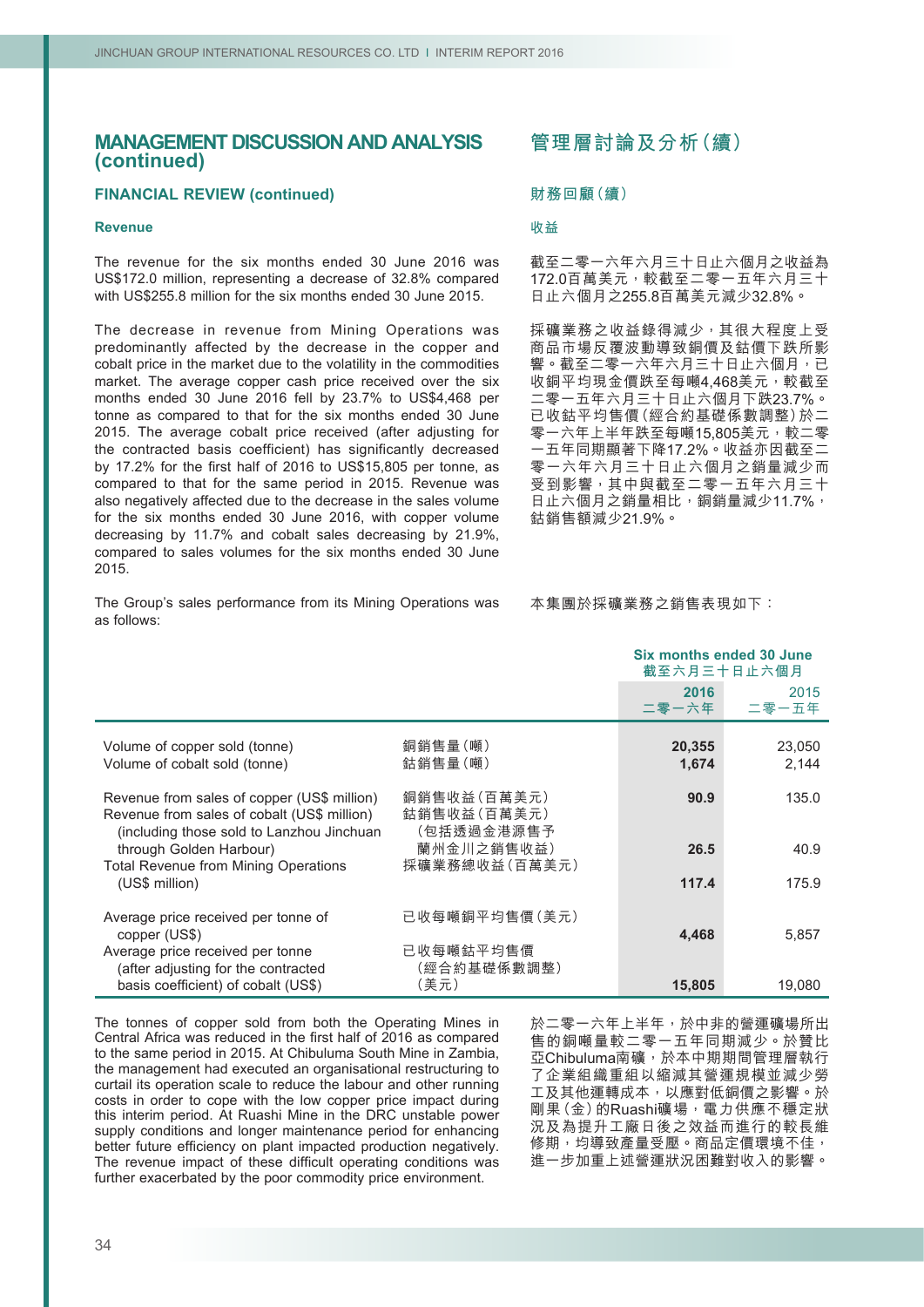### **FINANCIAL REVIEW (continued)**

#### **Revenue (continued)**

The activities of the trading segment are all copper-related, recorded a considerable decrease in revenue of 31.6% from US\$79.8 million for the six months ended 30 June 2015 to US\$54.6 million for the six months ended 30 June 2016. The decrease in revenue was mainly due to the significant decrease of approximately 19,400 tonnes of copper concentrate by 75.9%, the decline in the copper price due to the volatility in the copper market, and net off with a mild increase of approximately 1,200 tonnes of copper blister by 12.5%.

#### **Cost of sales**

Cost of sales represents the purchase cost for the Group's Mineral and Metal Products Trading and the costs associated with the production of copper and cobalt from the Group's Mining Operations. The major components of cost of sales are as follows:

# **管理層討論及分析(續)**

#### **財務回顧(續)**

#### **收益(續)**

貿易分類(業務全部與銅有關)收益錄得31.6% 大幅下降<sup>,</sup>由截至二零一五年六月三十日止 六個月79.8百萬美元下降至截至二零一六年六 月三十日止六個月54.6百萬美元。收益下降乃 主要由於銅精礦銷量大幅減少約19,400噸, 下降了75.9%,以及銅市波動導致銅價下跌所 致,而此減少被粗銅輕微增加約1,200噸(上升 12.5%)所抵銷。

#### **銷售成本**

銷售成本指本集團礦產及金屬產品貿易之購 買成本及與本集團採礦業務所生產銅及鈷有 關之成本。銷售成本之主要組成部份如下:

|                                                                                                                                                                                      |                                                                   | <b>Six months ended 30 June</b><br>截至六月三十日止六個月 |                                               |
|--------------------------------------------------------------------------------------------------------------------------------------------------------------------------------------|-------------------------------------------------------------------|------------------------------------------------|-----------------------------------------------|
|                                                                                                                                                                                      |                                                                   | 2016<br>二零一六年                                  | 2015<br>二零一五年                                 |
|                                                                                                                                                                                      |                                                                   | <b>US\$'000</b><br>千美元                         | <b>US\$'000</b><br>千美元                        |
| Purchases for Mineral and<br><b>Metal Products Trading</b>                                                                                                                           | 礦產及金屬產品貿易之<br>購買成本                                                | 54,004                                         | 78,632                                        |
| <b>Mining Operations:</b><br><b>Realisation costs</b><br>Mining costs<br>Salaries and wages<br>Processing fees<br>Engineering and technical costs<br>Safety, health, environment and | 採礦業務:<br>變現成本<br>採礦成本<br>薪金及工資<br>加工費<br>工程及技術成本<br>安全、健康、環境及社區成本 | 2,855<br>21,541<br>21,555<br>36,975<br>9,884   | 3,238<br>25,958<br>29,894<br>52,894<br>12,444 |
| community costs<br>Depreciation of property, plant and<br>equipment and amortisation of mineral<br>rights and other intangible assets<br>Other costs                                 | 物業、廠房及設備之折舊<br>以及礦產權及其他<br>無形資產之攤銷<br>其他成本                        | 1,393<br>24,767<br>8,004                       | 1,417<br>37,300<br>7,394                      |
|                                                                                                                                                                                      |                                                                   | 126,974                                        | 170,539                                       |
| <b>Total Cost of Sales</b>                                                                                                                                                           | 總銷售成本                                                             | 180,978                                        | 249,171                                       |

Cost of sales for the six months ended 30 June 2016 decreased by 27.4% to US\$181.0 million from US\$249.2 million for the six months ended 30 June 2015.

The decrease in purchases for the Mineral and Metal Products Trading was primarily due to the decrease in trade volume of copper concentrate as well as the decrease in the average copper prices over both interim periods.

Overall the Mining Operations had lower costs but this was primarily due to lower production volumes and cost savings initiatives. The labour costs have reduced by 27.9%, as a result of the restructuring at Chibuluma South Mine as well as the Metorex Head Office in South Africa. Mining expenditure showed a 17.0% decrease due to cost savings initiatives and revised mine plan at Chibuluma South Mine.

截至二零一六年六月三十日止六個月之銷售成 本為181.0百萬美元,較截至二零一五年六月 三十日止六個月之249.2百萬美元下降27.4%。

礦產及金屬產品貿易之採購額下降乃主要由 於該兩個中期期間銅精礦交易量減少以及平 均銅價下跌所致。

總體而言,採礦業務成本較低,但這主要由於 產量較低及採取成本節約措施所致。勞工成 本下降27.9%,這是由於重組Chibuluma南礦 及Metorex南非總部所致。由於Chibuluma南 礦採取節約成本措施及修改礦場設計,採礦 開支下跌17.0%。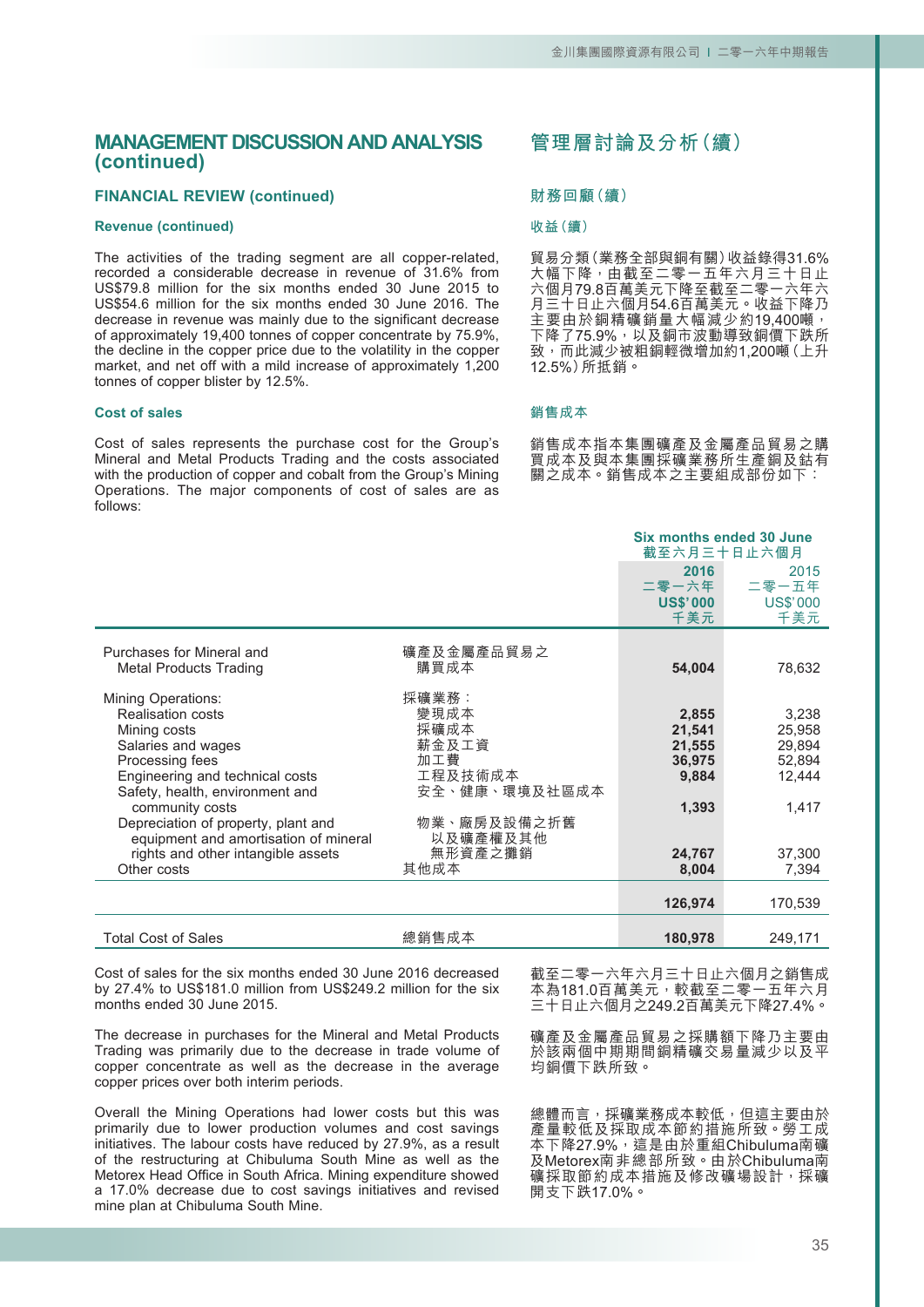### **FINANCIAL REVIEW (continued)**

#### **Cost of sales (continued)**

The decrease in processing costs was mainly as a result of the decrease in baseload at Ruashi Mine due to lower utilization of diesel generator power and the lower production profile.

The decrease in the depreciation was mainly due to extension of the useful life of the SX-EW plant at Ruashi Mine, and the consequential reduction of the depreciation charge during the period under review. Other costs include certain administrative expenditures from Mining Operations.

#### **Gross loss**

The Group recorded a gross loss of US\$9.0 million for the six months ended 30 June 2016 as compared to a gross profit of US\$6.6 million for the six months ended 30 June 2015. Predominantly, this is attributable to the Group's Mining operation gross loss of US\$9.6 million for the interim period as compared with gross profit of US\$5.4 million for the corresponding period of 2015 due to the relatively lower copper price in the market over the period under review and a decrease in production volume.

#### **Net Financing cost**

# **管理層討論及分析(續)**

### **財務回顧(續)**

#### **銷售成本(續)**

加工成本減少乃主要由於減少使用柴油發電 及減少生產,令Ruashi礦場之基底負荷發電下 降所致。

折舊減少主要由於Ruashi礦場之萃取-電積廠 的使用年限增加,故隨後於回顧期內削減折 舊開支所致。其他成本包括來自採礦業務之 若干行政開支。

#### **毛損**

本集團於截至二零一六年六月三十日止六個月 錄得毛損9.0百萬美元,相較於截至二零一五 年六月三十日止六個月則為毛利6.6百萬美 元。顯然,這主要由於本集團採礦業務於中期 期間錄得毛損9.6百萬美元,相較於二零一五 年同期則為毛利5.4百萬美元,而此乃由於回 顧期內銅市場價格相對較低及產量減少所致。

#### **淨財務成本**

|                                    |              |                        | <b>Six months ended 30 June</b><br>截至六月三十日止六個月 |  |
|------------------------------------|--------------|------------------------|------------------------------------------------|--|
|                                    |              | 2016<br>二零一六年          | 2015<br>二零一五年                                  |  |
|                                    |              | <b>US\$'000</b><br>千美元 | <b>US\$'000</b><br>千美元                         |  |
| Financing income<br>Financing cost | 財務收入<br>財務成本 | 209<br>(3,098)         | 250<br>(2,963)                                 |  |
|                                    |              | (2,889)                | (2,713)                                        |  |

There was a slight increase in net financing cost to US\$2.9 million for the six months ended 30 June 2016 from US\$2.7 million for the six months ended 30 June 2015. This slight increase was mainly due to the increase in finance cost of Mining Operations of US\$0.1 million.

#### **Other gains and losses**

For the six months ended 30 June 2016, other gains and losses amounted to a gain of US\$0.6 million mainly comprising a net exchange gain as compared to a loss of US\$5.6 million for the six month ended 30 June 2015. A significant loss was noted in the corresponding period of 2015 mainly due to a significant unrealized exchange loss of approximately US\$5.3 million derived from the conversion of USD-loans by Metorex, a wholly owned subsidiary of the Company, whose functional currency was South Africa Rand ("ZAR"), when the currency of ZAR against US\$ depreciated in the corresponding period of 2015. Since the functional currency of Metorex, amongst others, was changed from ZAR to US\$ to align the primary currency received and expended in those operations in mid-2015, there has been less USD exposure to the Group and less foreign exchange difference has resulted in the period under review.

淨財務成本由截至二零一五年六月三十日止 六個月2.7百萬美元輕微增加至截至二零一六 年六月三十日止六個月2.9百萬美元。該輕微 增加主要乃因採礦業務之財務成本增加0.1百 萬美元所致。

#### **其他收益及虧損**

截至二零一六年六月三十日止六個月,其他 收益及虧損項目錄得收益0.6百萬美元,其主 要包括淨匯兑收益,而截至二零一五年六月 三十日止六個月則為虧損5.6百萬美元。二零 一五年同期錄得顯著虧損,乃主要由於換算 Metorex(本公司之全資附屬公司,其功能貨 幣為南非蘭特(「南非蘭特」))之美元貸款所 致,二零一五年同期南非蘭特兑美元貶值,其 導致顯著未變現匯兌虧損約5.3百萬美元。由 於(其中包括)Metorex之功能貨幣由南非蘭特 更改為美元以與自二零一五年中旬收到及支 出的主要貨幣相匹配,於回顧期內本集團承 受較低的美元匯兑風險,因此產生之匯兑差 額較少。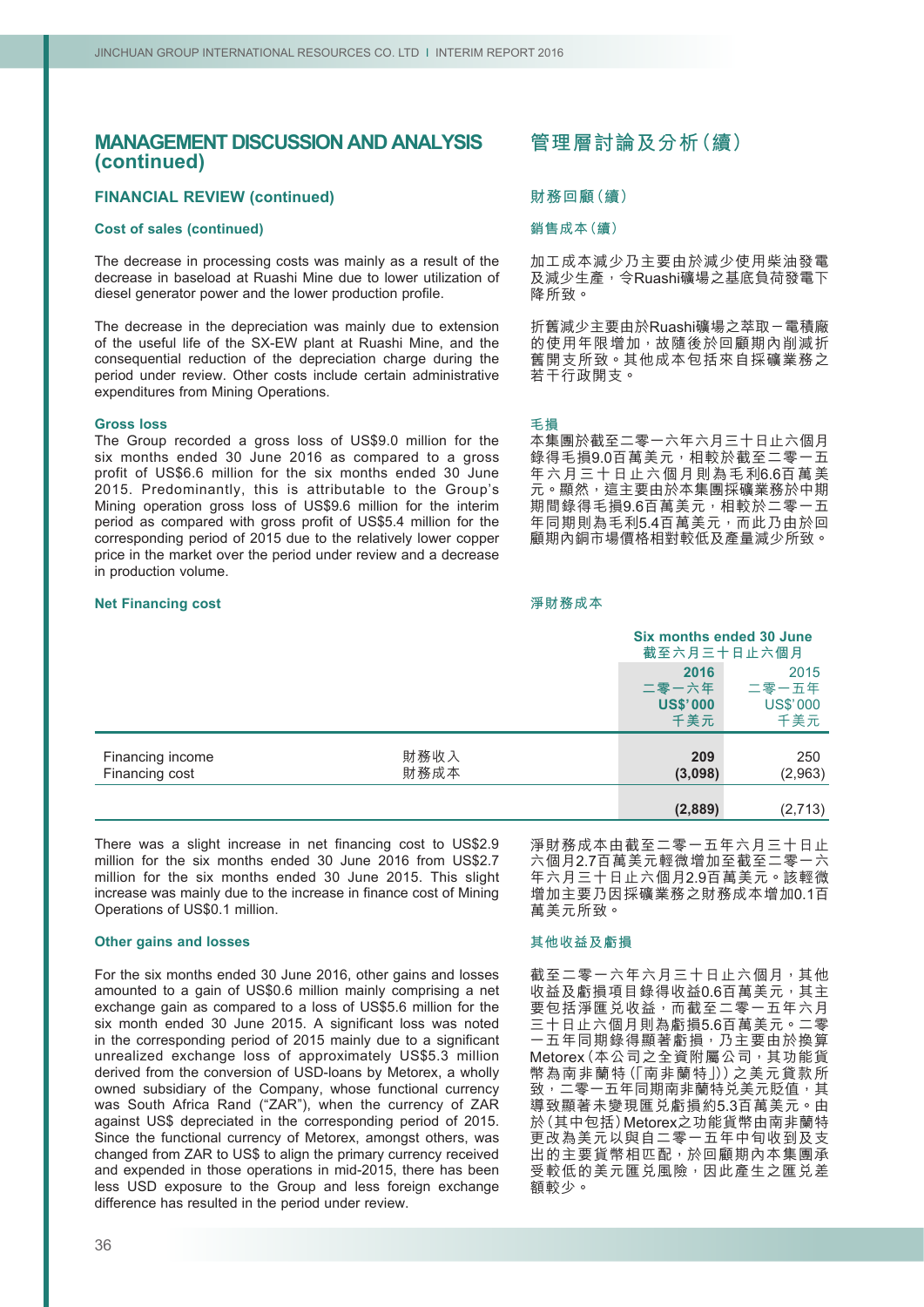### **FINANCIAL REVIEW (continued)**

#### **Selling and distribution costs**

Selling and distribution costs decreased by 13.7% to US\$11.3 million for the six months ended 30 June 2016 from US\$13.1 million for the six month ended 30 June 2015. These costs mainly represent the off-mine costs incurred when the Group sells its copper and cobalt under its Mining Operations and, primarily comprise transportation expenses, ocean freight expenses and custom clearing expenses. The breakdown of selling and distribution costs is as follows:

# **管理層討論及分析(續)**

#### **財務回顧(續)**

#### **銷售及分銷成本**

銷售及分銷成本由截至二零一五年六月三十 日止六個月之13.1百萬美元減少13.7%至截至 二零一六年六月三十日止六個月11.3百萬美 元。該等成本主要指本集團於銷售其採礦業 務之銅及鈷時所產生之礦場外成本,主要包 括運輸開支、海運開支以及清關開支。銷售及 分銷成本之明細如下:

**Six months ended 30 June**

|                                      |          |                          | OIA INVINIS GNUGU JU JUNG<br>截至六月三十日止六個月 |
|--------------------------------------|----------|--------------------------|------------------------------------------|
|                                      |          | 2016                     | 2015                                     |
|                                      |          | 二零一六年<br><b>US\$'000</b> | 二零一五年<br><b>US\$'000</b>                 |
|                                      |          | 千美元                      | 千美元                                      |
| Off-mine costs:                      | 礦場外成本:   |                          |                                          |
| Transportation                       | 交通       | 154                      | 246                                      |
| Ocean freight                        | 海運       | 6,296                    | 7,656                                    |
| Clearing costs of export             | 出口清關成本   | 4,507                    | 5,195                                    |
| <b>Others</b>                        | 其他       | 294                      | 44                                       |
|                                      |          |                          |                                          |
| Total selling and distribution costs | 總銷售及分銷成本 | 11,251                   | 13.141                                   |

The decrease in selling and distribution costs was mainly due to lower sales volumes in 2016 as compared with that for the corresponding period of 2015.

**Administrative expenses**

Administrative expenses decreased by 27.0% to US\$10.0 million for the six months ended 30 June 2016 from US\$13.7 million for the six months ended 30 June 2015. Administrative expenses mainly represent mining royalties payable to the minority shareholders of the Operating Mines in Africa, rehabilitation expenses and other operating expenses of the Group. Under local regulations, the holder of a mining exploitation title is subject to mining royalties payable to the treasury of the local government. The decrease in administrative expense was mainly due to a decrease in mining royalties as a result of decrease in revenue from the Mining Operations and decrease in rehabilitation expenses for the six months ended 30 June 2016.

# **行政開支**

行政開支由截至二零一五年六月三十日止六個 月之13.7百萬美元減少27.0%至截至二零一六 年六月三十日止六個月10.0百萬美元。行政開 支主要為應向非洲各營運礦場之少數權益股 東支付之採礦權使用費,復修開支以及本集 團之其他經營開支。根據當地法規,礦業開採 業權持有人須向當地政府之庫務部門繳納採 礦權使用費。行政開支減少主要由於截至二 零一六年六月三十日止六個月採礦業務收益 減少使採礦權使用費減少以及復修開支減少 所致。

銷售及分銷成本減少乃主要由於二零一六年

之銷量較二零一五年同期減少所致。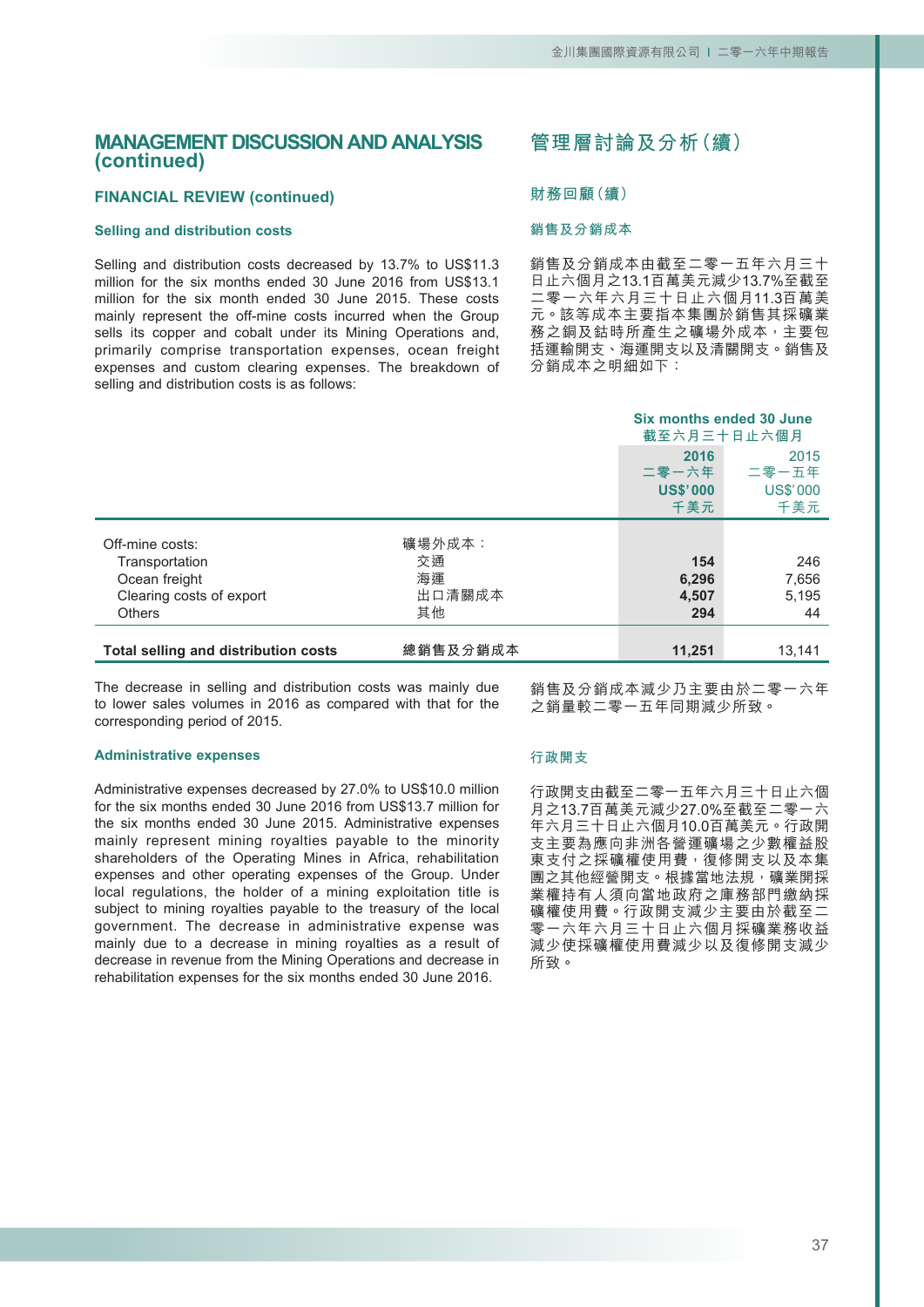### **FINANCIAL REVIEW (continued)**

#### **Impairment loss**

During the six months ended 30 June 2015, the Group recorded material non-cash impairment losses of US\$190.7 million and US\$69.1 million on mineral rights, exploration and evaluation assets respectively. The impairment loss was attributable to the downward revision of the long term copper price and the adjustment to the regional risk profiles for Ruashi Mine, Chibuluma South Mine and Kinsenda Project.

No further impairment was considered necessary for the six months ended 30 June 2016 based on impairment assessments on the mineral rights and related operating assets.

### **Income tax credit**

The Group is subject to taxes in Hong Kong, DRC and Zambia due to its business operations in these jurisdictions. Income tax credit of US\$11.3 million was derived for the six months ended 30 June 2016 as compared with that of US\$74.5 million. The decrease in income tax credit is primarily due to absence of a significant deferred tax credit resulting from the impairment loss of mineral rights and exploration and evaluation assets for the six months ended 30 June 2016. The income tax credit for the period under review mainly resulted from recognition of estimated tax losses and the deferred tax credit from the movement in the property, plant and equipment, mineral rights and exploration and evaluation assets arising from the Mining Operations.

#### **Loss for the period**

As a result of the above, the Group incurred a consolidated loss for the six months ended 30 June 2016 of US\$21.2 million, as compared with a consolidated loss of US\$213.8 million for the corresponding period last year.

# **管理層討論及分析(續)**

#### **財務回顧(續)**

#### **減值虧損**

截至二零一五年六月三十日止六個月,本集 團的礦產權以及勘探及評估資產分別錄得重 大非現金減值虧損190.7百萬美元及69.1百萬 美元。有關減值虧損乃由於長期銅價下調以 及Ruashi礦場、Chibuluma南礦及Kinsenda項 目的地區風險係數調整所致。

根據對礦產權及相關營運資產之減值評估, 於截至二零一六年六月三十日止六個月無須 作進一步減值。

#### **所得稅抵免**

本集團於香港、剛果(金)及贊比亞須繳付稅 項,乃因其業務營運處於該等司法管轄權區。 與所得税抵免74.5百萬美元相比, 截至二零 一六年六月三十日止六個月的所得稅抵免為 11.3百萬美元。所得稅抵免減少主要是因為截 至二零一六年六月三十日止六個月礦產權以 及勘探及評估資產減值虧損導致並無出現顯 著遞延稅項抵免所致。回顧期內之所得稅抵 免主要源於確認採礦業務所產生之估計稅項 虧損以及有關物業、廠房及設備、礦產權以及 勘探及評估資產之變動之遞延稅項抵免。

#### **期內虧損**

鑒於上述事項,本集團於截至二零一六年六月 三十日止六個月產生綜合虧損21.2百萬美元, 而去年同期則錄得綜合虧損213.8百萬美元。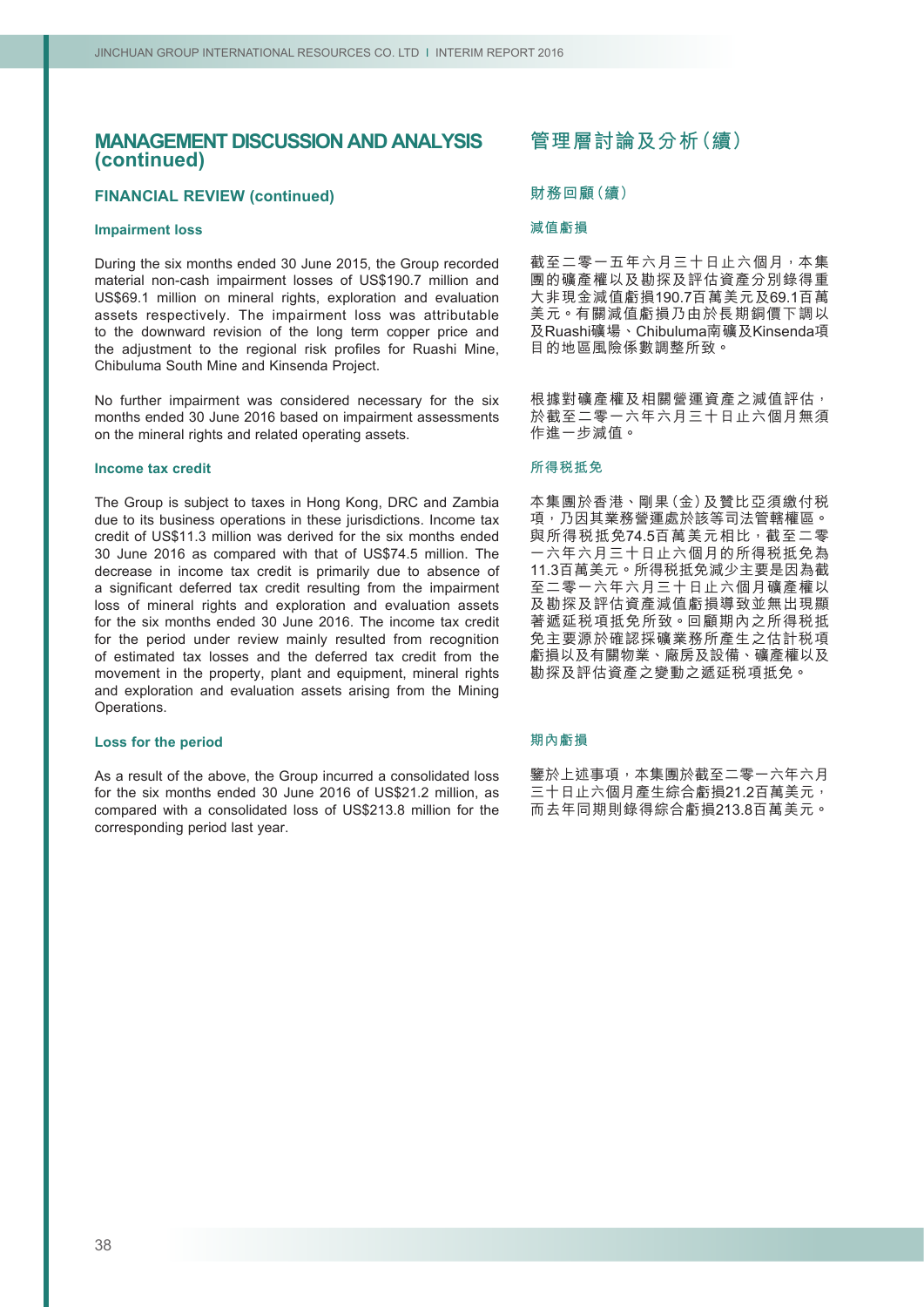### **FINANCIAL REVIEW (continued)**

#### **Earnings before interest (net finance costs), income tax, depreciation, amortisation and impairment loss ("EBITDA")**

The EBITDA of the Group is derived as follows:

# **管理層討論及分析(續)**

#### **財務回顧(續)**

**未計利息(淨財務成本)、所得稅、折舊、攤銷及 減值虧損前盈利(「EBITDA」)**

本集團之EBITDA乃按下表得出:

|                                                                                                                                                                           |                                                        | Six months ended 30 June<br>截至六月三十日止六個月   |                                           |
|---------------------------------------------------------------------------------------------------------------------------------------------------------------------------|--------------------------------------------------------|-------------------------------------------|-------------------------------------------|
|                                                                                                                                                                           |                                                        | 2016<br>二零一六年<br><b>US\$'000</b><br>千美元   | 2015<br>二零一五年<br><b>US\$'000</b><br>千美元   |
| Loss for the period<br>Add: Net finance cost<br>Less: Income tax credit<br>Depreciation of property,<br>Add:<br>plant and equipment and<br>amortisation of mineral rights | 本期間虧損<br>加:淨財務成本<br>減:所得税抵免<br>加:物業、廠房及設備折舊<br>以及礦產權攤銷 | (21, 241)<br>2,889<br>(11, 286)<br>24,805 | (213,780)<br>2,713<br>(74, 453)<br>38,809 |
| Impairment loss on mineral rights and<br>Add:<br>exploration and evaluation assets                                                                                        | 加︰礦產權以及勘探及評估<br>資產之減值虧損                                |                                           | 259,759                                   |
| <b>EBITDA</b>                                                                                                                                                             | <b>EBITDA</b>                                          | (4,833)                                   | 13,048                                    |

#### **Liquidity, Financial Resources and Capital Structure**

As at 30 June 2016, the Group had bank balances and cash of approximately US\$49.2 million (of which US\$2.6 million was pledged for funding environmental liabilities relating to Mining Operations and issuance of letters of credit in favour of the Group's suppliers) as compared to US\$51.6 million (of which US\$4.2 million was pledged for funding environmental liabilities relating to Mining Operation and issuance of letters of credit in favour of the Group's suppliers) as at 31 December 2015.

As at 30 June 2016, the Group had bank borrowings of US\$65.6 million and loans from related companies of US\$3.4 million both of which are due within one year, bank borrowings of US\$143.5 million and loans from related companies of US\$120.0 million both of which are due within 2 to 5 years and bank borrowings of US\$81.0 million which are due over 5 years.

The gearing ratio of the Group as at 30 June 2016 was 49.2% compared to 45.4% as at 31 December 2015. Gearing ratio is defined as net debt over total equity, and net debt is derived from total borrowings (including amount due to an intermediate holding company and amount due to a fellow subsidiary) less bank balances and cash. The increase in the gearing ratio was caused by additional bank borrowings to fund the capital expenditures of Mining Operations and reduction in the total equity as a result of operating loss made for the period under review.

For the period under review, the Group had generally financed its operations with banks borrowings and internally generated cash flows.

#### **資金流動性、財務資源及資本結構**

於二零一六年六月三十日,本集團有銀行結 餘及現金約49.2百萬美元(當中2.6百萬美元已 就採礦業務之環境責任資金作出抵押,並已 以本集團供應商為受益人發出信用狀), 相比 於二零一五年十二月三十一日則為51.6百萬美 元(當中4.2百萬美元已就採礦業務之環境責任 資金作出抵押,並已以本集團供應商為受益 人發出信用狀)。

於二零一六年六月三十日,本集團有為數65.6 百萬美元之銀行借貸及為數3.4百萬美元的關 聯公司貸款於一年內到期,為數143.5百萬美 元之銀行借貸及為數120.0百萬美元的關聯公 司貸款於兩至五年內到期,而81.0百萬美元之 銀行借貸於五年後到期。

本集團於二零一六年六月三十日之資產負債比 率為49.2%,而於二零一五年十二月三十一日 為45.4%。資產負債比率定義為淨負債除以總 股本,淨負債乃來自總借貸(包括應付一間中 間控股公司款項及應付一間同系附屬公司款 項)減銀行結餘及現金。資產負債比率上升, 乃因為新借銀行借貸,以為其採礦業務資本 支出提供資金,以及於回顧期間錄得經營虧 損導致總股本下降。

於回顧期間,本集團一般以銀行借貸及內部 產生的資金流應付本集團之營運所需資金。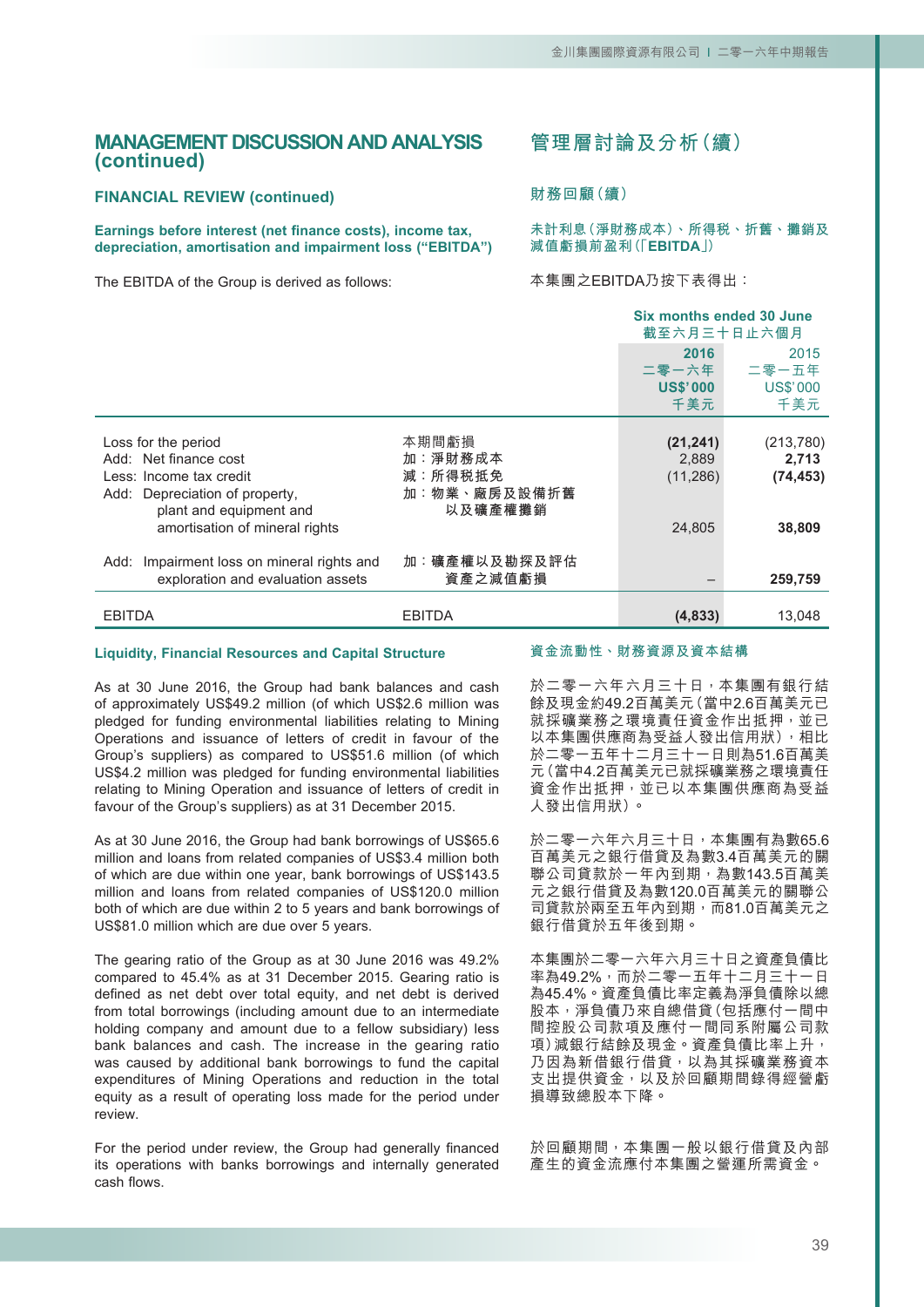### **FINANCIAL REVIEW (continued)**

#### **Material acquisitions and disposals of investments**

The Group did not undertake any material acquisition or disposal of investments during the six months ended 30 June 2016.

#### **Significant capital expenditures**

Save for the purchase of property, plant and equipment of US\$20.4 million (six months ended 30 June 2015: US\$61.1 million) and exploration and evaluation assets of US\$9.8 million (six months ended 30 June 2015: US\$12.0 million), no other significant capital expenditures were made for the six months ended 30 June 2016.

#### **Details of charges on the Group's assets**

As at 30 June 2016, the Group's restricted cash deposits of US\$2.6 million, non-current assets (including portions of property, plant and equipment, mineral rights and exploration and evaluation assets) of US\$59.6 million, inventories of US\$4.1 million and trade and other receivables of US\$5.0 million, were pledged to secure general banking facilities granted to the Group.

#### **Contingent liabilities**

The Group had no material contingent liabilities as at 30 June 2016.

#### **Foreign exchange risk management**

The reporting currency of the Group is in US\$ and the functional currencies of subsidiaries of the Group are mainly in US\$. For its mineral and metal products trading activities, the Group is exposed to foreign currency exchange risk in RMB, the currency the Group receives as its revenue for part of its mineral and metal products trading, though the RMB trading transactions have been reducing as a result of no renewal of copper concentrate trading business, and ZAR, the currency the Group mostly expends as its expenses for its office of the Mining Operations in South Africa. The Group monitors its exposure to foreign currency exchange risk on a continual basis.

Given the exchange rate peg between HK\$ and US\$, the Group is not exposed to significant exchange rate risk for transactions conducted in HK\$. On the other hand, the exchange rate fluctuation of RMB and ZAR against US\$ could substantially affect the performance and financial position of the Group.

# **管理層討論及分析(續)**

#### **財務回顧(續)**

#### **重大收購及出售投資**

本集團於截至二零一六年六月三十日止六個 月內並無進行任何重大收購或出售投資。

#### **重大資本開支**

除以20.4百萬美元購買物業、廠房及設備(截 至二零一五年六月三十日止六個月:61.1百萬 美元),以及以9.8百萬美元購買勘探及評估 資產(截至二零一五年六月三十日止六個月: 12.0百萬美元)外,截至二零一六年六月三十 日止六個月,本集團並無任何其他重大資本 開支。

#### **本集團抵押資產詳情**

於二零一六年六月三十日,本集團之受限制 現金存款2.6百萬美元、非流動資產(包括部分 物業、廠房及設備、礦產權以及勘探及評估資 產)59.6百萬美元、存貨4.1百萬美元以及貿易 及其他應收款項5.0百萬美元已作為本集團獲 授一般銀行融資之抵押。

#### **或然負債**

於二零一六年六月三十日,本集團並無任何 重大或然負債。

#### **外匯風險管理**

本集團之呈報貨幣為美元,本集團各附屬公 司之功能貨幣主要為美元。由於其礦產及金 屬產品的貿易活動,本集團面臨人民幣(本集 團就其部分礦產及金屬產品貿易業務收取收 入之貨幣,儘管以人民幣計值之交易已因並 無重續銅精礦貿易業務而有所減少)及南非蘭 特(本集團位於南非之採礦業務辦事處支出其 開支之主要貨幣)之外幣匯兑風險。本集團持 續地監察其所面臨之外幣匯兌風險。

鑒於港元兌美元匯率掛鈎,本集團以港元進 行之交易並無面臨重大匯率風險。另一方面, 人民幣兌美元及南非蘭特兌美元之匯率波動 可對本集團之表現及財務狀況產生重大影響。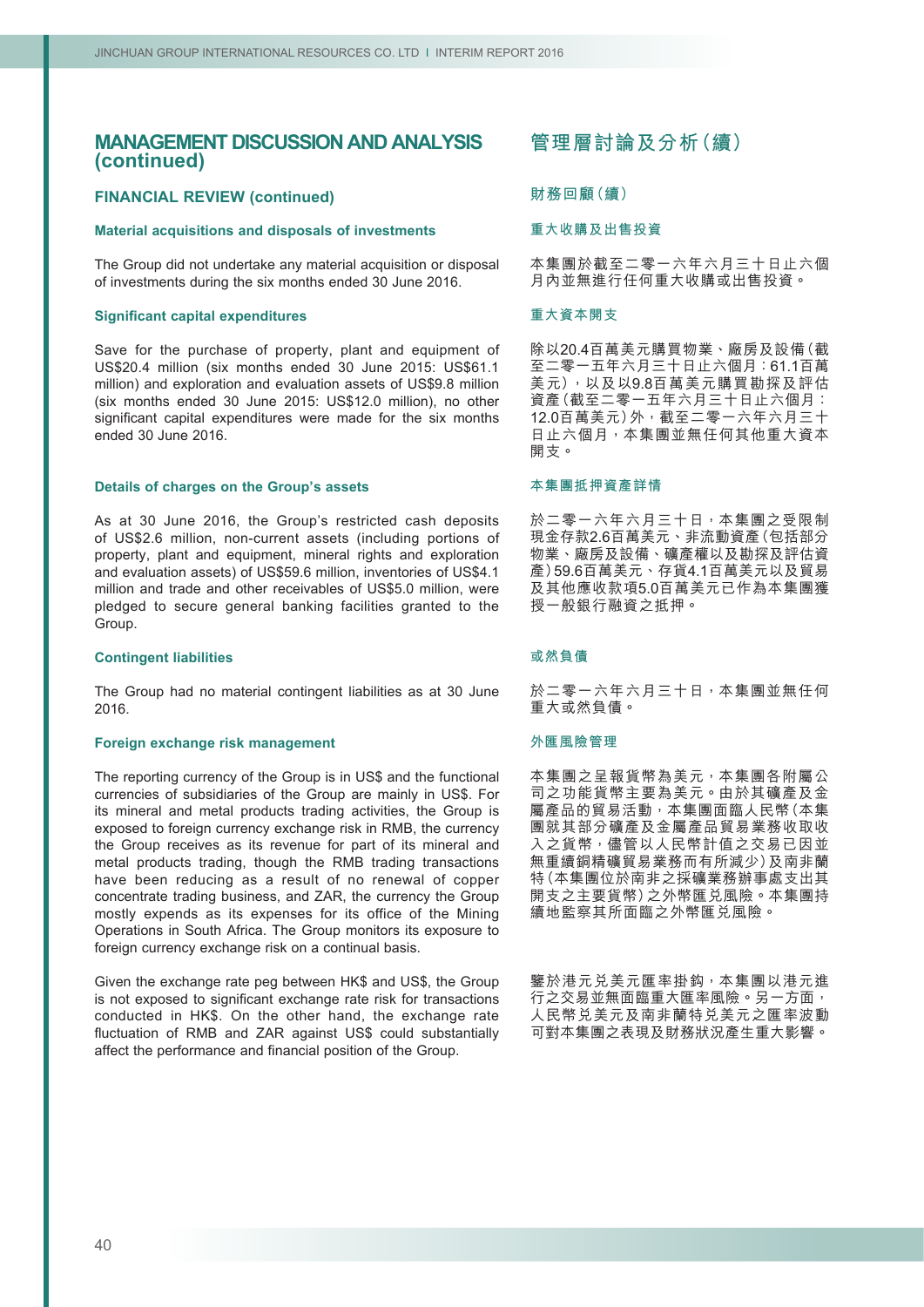### **FINANCIAL REVIEW (continued)**

### **Foreign exchange risk management (continued)**

There have been moderate fluctuations in the exchange rate of RMB against US\$ for the period under review. During the six months ended 30 June 2016, the Company managed its foreign currency exchange risk arising from RMB denominated transactions by entering into specific foreign exchange deliverable forward contracts to lock in the exchange rate for certain future revenue receipts against US\$.

### **PROSPECTS**

For first half of 2016, commodities, in particular, copper and cobalt price remain sluggish, which had a material impact on the Group's 2016 first half results. Although we have reduced costs by continuously strengthening cost control and through technical reformation, the financial performance in first half of 2016 has significantly improved as compared to the corresponding period of last year, the Company's overall results still failed to meet its target because copper price has further decreased as compared to last year.

Apart from the operating mines of Ruashi Mine and Chibuluma South Mine in the Group's African mining operations, there are encouraging upcoming development for other two mines in the pipeline. The Company looks forward to the production of first ore underground from Kinsenda Project in the fourth quarter of 2016; and re-commissioning of on-site processing plant in first quarter of 2017. Musonoi Project, a quality copper and cobalt property with the same shareholding as Ruashi Mine, has undergone its optimisation and is moving to its next stage of development phase upon raising the appropriate funding.

# **管理層討論及分析(續)**

#### **財務回顧(續)**

#### **外匯風險管理(續)**

於回顧期間,人民幣兌美元之匯率出現適度 波動。截至二零一六年六月三十日止六個月, 本公司以特定可交付之遠期外匯合約來鎖定 未來若干收益兌美元之匯率,藉此管理由人 民幣計值交易產生之外匯風險。

### **展望**

於二零一六年上半年,大宗商品特別是銅鈷 金屬價格的持續低迷,對本集團二零一六年 上半年業績造成了重大影響,儘管我們不斷 通過加强管理,通過技術改造降低成本,二零 一六年上半年財務表現較去年同期有了明顯 改善,但由於銅價較去年進一步下降,本公司 整體業績仍然沒有達到其目標。

除本集團非洲採礦業務的營運礦場Ruashi礦 場及Chibuluma南礦外,其他兩個礦場的礦管 道進展令人鼓舞。本公司期望Kinsenda項目於 二零一六年第四季首次生產地下礦石;及於二 零一七年第一季再調適現場加工廠。Musonoi 項目(與Ruashi礦場股權相同之優質銅鈷礦) 已進行優化及於籌得足夠資金後進入下一個 發展階段。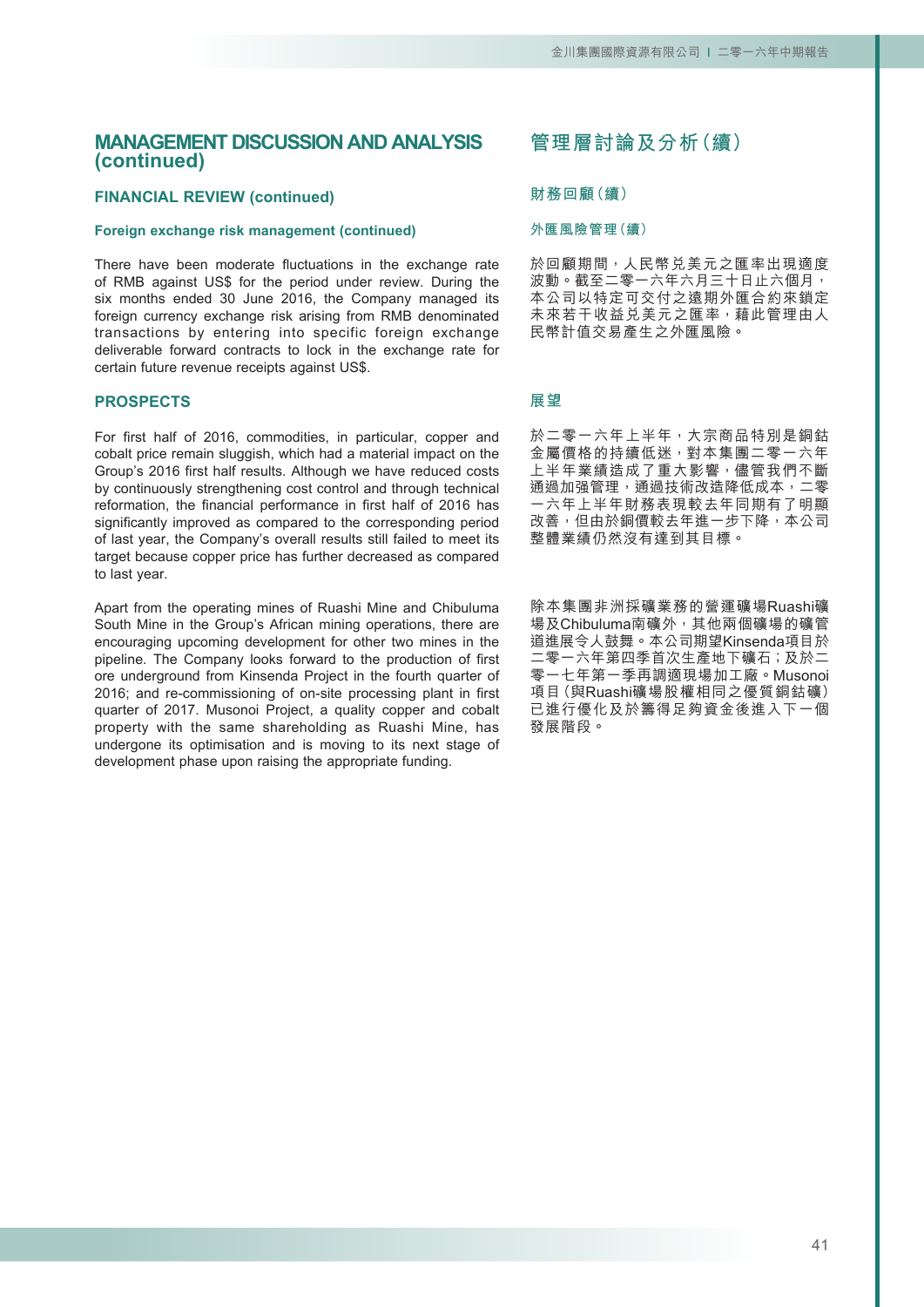### **PROSPECTS (continued)**

Going forward, global politics and economy remain turbulent and complicated; however, commodities price has gradually steadied and showed signs of bottoming after falling cliff-style over the past few year. In the coming year, the Group strives to focus on the four areas. Firstly, exercise all necessary measures to turn Metorex Group, our mining operations group in Africa, into a profitable mining company. Secondly, enhance, consolidate and strengthen our international trading business segment. Thirdly, actively seek opportunities to further develop into new businesses. Fourthly, leveraging on the advantage of Hong Kong as an international financial center to strongly engage in investment and financing businesses. With the emphases on the above four areas, JCI also plans to leverage on its parent company Jinchuan Group's experience and skills in areas such as mining, concentrating and metallurgy of non-ferrous metal, equipment manufacturing, engineering design, construction, industrial automation and operation management, to vigorously expand its businesses and services in such areas, and ultimately, to establish JCI as a world-class mining company that focuses on selling copper and cobalt products, with systematic integration of mining, concentrating and metallurgy process from upstream to downstream and jointly developed trading and related businesses, to repay its shareholders, community and country.

#### **EMPLOYEES**

As at 30 June 2016, the Group had 4,058 (31 December 2015: 4,581) employees, which comprises 2,152 (31 December 2015: 2,367) permanent workers and 1,906 (31 December 2015: 2,214) contractor's employees. Employees receive competitive remuneration packages including salary and medical and other benefits. Key staff may also be entitled to performance bonuses and grant of options over the shares of the Company.

#### **DIVIDEND**

The Board has resolved not to declare any interim dividend for the six months ended 30 June 2016 (six months ended 30 June 2015: nil).

# **管理層討論及分析(續)**

### **展望(續)**

展望未來,全球政治、經濟依然動蕩複雜,但 大宗商品價格經過幾年斷崖式下滑以後,已逐 步企穩並呈現出從谷底回升的迹象。未來年 度,本集團將致力於發展四大範疇。一是採取 一切必要措施把位於非洲的採礦業務Metorex 集團打造成有很强盈利能力的礦業公司;二是 做强做大做優國際貿易業務;三是積極尋找新 的機會、拓展新的業務;四是依托香港國際金 融中心的優勢大力開展投融資業務。基於以 上四大範疇的發展,JCI亦計劃依托其母公司 金川集團在有色金屬採礦、選礦、冶金、裝備 製造、工程設計、工程施工、工業自動化、運 營管理等領域的經驗和技術,大力拓展在這 些領域的業務和服務,把JCI最終打造成以銅 鈷礦產品為主,採、選、冶上下游一體化,貿 易和相關業務共同發展的世界級礦業公司, 回報其股東、社會和國家。

#### **僱員**

於二零一六年六月三十日,本集團有4,058 名(二零一五年十二月三十一日:4,581名) 僱員,當中包括2,152名永久僱員(二零一五 年十二月三十一日:2,367名)及1,906名承包 商僱員(二零一五年十二月三十一日:2,214 名)。僱員收取具競爭力之薪酬待遇,包括薪 金、醫療及其他福利。主要員工亦可收取績效 花紅及有關本公司股份之購股權。

### **股息**

董事會議決不就截至二零一六年六月三十日 止六個月宣派任何中期股息(截至二零一五年 六月三十日止六個月:無)。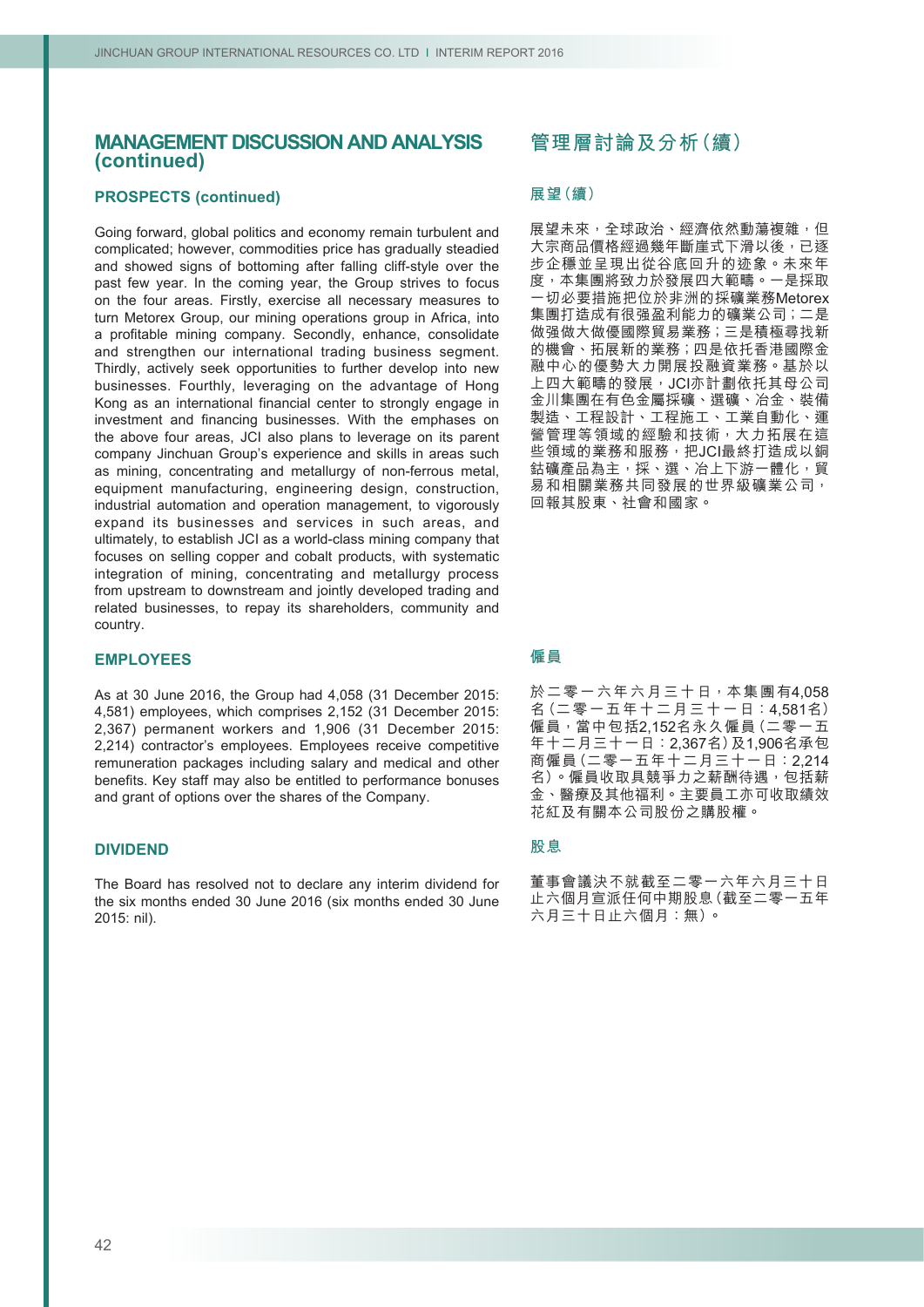# **OTHER INFORMATION**

# **DISCLOSURE OF INTERESTS**

#### **(a) Directors' interests and short positions in shares, underlying shares of the Company or its associated corporations**

As at 30 June 2016, none of the directors of the Company had any interest or short position in the shares, underlying shares and debentures of the Company or its associated corporations (within the meaning of Part XV of the Securities and Futures Ordinance (the "SFO")) which are required: (a) to be notified to the Company and The Stock Exchange of Hong Kong Limited (the "Stock Exchange") pursuant to Divisions 7 and 8 of Part XV of the SFO (including interests or short positions which he is taken or deemed to have under such provisions of the SFO); (b) pursuant to Section 352 of the SFO, to be entered in the register referred to therein; or (c) to be notified to the Company and the Stock Exchange pursuant to the Model Code for Securities Transactions by Directors of Listed Issuers as set out in Appendix 10 to the Listing Rules.

Save as disclosed in the section headed "Share Option Scheme" below, at no time during the six months ended 30 June 2016 were rights to acquire benefits by means of the acquisition of shares in, or debentures of, the Company granted to any of the directors or their respective spouses or minor children, or were any such rights exercised by them; nor was the Company, its holding company, or any of its subsidiaries or fellow subsidiaries a party to any arrangement to enable the directors to acquire such rights in any other body corporate.

### **其他資料**

### **權益披露**

**(a) 董事於本公司或其相聯法團之股份、相關 股份之權益及淡倉**

> 於二零一六年六月三十日,概無本公司 董事於本公司或其相聯法團(定義見證券 及期貨條例(「證券及期貨條例」)第XV部) 之股份、相關股份及債券中,擁有任何: (a)根據證券及期貨條例第XV部第7及8分 部須知會本公司及香港聯合交易所有限 公司(「聯交所」)之權益或淡倉(包括根據 證券及期貨條例有關條文被當作或視作 擁有之權益或淡倉);(b)須記錄於根據證 券及期貨條例第352條所規定存置之登記 冊之權益或淡倉;或(c)根據上市規則附 錄十所載上市公司董事進行證券交易的 標準守則須知會本公司及聯交所之權益 或淡倉。

除下文「購股權計劃」一節所披露者外 本公司概無於截至二零一六年六月三十 日止六個月內任何時間向任何董事、其 各自之配偶或十八歲以下子女授出權利 以認購本公司之股份或債券之方式獲得 利益,彼等亦無行使任何該等權利;本公 司、其控股公司或其任何附屬公司或同系 附屬公司亦概無參與任何安排,致使有關 董事於任何其他法人團體獲得該等權利。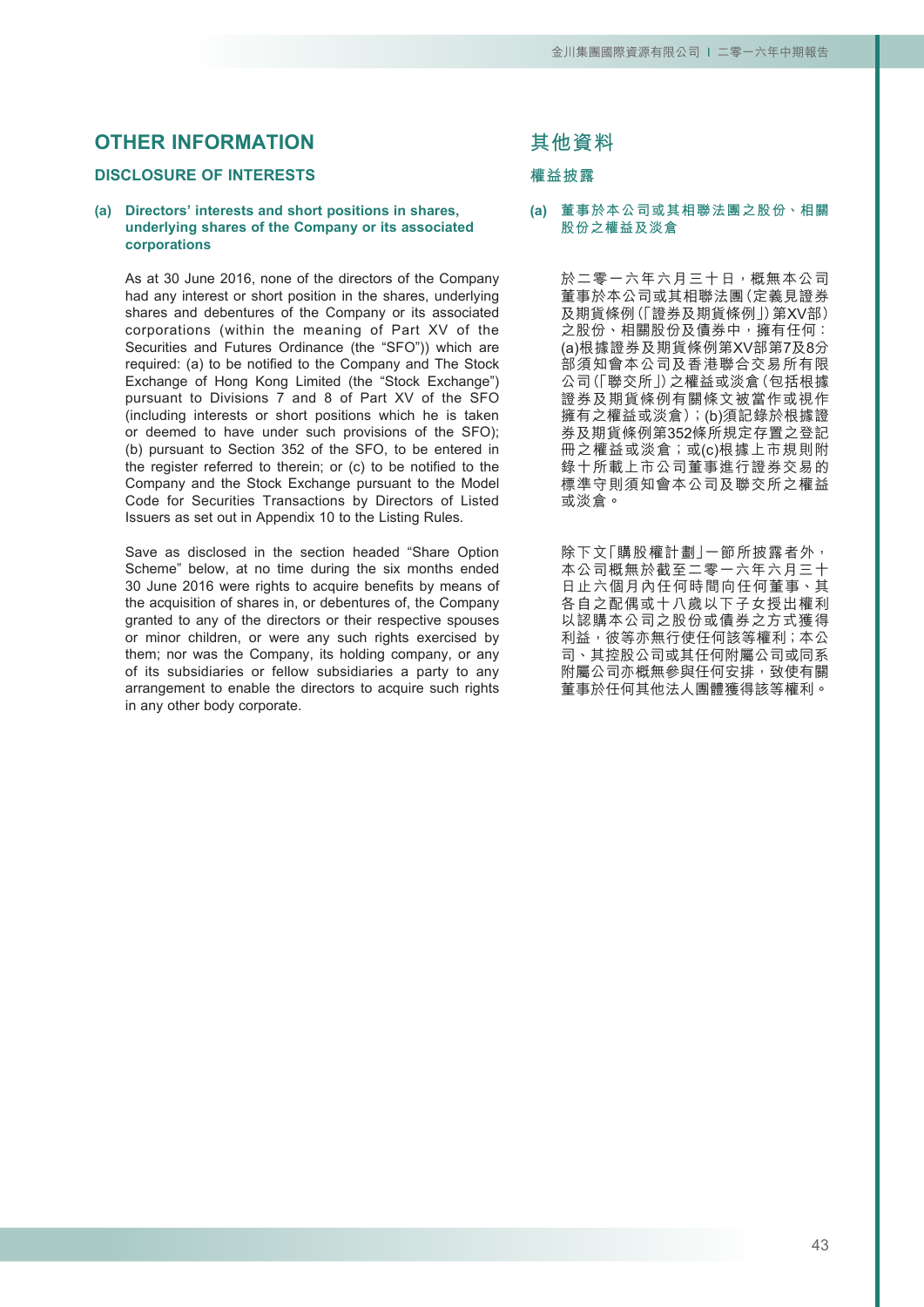### **DISCLOSURE OF INTERESTS (continued)**

#### **(b) Substantial shareholders' interest or short positions in the securities of the Company**

As at 30 June 2016, so far as is known to any director of the Company, the following persons (i) had interests or short positions in the shares and underlying shares of the Company which were recorded in the register required to be kept by the Company under section 336 of the SFO; or (ii) were, directly or indirectly, interested in 5% or more of the nominal value of any class of share capital carrying the right to vote in all circumstances at general meetings of the Company or any options in respect of such capital.

*Long positions in shares of the Company:*

# **其他資料(續)**

**權益披露(續)**

#### **(b) 主要股東於本公司證券之權益或淡倉**

於二零一六年六月三十日,就本公司任 何董事所知,下列人士(i)於本公司股份及 相關股份中持有根據證券及期貨條例第 336條須登記於本公司所保存登記冊內之 權益或淡倉,或(ii)直接或間接擁有附帶 權利可於任何情況下在本公司股東大會 投票之任何類別股本面值5%或以上之權 益或有關該等股本之任何購股權。

**Number of shares Percentage**

#### 於本公司股份之好倉:

|                                                                             |                   |                                                                                  |                                           | which may be<br>converted from<br>PSCS (Note 3)<br>永久次級 | of the total<br>number of<br>shares in issue<br>$(\%)$ (Note 2) |
|-----------------------------------------------------------------------------|-------------------|----------------------------------------------------------------------------------|-------------------------------------------|---------------------------------------------------------|-----------------------------------------------------------------|
| Name of shareholder<br>股東名稱                                                 | <b>Note</b><br>附註 | <b>Capacity/</b><br>nature of interest<br>身份/權益性質                                | <b>Number of</b><br>shares held<br>所持股份數目 | 可換股證券<br>可兑换之股份<br>之數目(附註3)                             | 佔已發行股份<br>總數之百分比<br>(%) (附註2)                                   |
| Jinchuan Group Co., Ltd*<br>金川集團股份有限公司                                      | (1)               | Interest of a controlled<br>corporation<br>受控法團權益                                | 3,263,022,857                             | 8,466,120,000                                           | 269.59%                                                         |
| Jinchuan Group (Hongkong)<br>Resources Holdings Limited<br>金川集團(香港)資源控股有限公司 | (1)               | Interest of a controlled<br>corporation<br>受控法團權益                                | 3,263,022,857                             | 8,466,120,000                                           | 269.59%                                                         |
| Jinchuan (BVI) Limited<br>金川(BVI)有限公司                                       | $(1)$ & $(3)$     | Interest of a controlled<br>corporation/<br>Beneficial owner<br>受控法團權益/<br>實益擁有人 | 3,263,022,857                             | 8,466,120,000                                           | 269.59%                                                         |
| Jinchuan (BVI) 1 Limited<br>金川(BVI)1有限公司                                    |                   | Beneficial owner<br>實益擁有人                                                        | 1,872,226,377                             | N/A<br>不適用                                              | 43.03%                                                          |
| Jinchuan (BVI) 2 Limited<br>金川(BVI)2有限公司                                    |                   | Beneficial owner<br>實益擁有人                                                        | 855,874,372                               | N/A<br>不適用                                              | 19.67%                                                          |
| Jinchuan (BVI) 3 Limited<br>金川(BVI)3有限公司                                    |                   | Beneficial owner<br>實益擁有人                                                        | 534,922,108                               | N/A<br>不適用                                              | 12.29%                                                          |
| For identification purposes only                                            |                   |                                                                                  | ×<br>僅供識別                                 |                                                         |                                                                 |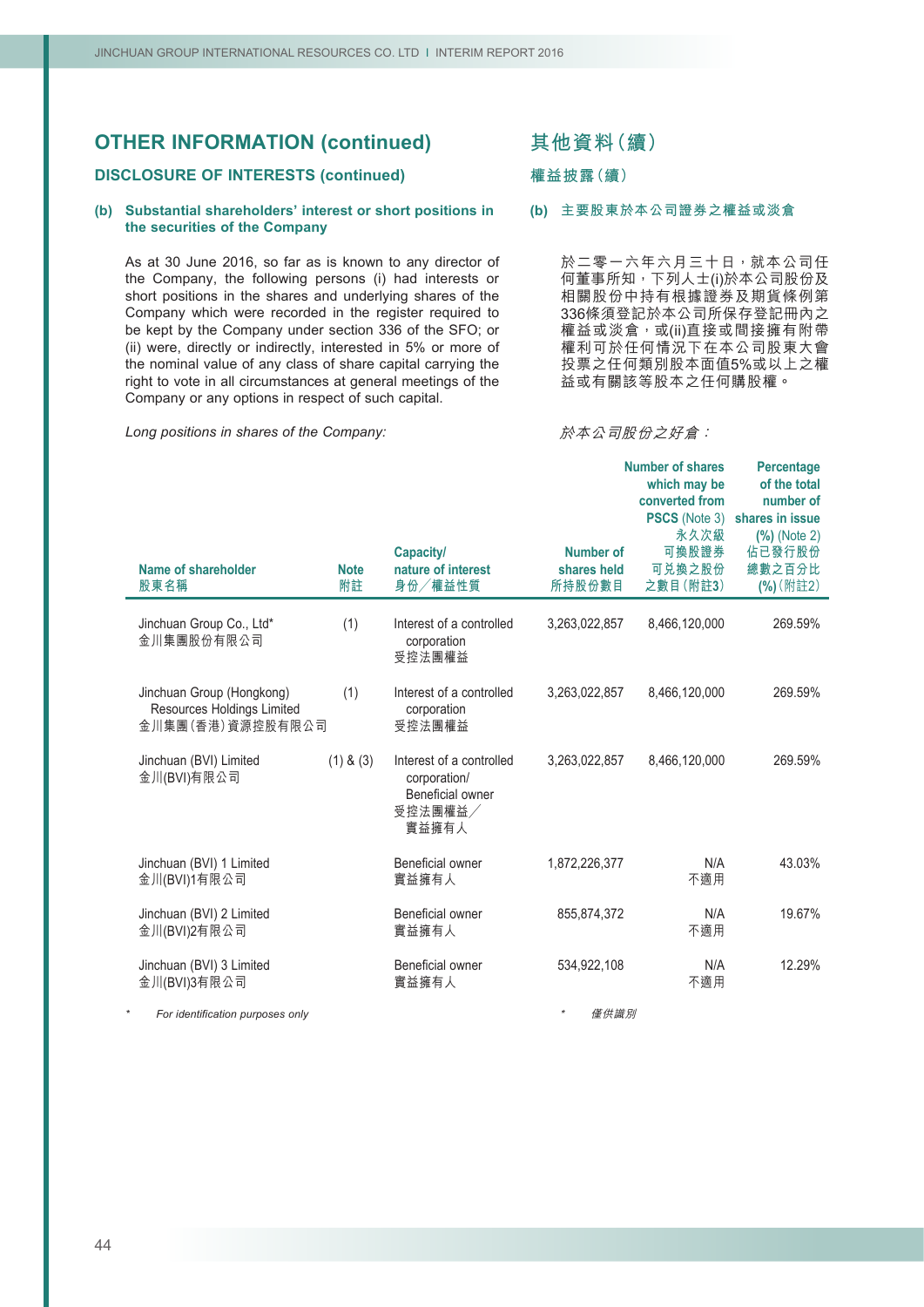### **DISCLOSURE OF INTERESTS (continued)**

#### **(b) Substantial shareholders' interest or short positions in the securities of the Company(continued)**

#### Note:

- 1. 金川集團股份有限公司(Jinchuan Group Co., Ltd\*) directly owns 100% of the issued share capital of Jinchuan Group (Hongkong) Resources Holdings Limited which in turn owns 100% of the issued share capital of Jinchuan (BVI) Limited which owns 100% of the issued share capital of Jinchuan (BVI) 1 Limited, Jinchuan (BVI) 2 Limited and Jinchuan (BVI) 3 Limited. Therefore, Jinchuan Group Co., Ltd\*, Jinchuan Group (Hongkong) Resources Holdings Limited and Jinchuan (BVI) Limited are deemed to have an interest in 11,729,142,857 shares under the SFO.
- 2. The calculation is based on the number of shares of the Company as a percentage of the total number of issued shares of the Company (i.e. 4,350,753,051) as at 30 June 2016.
- 3. Jinchuan (BVI) Limited directly holds PSCS in the amount of US\$1,085.4 million (equivalent to approximately HK\$8,466.1 million) which may be converted into 8,466,120,000 shares of the Company at an initial conversion price of HK\$1.00. Under the SFO, Jinchuan (BVI) Limited is deemed to be interested in the 8,466,120,000 shares of the Company underlying the PSCS.
- 4. Save as disclosed below, none of the Directors is a director or employee of a company which had interests or short positions in the shares or underlying shares of the Company which would fall to be disclosed to the Company and the Stock Exchange under the provisions of Division 2 and 3 Part XV of the SFO.

| <b>Name of Director</b> | Posts held in Jinchuan Group Co., Ltd*                                     | 董 |
|-------------------------|----------------------------------------------------------------------------|---|
| Mr. Yang Zhigiang       | Chairman and director                                                      | 楊 |
| Mr. Zhang Sanlin        | Vice President and director                                                | 張 |
| Mr. Chen Dexin          | <b>Vice President</b>                                                      | 陳 |
| <b>Name of Director</b> | Posts held in Jinchuan Group                                               | 董 |
|                         | (Hongkong) Resources Holdings Limited                                      |   |
| Mr. Yang Zhiqiang       | Chairman and director                                                      | 楊 |
| Mr. Zhang Sanlin        | Director                                                                   | 張 |
| Mr. Zhang Zhong         | General manager and director                                               | 張 |
| <b>Name of Director</b> | Posts held in each of Jinchuan (BVI)<br>Limited, Jinchuan (BVI) 1 Limited, | 董 |
|                         | Jinchuan (BVI) 2 Limited and Jinchuan                                      |   |
|                         | (BVI) 3 Limited                                                            |   |
| Mr. Yang Zhigiang       | Director                                                                   | 楊 |
| Mr. Zhang Sanlin        | Director                                                                   | 張 |
| Mr. Zhang Zhong         | Director                                                                   | 張 |
|                         |                                                                            |   |

*\* For identification purposes only*

Save as disclosed above, as at 30 June 2016, so far as is known to any director, no other person (i) had interest or short positions in the shares and underlying shares of the Company which were recorded in the register required to be kept by the Company under Section 336 of the SFO, or (ii) were, directly or indirectly, interested in 5% or more of the nominal value of any class of share capital carrying the right to vote in all circumstances at general meetings of the Company or any options in respect of such capital.

**其他資料(續)**

### **權益披露(續)**

**(b) 主要股東於本公司證券之權益或淡倉(續)**

附註:

- 1. 金川集團股份有限公司直接持有金川集團(香港) 資源控股有限公司已發行股本之100%,金川集 團(香港)資源控股有限公司持有金川(BVI)有限公 司已發行股本之100%,金川(BVI)有限公司持有 金川(BVI)1有限公司、金川(BVI)2有限公司及金川 (BVI)3有限公司已發行股本之100%。因此,根據 證券及期貨條例,金川集團股份有限公司、金川 集團(香港)資源控股有限公司及金川(BVI)有限公 司被視為於11,729,142,857股股份中擁有權益。
- 2. 佔已發行股份總數之百分比乃根據於二零一六年 六月三十日之本公司股份數目佔本公司已發行股 份總數(即4,350,753,051股)之百分比計算。
- 3. 金川(BVI)有限公司直接持有合共1,085.4百萬美 元(相當於約8,466.1百萬港元)之永久次級可換 股證券,據此可按初步換股價1.00港元轉換為 8,466,120,000股本公司股份。根據證券及期貨條 例,金川(BVI)有限公司被視作於與永久次級可換 股證券相關的8,466,120,000股本公司股份擁有權 益。
- 4. 除下文披露者外,概無董事身為擁有本公司股份 或相關股份之權益或淡倉並須遵照證券及期貨條 例第XV部第2及3分部之規定而向本公司及聯交所 作出披露之公司之董事或僱員。

| 董事姓名                   | 於金川集團股份有限公司<br>擔任之職位                                             |
|------------------------|------------------------------------------------------------------|
| 楊志強先生                  | 主席兼董事                                                            |
| 張三林先生                  | 副總經理兼董事                                                          |
| 陳得信先生                  | 副總經理                                                             |
| 董事姓名                   | 於金川集團(香港)資源控股<br>有限公司擔任之職位                                       |
| 楊志強先生                  | 主席兼董事                                                            |
| 張三林先生                  | 董事                                                               |
| 張忠先生                   | 總經理及董事                                                           |
| 董事姓名                   | 於金川(BVI)有限公司、金川(BVI)1<br>有限公司、金川(BVI)2有限公司及<br>金川(BVI)3有限公司擔任之職位 |
| 楊志強先生<br>張三林先生<br>張忠先生 | 董事<br>董事<br>董事                                                   |

僅供識別

\*

除上文披露者外,於二零一六年六月三十日, 就任何董事所知,概無其他人(i)於本公司股份 及相關股份中持有根據證券及期貨條例第336 條須登記於本公司所保存登記冊內之權益或 淡倉;或(ii)直接或間接擁有附帶權利可於任 何情況下在本公司股東大會上投票之任何類 別股本面值5%或以上之權益,或有關該等股 本之任何購股權。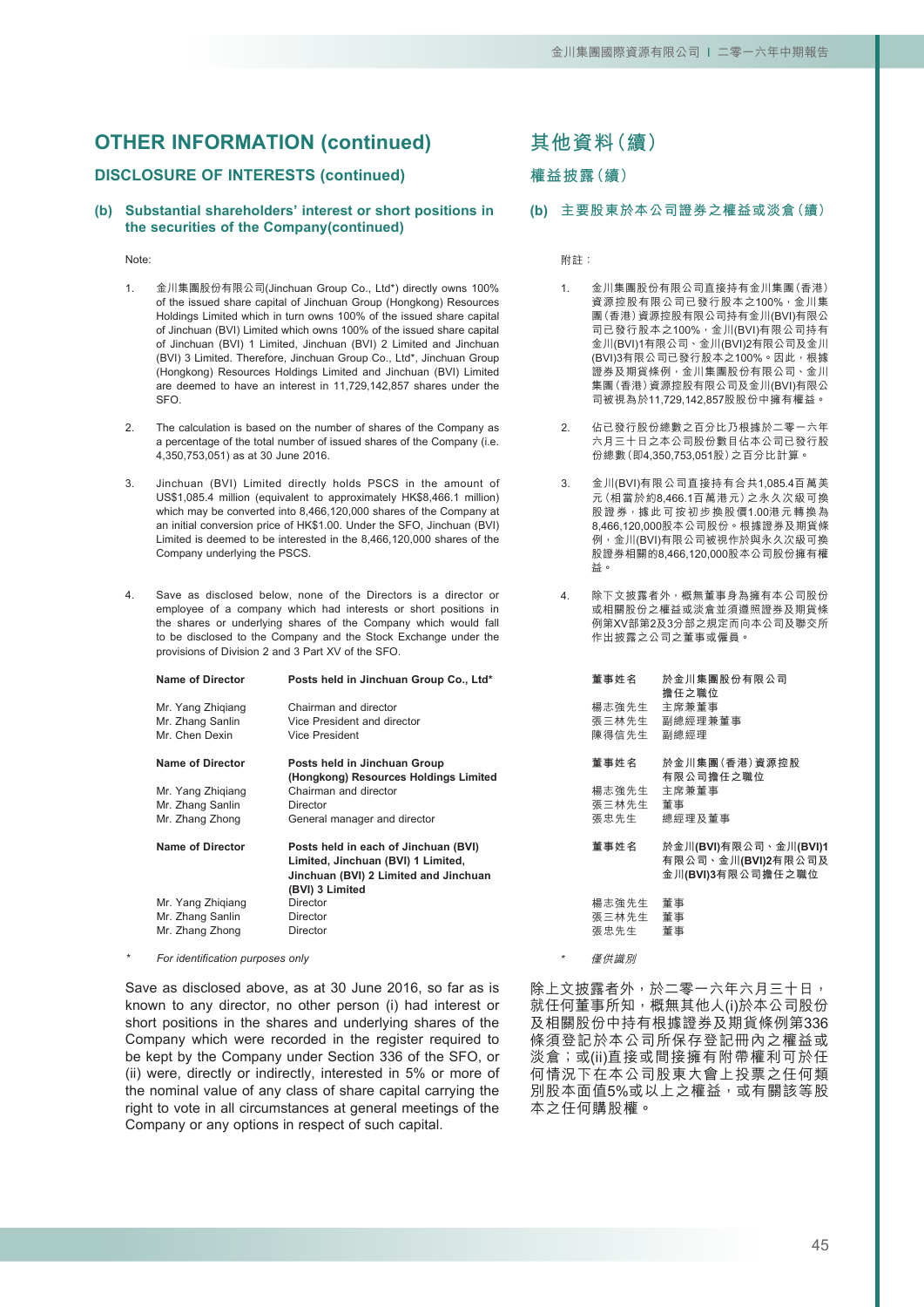# **DISCLOSURE PURSUANT TO RULE 13.21 OF THE LISTING RULES**

On 29 May 2014, Kinsenda Copper Company SA (as borrower), a 77% owned subsidiary of the Company, and Jinchuan Group (as guarantor) entered into a facility agreement ("Facility Agreement 1") with China Development Bank Corporation ("CDBC") (as lender) in relation to a term loan facility in an amount of US\$225,000,000. The final repayment date of the term loan facility will be the date falling 10 years from the date of the first utilization of such facility, which had taken place on 30 May 2014.

On 27 May 2016, Metorex (as borrower), an indirect whollyowned subsidiary of the Company, and Jinchuan Group (as guarantor) entered into a facility agreement ("Facility Agreement 2") with the CDBC (as lender) in relation to a loan facility for the purpose of funding its working capital and operations in an amount of US\$25,000,000. The final repayment date of the loan facility will be the date falling on the last day of a 12 month period from the date of the first utilization of such facility, which had taken place in June 2016.

Pursuant to the Facility Agreement 1, the controlling shareholder of the Company, Jinchuan Group is required, at all times, to (directly or indirectly) own more than 50% of the shares of Kinsenda Copper Company SA. Pursuant to Facility Agreement 2, the controlling shareholder of the Company, Jinchuan Group is required, at all times, to (directly or indirectly) own not less than 51% of the shares of Metorex. Breach of the specific performance obligation stated in each of the above facility agreement will constitute an event of default. Upon the occurrence of such event of default, the relevant bank may declare the loan facility to be cancelled and all outstanding amounts may become immediately due and payable.

#### **SHARE OPTION SCHEME**

On 20 June 2012, under the approval of its shareholders in general meeting, the Company adopted a new share option scheme (the "Scheme") and terminated the previous share option scheme adopted on 15 October 2003. The purpose of the Scheme is to provide incentives and reward to eligible persons for their contribution to, and continuing efforts to promote the interests of, the Group and for such other purposes as the Board may approve from time to time. Eligible participants of the Scheme include any director (whether executive or nonexecutive, including any independent non-executive director) or employee (whether full time or part time), of the Group. The Scheme, unless otherwise terminated or amended, will remain in force for a period of 10 years from 20 June 2012.

The Company had no share option outstanding as the end of the six months ended 30 June 2016.

# **其他資料(續)**

### **根據上市規則第13.21條披露**

於二零一四年五月二十九日,本公司持股77% 的附屬公司Kinsenda Copper Company SA (作為借款人)、金川集團(作為擔保人)與國 家開發銀行股份有限公司(「CDBC」)(作為貸 款人)訂立一項融資協議(「融資協議1」),內 容有關金額為225,000,000美元之有期貸款融 資。有期貸款融資之最後還款日期將為首次 動用該筆融資當日起計十年,而該筆融資已 於二零一四年五月三十日動用。

於二零一六年五月二十七日,本公司間接全 資附屬公司Metorex(作為借款人)及金川集團 (作為擔保人)與CDBC(作為貸款人)訂立一 項融資協議(「融資協議2」),內容有關金額為 25,000,000美元之貸款融資,以為其提供營運 資金。貸款融資之最後還款日期將為首次動 用該筆融資當日起計十二個月之最後一日, 而該筆融資已於二零一六年六月動用。

根據融資協議1,本公司控股股東金川集團須 於任何時候直接或間接擁有Kinsenda Copper Company SA超過50%股份。根據融資協議 2,本公司控股股東金川集團須於任何時候直 接或間接擁有Metorex不少於51%股份。違反 上述各份融資協議所載之特定履約責任將構 成違約事件。當該違約事件發生時,有關銀行 可宣告註銷貸款融資,而所有未償還金額將 即時到期繳付。

#### **購股權計劃**

於二零一二年六月二十日,經股東於股東大 會批准,本公司採納一項新購股權計劃(「計 劃」),並終止於二零零三年十月十五日採納 之原有購股權計劃。計劃旨在就合資格人士 對本集團之貢獻及繼續努力提升本集團之利 益以及董事會不時批准之其他目的向合資格 人士提供激勵及獎勵。計劃之合資格參與者 包括本集團之任何董事(不論是執行董事或非 執行董事,包括任何獨立非執行董事)或僱員 (不論全職或兼職)。除非以其他方式予以終 止或修訂,否則計劃將由二零一二年六月二十 日起十年期內維持生效。

本公司於截至二零一六年六月三十日止六個 月完結時概無尚未行使之購股權。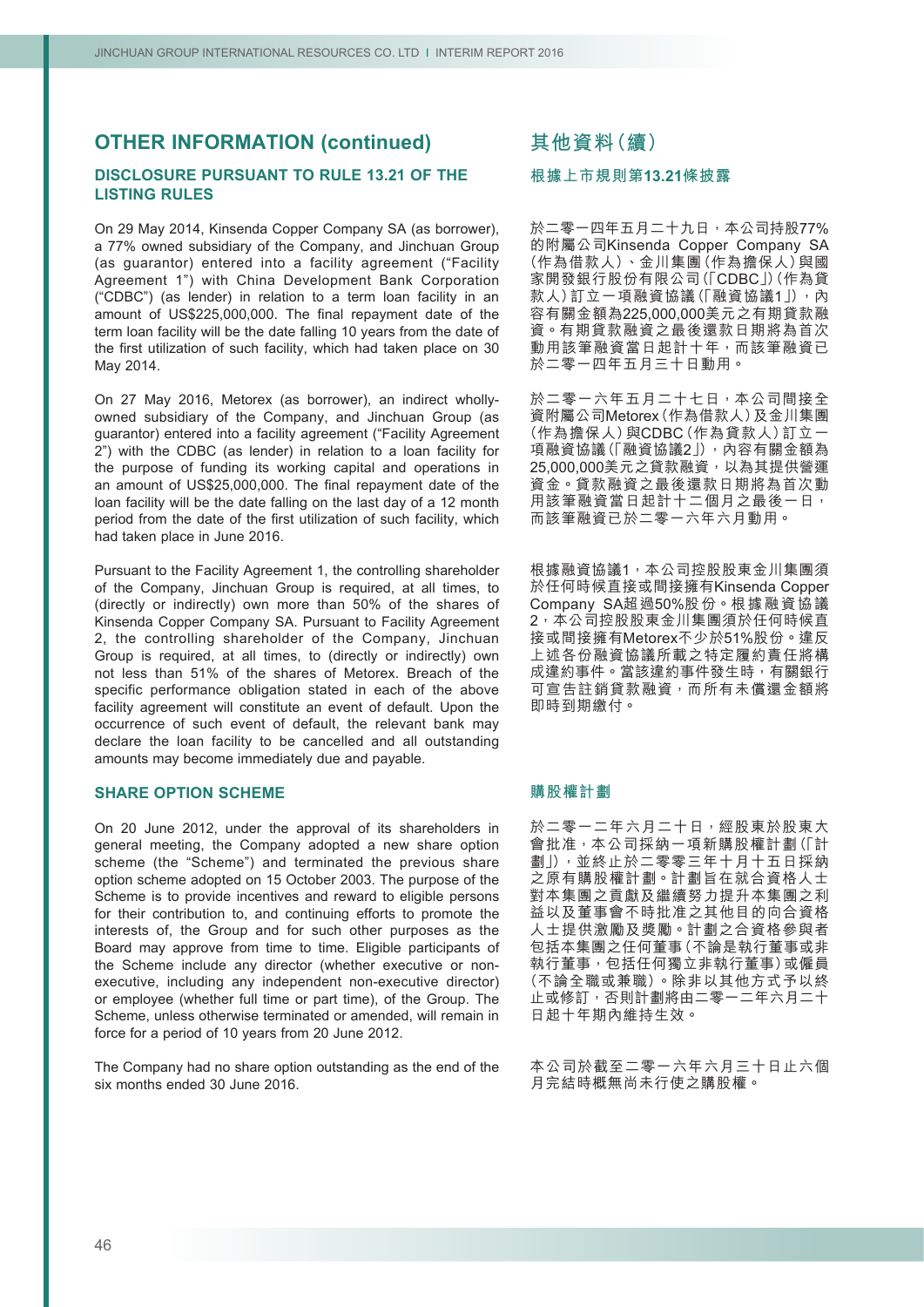# **CHANGES IN INFORMATION OF DIRECTORS**

The change in biographical details of directors of the Company subsequent to the publication of the Company's 2015 annual report is set out below:

- 1. Mr. Wu Chi Keung, an independent non-executive director of the Company, was appointed as an independent nonexecutive director of Huajin International Holdings Limited (the shares of which are listed on the Main Board of The Stock Exchange of Hong Kong Limited) with effect from 23 March 2016.
- 2. Mr. Peter Geoffrey Albert resigned as an executive director and Chief Executive Officer of the Company with effect from 13 June 2016. Following his resignation, he also ceased to be chairman of the executive committee; deputy chairman of the strategy and investment committee; and a member of the risk management committee of the Company with effect from 13 June 2016.
- 3. Mr. Chen Dexin, an executive director of the Company, was appointed as the Chief Executive Officer of the Company with effect from 15 June 2016. He was also appointed as the chairman of the executive committee, the deputy chairman of the strategy and investment committee and a member of the risk management committee of the Company with effect from 15 June 2016.
- 4. Mr. Yen Yuen Ho, Tony, an independent non-executive director of the Company, was appointed as an independent non-executive director of Alltronics Holdings Limited (the shares of which are listed on the Main Board of The Stock Exchange of Hong Kong Limited) with effect from 12 August 2016.
- 5. The Executive Committee of the Company was dissolved as one of the Board Committees with effect from 18 August 2016.

# **CORPORATE GOVERNANCE INFORMATION**

#### **Audit Committee**

The Company has established an Audit Committee with written specific terms of reference in compliance with the provisions of the Corporate Governance Code (the "CG Code") as set out in Appendix 14 to the Listing Rules. The Audit Committee comprises three independent non-executive directors, namely Mr. Wu Chi Keung (chairman of Audit Committee), Mr. Yen Yuen Ho, Tony and Mr. Neil Thacker Maclachlan, who together have the relevant accounting and financial management expertise, industrial knowledge, legal and business experience to discharge their duties. The Audit Committee's primary duties include review of the effectiveness of the Group's financial reporting process, internal control and risk management systems, overseeing the audit process and performing other duties as may be assigned by the Board from time to time. The Group's condensed consolidated financial statements for the six months ended 30 June 2016 have been reviewed by the Audit Committee.

# **其他資料(續)**

### **董事資料變動**

以下載列刊發本公司二零一五年年報後本公 司董事履歷資料之變動:

- 1. 本公司獨立非執行董事胡志強先生自二 零一六年三月二十三日起獲委任為華津 國際控股有限公司(其股份於香港聯合交 易所有限公司主板上市)之獨立非執行 董事。
- 2. Peter Geoffrey Albert先生自二零一六年 六月十三日起辭去本公司執行董事兼行 政總裁之職務。彼辭任後亦由二零一六 年六月十三日起停任本公司之執行委員 會主席;戰略及投資委員會副主席;及風 險管理委員會成員。
- 3. 本公司執行董事陳得信先生自二零一六 年六月十五日起獲委任為本公司行政總 裁。彼亦由二零一六年六月十五日起獲 委任為本公司之執行委員會主席、戰略 及投資委員會副主席,以及風險管理委 員會成員。
- 4. 本公司獨立非執行董事嚴元浩先生自二 零一六年八月十二日起獲委任為華訊股 份有限公司(其股份於香港聯合交易所有 限公司主板上市)之獨立非執行董事。
- 5. 本公司自二零一六年八月十八日起解散 執行委員會為董事會轄下其中一個委員 會。

### **企業管治資料**

### **審核委員會**

本公司已成立審核委員會,並按照上市規則附 錄十四所載之企業管治守則(「企管守則」)條 文制訂其書面具體職權範圍。審核委員會由三 名獨立非執行董事組成,包括胡志強先生(審 核委員會主席)、嚴元浩先生及Neil Thacker Maclachlan先生,彼等均具備相關之會計及財 務管理專業知識、行業知識以及法律及業務 經驗,以履行彼等職責。審核委員會之主要職 責包括審閱本集團之財務申報過程、內部監 控及風險管理制度的效用、監察審核程序及 履行董事會可能不時指派之其他職責。本集 團截至二零一六年六月三十日止六個月之簡 明綜合財務報表乃經審核委員會審閱。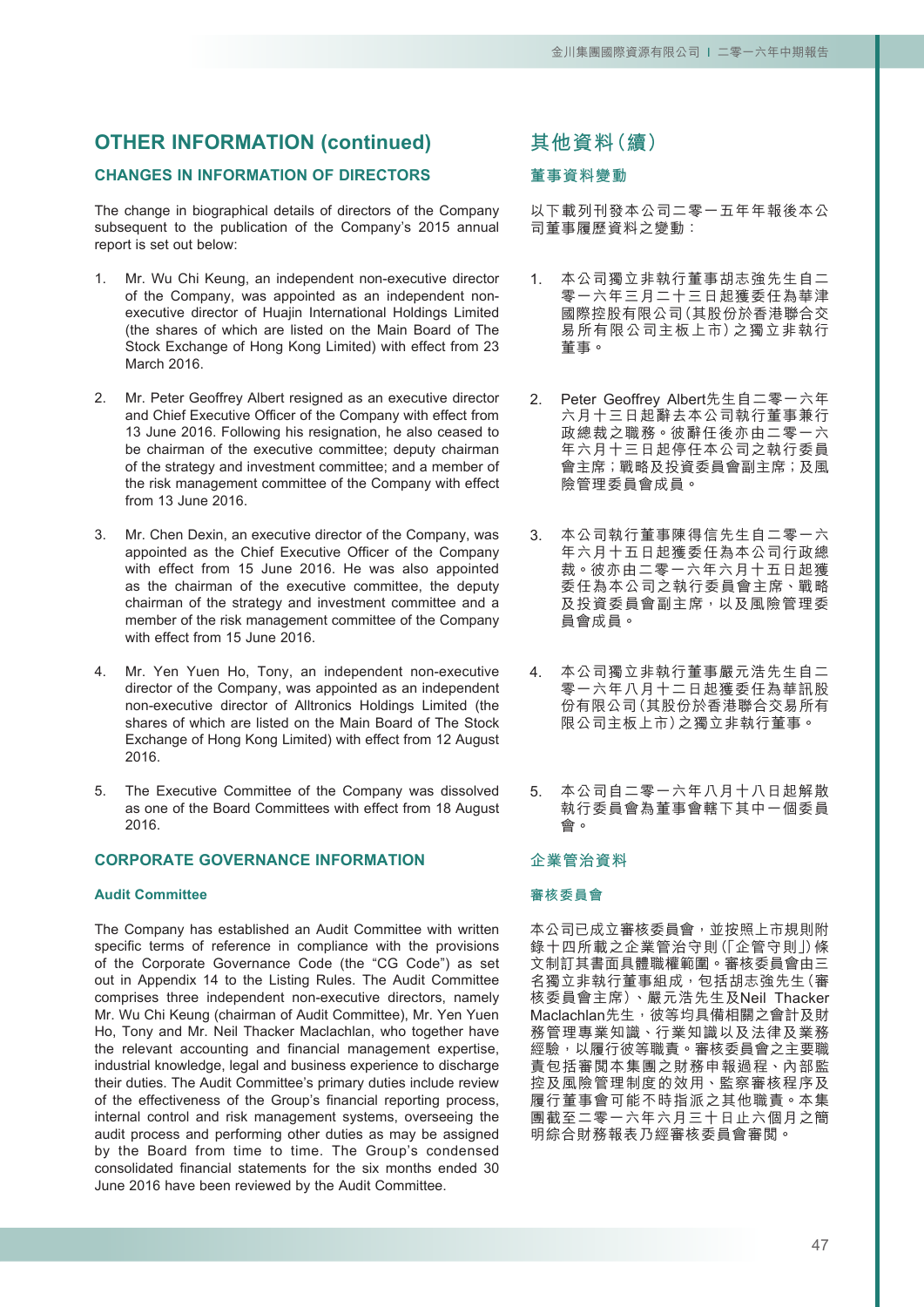### **CORPORATE GOVERNANCE INFORMATION (continued)**

#### **Remuneration and Nomination Committee**

The Company has established a Remuneration and Nomination Committee with written specific terms of reference in compliance with the CG Code provisions. The Remuneration and Nomination Committee comprises three independent non-executive directors, namely Mr. Wu Chi Keung (chairman of Remuneration and Nomination Committee), Mr. Yen Yuen Ho, Tony and Mr. Neil Thacker Maclachlan and two executive directors, namely Mr. Zhang Sanlin and Mr. Zhang Zhong. The primary responsibility of the Remuneration and Nomination Committee is to review and consider the remuneration and nomination functions for all Directors and senior management of the Company. The remuneration function is to review and formulate policies in respect of remuneration structure for all Directors and senior management of the Company and make recommendations to the Board for its consideration. The nomination function is to lead the process for Board appointments and to identify and nominate candidates for such appointments.

#### **Other Board Committees**

As at 30 June 2016, apart from Audit Committee and Remuneration and Nomination Committee, the Company has 3 other Board Committees, namely Risk Management Committee, Strategy and Investment Committee and Executive Committee (which was subsequently dissolved as one of the Board Committees with effect from 18 August 2016) to assist the Board to review significant daily operational matters and thus make recommendations to the Board.

#### **MODEL CODE FOR SECURITIES TRANSACTIONS**

The Company has adopted the Model code for Securities Transactions by Directors of Listed Issuers (the "Model Code") as set out in Appendix 10 to the Listing Rules. Based on specific enquiry to all Directors, the Directors of the Company have confirmed that they have complied with required standards as set out in the Model Code for the six months ended 30 June 2016.

# **CODE ON CORPORATE GOVERNANCE PRACTICES**

The Company has applied the principles and complied with all applicable code provisions of the Corporate Governance Code as set out in Appendix 14 to the Listing Rules during the six months ended 30 June 2016.

**其他資料(續) 企業管治資料(續)**

#### **薪酬及提名委員會**

本公司已成立薪酬及提名委員會,並按照企 管守則條文制訂其書面具體職權範圍。薪酬 及提名委員會由三名獨立非執行董事,分別 為胡志強先生(薪酬及提名委員會主席)、嚴 元浩先生及Neil Thacker Maclachlan先生以及 兩名執行董事張三林先生及張忠先生組成。 薪酬及提名委員會之主要職責為檢討及考慮 本公司全體董事及高級管理層之薪酬及提名 職能。薪酬職能為審閱及制定有關本公司全 體董事及高級管理層薪酬架構之政策,並向 董事會提供建議以供考慮。提名職能為領導 董事會委任程序以及物色及提名獲此等委任 之人選。

#### **其他董事委員會**

於二零一六年六月三十日,除審核委員會及薪 酬及提名委員會外,本公司另有三個董事會 轄下委員會,分別為風險管理委員會、戰略及 投資委員會及執行委員會(其隨後於二零一六 年八月十八日起解散為董事會轄下其中一個 委員會),以協助董事會檢討重大日常營運事 宜,從而向董事會提出建議。

#### **證券交易之標準守則**

本公司已採納上市規則附錄十所載上市公司董 事進行證券交易之標準守則(「標準守則」)。 按照向所有董事作出之具體查詢<sup>,</sup>本公司董 事已確認彼等於截至二零一六年六月三十日 止六個月一直遵守標準守則所載之規定準則。

#### **企業管治常規守則**

本公司於截至二零一六年六月三十日止六個 月已採用上市規則附錄十四所載企業管治守 則之原則並已遵照所有適用守則條文。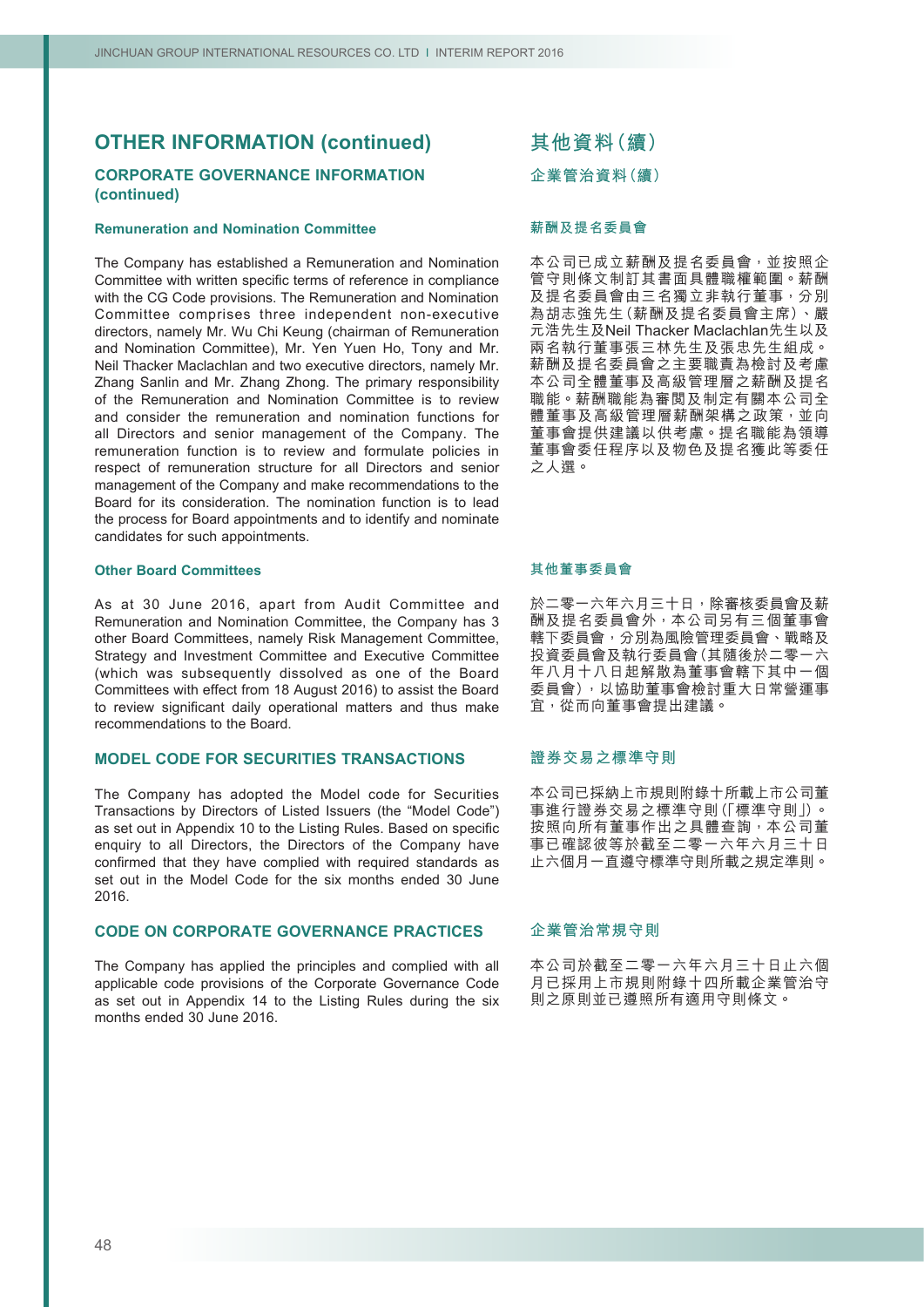# **CODE ON CORPORATE GOVERNANCE PRACTICES (continued)**

### **Clarification for the Connected Transactions**

Reference is made to the announcement of the Company dated 8 July 2016 in relation to the connected transactions entered by Golden Harbour, a wholly owned subsidiary for purchasing corporate bonds issued by Jinchuan Group with a total nominal value of RMB27,000,000 (equivalent to approximately US\$4,049,008) at an aggregate consideration of RMB25,661,250 (equivalent to approximately US\$3,848,245). A statement as to whether or not the abovementioned connected transactions were conducted in the ordinary and usual course of business of the Company was omitted from the announcement. The Company would like to clarify and confirm that the Directors (including the independent non-executive directors) of the Company considered that the connected transactions were not conducted in the ordinary and usual course of business of the Company, but nonetheless, the connected transactions were in the interests of the Company and the Shareholders as a whole.

### **PURCHASE, SALES OR REDEMPTION OF LISTED SECURITIES**

During the six months ended 30 June 2016, neither the Company nor any of its subsidiaries purchased, sold or redeemed any of the Company's listed securities.

By Order of the Board **JINCHUAN GROUP INTERNATIONAL RESOURCES CO. LTD**

#### **Mr. Yang Zhiqiang** *Chairman*

Jinchang City, Gansu Province, the PRC, 18 August 2016

*As at the date of the report, the Board comprises four executive directors, namely Mr. Yang Zhiqiang, Mr. Zhang Sanlin, Mr. Chen Dexin and Mr. Zhang Zhong; and three independent non-executive directors, namely Mr. Wu Chi Keung, Mr. Yen Yuen Ho, Tony and Mr. Neil Thacker Maclachlan.*

# **其他資料(續)**

# **企業管治常規守則(續)**

#### **澄清關連交易**

謹此提述本公司日期為二零一六年七月八日 之公告,內容有關全資附屬公司金港源訂立 關連交易,以按總代價人民幣25,661,250元 (相當於約3,848,245美元)購買金川集團所發 行面值總額為人民幣27,000,000元(相當於約 4,049,008美元)之公司債券。有關上述關連交 易是否於本公司一般及日常業務過程中進行 之聲明並無於公告中披露。本公司謹此澄清 並確認,本公司董事(包括獨立非執行董事) 認為該等關連交易並非於本公司一般及日常 業務過程中進行,然而,該等關連交易符合本 公司及股東之整體利益。

### **購買、出售或贖回上市證券**

截至二零一六年六月三十日止六個月,本公 司或其任何附屬公司並無購買、出售或贖回 本公司任何上市證券。

承董事會命 **金川集團國際資源有限公司**

主席 **楊志強先生**

中國甘肅省金昌市,二零一六年八月十八日

於本報告日期,董事會包括四位執行董事楊 志強先生、張三林先生、陳得信先生及張忠先 生;以及三位獨立非執行董事胡志強先生、嚴 元浩先生及Neil Thacker Maclachlan先生。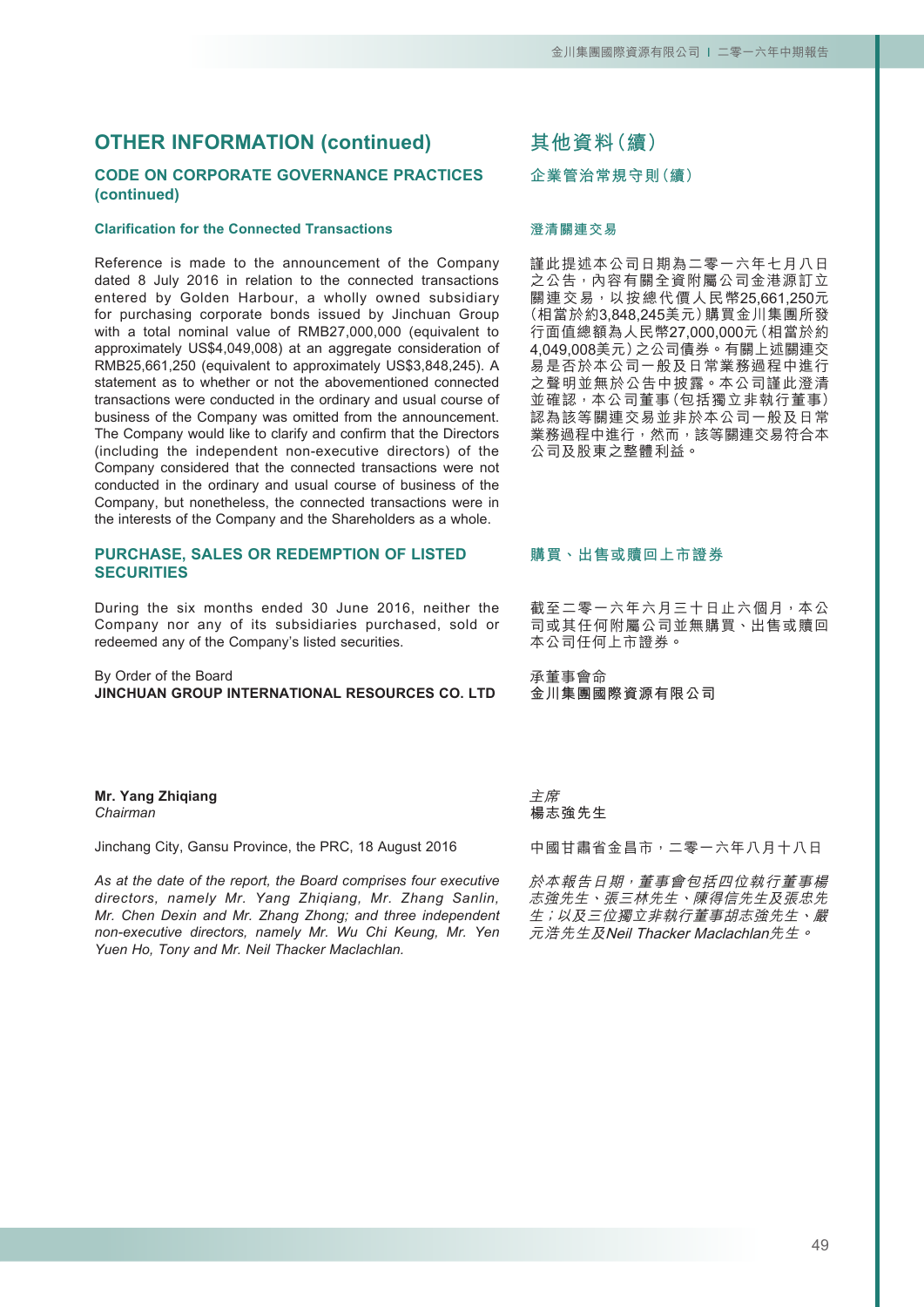# **GLOSSARY** 詞彙

| "Acquisition"                   | the acquisition by the Company of the entire equity interest in Jin Rui<br>(along with the Metorex Group) in November 2013 pursuant to the sales<br>and purchase agreement dated 27 August 2013, the details of which are<br>set out in the circular of the Company dated 30 August 2013; with a total<br>consideration of US\$1,290,000,000 was satisfied by the allotment and issue of<br>1,595,880,000 new ordinary shares of the Company at an issue price of HK\$1<br>per share and the issue of PSCS of the Company in the aggregate amount of |
|---------------------------------|------------------------------------------------------------------------------------------------------------------------------------------------------------------------------------------------------------------------------------------------------------------------------------------------------------------------------------------------------------------------------------------------------------------------------------------------------------------------------------------------------------------------------------------------------|
| 「收購事項」                          | US\$1,085,400,000<br>本公司於二零一三年十一月根據日期為二零一三年八月二十七日之買賣協議<br>收購金瑞(連同Metorex集團)全部股本權益,總代價1,290,000,000美元,以按<br>發行價每股1港元配售及發行1,595,880,000股本公司新普通股,以及發行本公<br>司總值1,085,400,000美元之永久次級可換股證券之方式支付;詳情載於本公<br>司日期為二零一三年八月三十日之通函                                                                                                                                                                                                                                                                                                                                |
| "Board"<br>「董事會」                | the Board of Directors<br>董事會                                                                                                                                                                                                                                                                                                                                                                                                                                                                                                                        |
| "CEC"<br>$\lceil$ CEC $\rfloor$ | Copperbelt Electrical Corporation, a Zambian electricity company<br>Copperbelt Electrical Corporation, 一間贊比亞電子公司                                                                                                                                                                                                                                                                                                                                                                                                                                     |
| "Chibuluma plc"                 | Chibuluma Mines plc, a company incorporated in Zambia and a subsidiary of                                                                                                                                                                                                                                                                                                                                                                                                                                                                            |
| <b>[Chibuluma plc]</b>          | <b>Metorex</b><br>Chibuluma Mines plc, 於贊比亞註冊成立之公司, 為Metorex之附屬公司                                                                                                                                                                                                                                                                                                                                                                                                                                                                                    |
| "Chibuluma South Mine"          | an underground copper mine owned by Chibuluma plc situated in Zambia near                                                                                                                                                                                                                                                                                                                                                                                                                                                                            |
| 「Chibuluma南礦                    | the town of Kalulushi<br>由Chibuluma plc擁有之地下銅礦,位於贊比亞,鄰近Kalulushi鎮區                                                                                                                                                                                                                                                                                                                                                                                                                                                                                   |
| "Chifupu deposit"               | an adjacent copper deposit to Chibuluma South Mine under exploration which<br>is located approximately 1.7 km southwest of Chibuluma South Mine                                                                                                                                                                                                                                                                                                                                                                                                      |
| 「Chifupu礦床」                     | 勘探中與Chibuluma南礦相連之銅礦床,位於Chibuluma南礦西南約1.7公里                                                                                                                                                                                                                                                                                                                                                                                                                                                                                                          |
| "Company" or "JCI"              | Jinchuan Group International Resources Co. Ltd, a company incorporated in<br>the Cayman Islands with limited liability and the Shares of which are listed on<br>the Main Board of the Stock Exchange                                                                                                                                                                                                                                                                                                                                                 |
| 「本公司」或「JCI」                     | 金川集團國際資源有限公司,於開曼群島註冊成立之有限公司,其股份於聯<br>交所主板上市                                                                                                                                                                                                                                                                                                                                                                                                                                                                                                          |
| "Director(s)"<br>「董事」           | the director(s) of the Company<br>本公司之董事                                                                                                                                                                                                                                                                                                                                                                                                                                                                                                             |
| "DRC"<br>「剛果(金)」                | the Democratic Republic of Congo<br>剛果民主共和國                                                                                                                                                                                                                                                                                                                                                                                                                                                                                                          |
| "EBITDA"                        | earnings before interest (net finance costs), income tax, depreciation,<br>amortisation and impairment loss                                                                                                                                                                                                                                                                                                                                                                                                                                          |
| <b>[EBITDA]</b>                 | 未計利息(淨財務成本)、所得税、折舊及攤銷以及減值虧損前盈利                                                                                                                                                                                                                                                                                                                                                                                                                                                                                                                       |
| "Exploration Projects"          | the two advanced stage exploration projects owned by the Metorex Group<br>located in the DRC namely,<br>Musonoi Project; and<br>(i)                                                                                                                                                                                                                                                                                                                                                                                                                  |
| 「探礦項目」                          | Lubembe Project<br>(ii)<br>由Metorex集團所擁有位於剛果(金)之兩個後期階段探礦項目,名為:<br>Musonoi項目;及<br>(i)<br>Lubembe項目<br>(ii)                                                                                                                                                                                                                                                                                                                                                                                                                                            |
| "Gécamines"                     | La Générale des Carrières et des Mines, a state-owned mining company in                                                                                                                                                                                                                                                                                                                                                                                                                                                                              |
| <b>Gécamines</b>                | the DRC<br>La Générale des Carrières et des Mines,剛果 (金) 國有採礦公司                                                                                                                                                                                                                                                                                                                                                                                                                                                                                      |
| "Golden Harbour"                | Golden Harbour International Trading Limited, a company incorporated in                                                                                                                                                                                                                                                                                                                                                                                                                                                                              |
| 「金港源」                           | Hong Kong and an indirectly wholly-owned subsidiary of the Company<br>金港源國際貿易有限公司 <sup>;</sup> 一間於香港註冊成立之公司 <sup>,</sup> 並為本公司之間接<br>全資附屬公司                                                                                                                                                                                                                                                                                                                                                                                                          |
| "Group"<br>「本集團」                | the Company and its subsidiaries<br>本公司及其附屬公司                                                                                                                                                                                                                                                                                                                                                                                                                                                                                                        |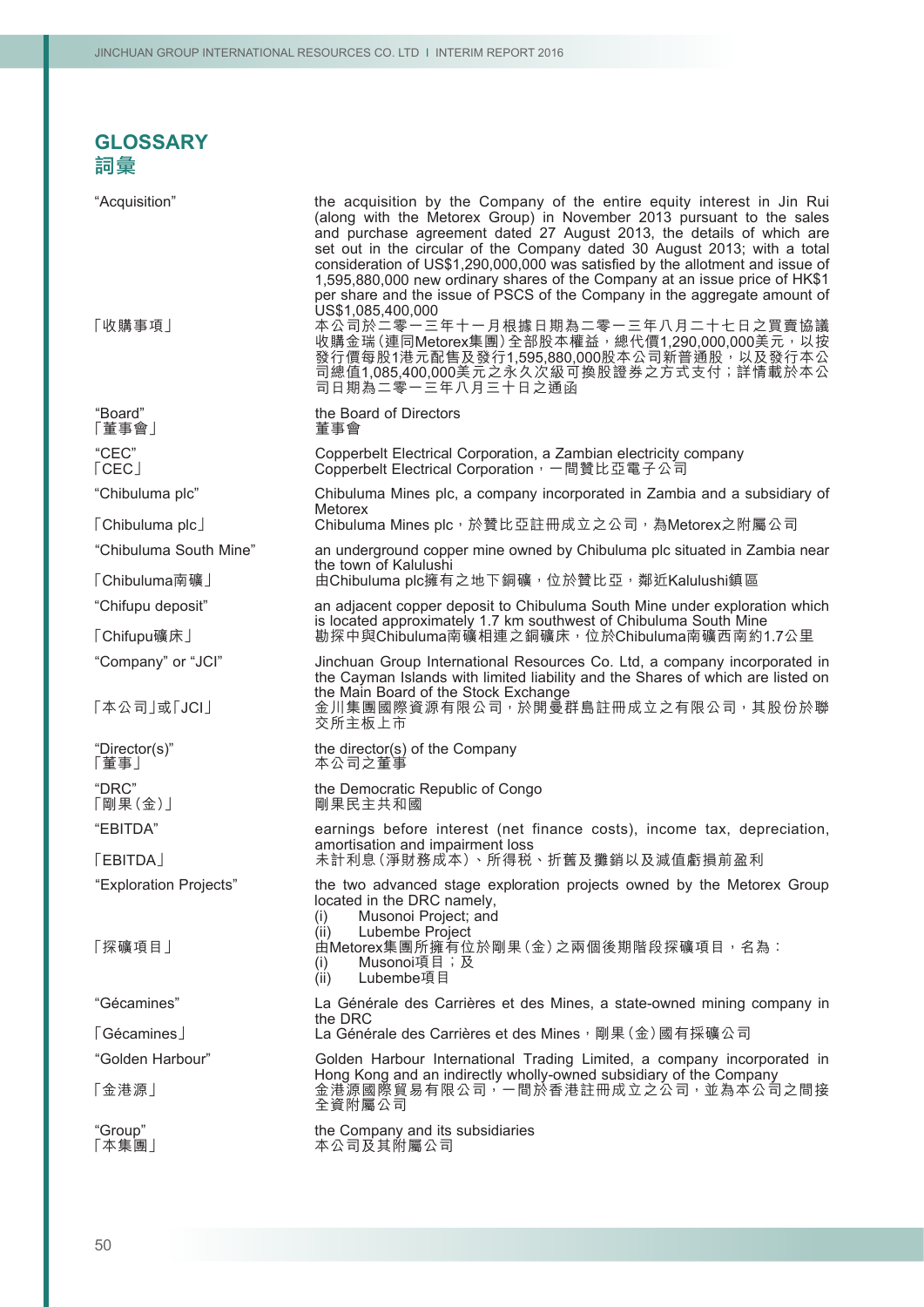# **GLOSSARY (continued)** 詞彙(續)

| "HK\$"<br>「港元」                                                            | Hong Kong dollar(s), the lawful currency of Hong Kong<br>港元,香港法定貨幣                                                                                                                                                                    |
|---------------------------------------------------------------------------|---------------------------------------------------------------------------------------------------------------------------------------------------------------------------------------------------------------------------------------|
| "Hong Kong"<br>「香港」                                                       | the Hong Kong Special Administrative Region of the PRC<br>中國香港特別行政區                                                                                                                                                                   |
| "Jinchuan Group" or "JCG"                                                 | 金川集團股份有限公司 (Jinchuan Group Co., Ltd*), a state-owned enterprise<br>established in the PRC and the controlling shareholder of the Company                                                                                              |
| 「金川集團」或「JCG」                                                              | 金川集團股份有限公司 <sup>,</sup> 於中國成立之國有企業 <sup>,</sup> 乃本公司之控股股東                                                                                                                                                                             |
| "Jin Rui"                                                                 | Jin Rui Mining Investment Limited (金瑞礦業投資有限公司), a company<br>incorporated in the Republic of Mauritius and a direct wholly-owned subsidiary<br>of the Company                                                                         |
| 「金瑞」                                                                      | Jin Rui Mining Investment Limited (金瑞礦業投資有限公司), 於毛里裘斯共和<br>國註冊成立之公司,為本公司之直接全資附屬公司                                                                                                                                                     |
| "Jin Rui Group"<br>「金瑞集團」                                                 | Jin Rui, Metorex Holdings and the Metorex Group<br>金瑞、Metorex Holdings及Metorex集團                                                                                                                                                      |
| "Jintai"                                                                  | Jintai Mining Investment Limited (金泰礦業投資有限公司), a company<br>incorporated in Hong Kong and a direct wholly-owned subsidiary of Jinchuan                                                                                                |
| 「金泰」                                                                      | Group (Hongkong) Resources Holdings Limited<br>Jintai Mining Investment Limited (金泰礦業投資有限公司), 於香港註冊成立<br>之公司,為金川集團(香港)資源控股有限公司之直接全資附屬公司                                                                                               |
| "Kinsenda Project" or<br>"Development Project"<br>「Kinsenda項目」或<br>「開發項目」 | a brownfields copper project owned by Kinsenda SA and situated in the<br>Katanga Province, the DRC<br>由Kinsenda SA擁有之已開發中銅礦項目, 位於剛果(金) 加丹加省                                                                                           |
| "Kinsenda SA"                                                             | Kinsenda Copper Company SA, a company incorporated in the DRC and a                                                                                                                                                                   |
| <b>FKinsenda SA</b>                                                       | subsidiary of Metorex<br>Kinsenda Copper Company SA,於剛果 (金) 註冊成立之公司,為Metorex之附<br>屬公司                                                                                                                                                 |
| "Lanzhou Jinchuan"<br>「蘭州金川」                                              | 蘭州金川新材料科技股份有限公司 (Lanzhou Jinchuan Advanced Materials<br>Technology Co., Ltd.*), a company incorporated in the PRC, approximately<br>99% interest of which is indirectly held by Jinchuan Group<br>蘭州金川新材料科技股份有限公司,一間於中國註冊成立之公司,其約99%權 |
|                                                                           | 益由金川集團間接持有                                                                                                                                                                                                                            |
| "Listing Rules"<br>「上市規則」                                                 | the Rules Governing the Listing of Securities on the Stock Exchange<br>聯交所證券上市規則                                                                                                                                                      |
| "LME"<br>「倫金所」                                                            | the London Metal Exchange<br>倫敦金屬交易所                                                                                                                                                                                                  |
| "LoM"<br>$\lceil$ LoM $\rfloor$                                           | Life of mine<br>礦場開採期                                                                                                                                                                                                                 |
| "Lubembe Project"                                                         | a greenfield copper project owned by Kinsenda SA and situated in the<br>Katanga Province, DRC                                                                                                                                         |
| 「Lubembe項目」                                                               | 由Kinsenda SA擁有之未開發銅礦項目,位於剛果(金)加丹加省                                                                                                                                                                                                    |
| "Metorex"                                                                 | Metorex (Proprietary) Limited, a company incorporated in South Africa and an                                                                                                                                                          |
| [Metorex]                                                                 | indirect wholly-owned subsidiary of the Company<br>Metorex (Proprietary) Limited, 於南非註冊成立之公司, 為本公司之間接全資<br>附屬公司                                                                                                                       |
| "Metorex Group"                                                           | Metorex and its subsidiaries (including Chibuluma plc, Kinsenda SA<br>and Ruashi Mining), which comprise (amongst other investment holding                                                                                            |
| 「Metorex集團」                                                               | companies) the operating companies within the Group<br>Metorex及其附屬公司(包括Chibuluma plc、Kinsenda SA及Ruashi Mining),<br>(連同其他投資控股公司)組成本集團之營運公司                                                                                            |
| "Metorex Holdings"<br>[Metorex Holdings]                                  | Metorex Holdings (Proprietary) Limited<br>Metorex Holdings (Proprietary) Limited                                                                                                                                                      |
| * For identification purposes only                                        | * 僅供識別                                                                                                                                                                                                                                |